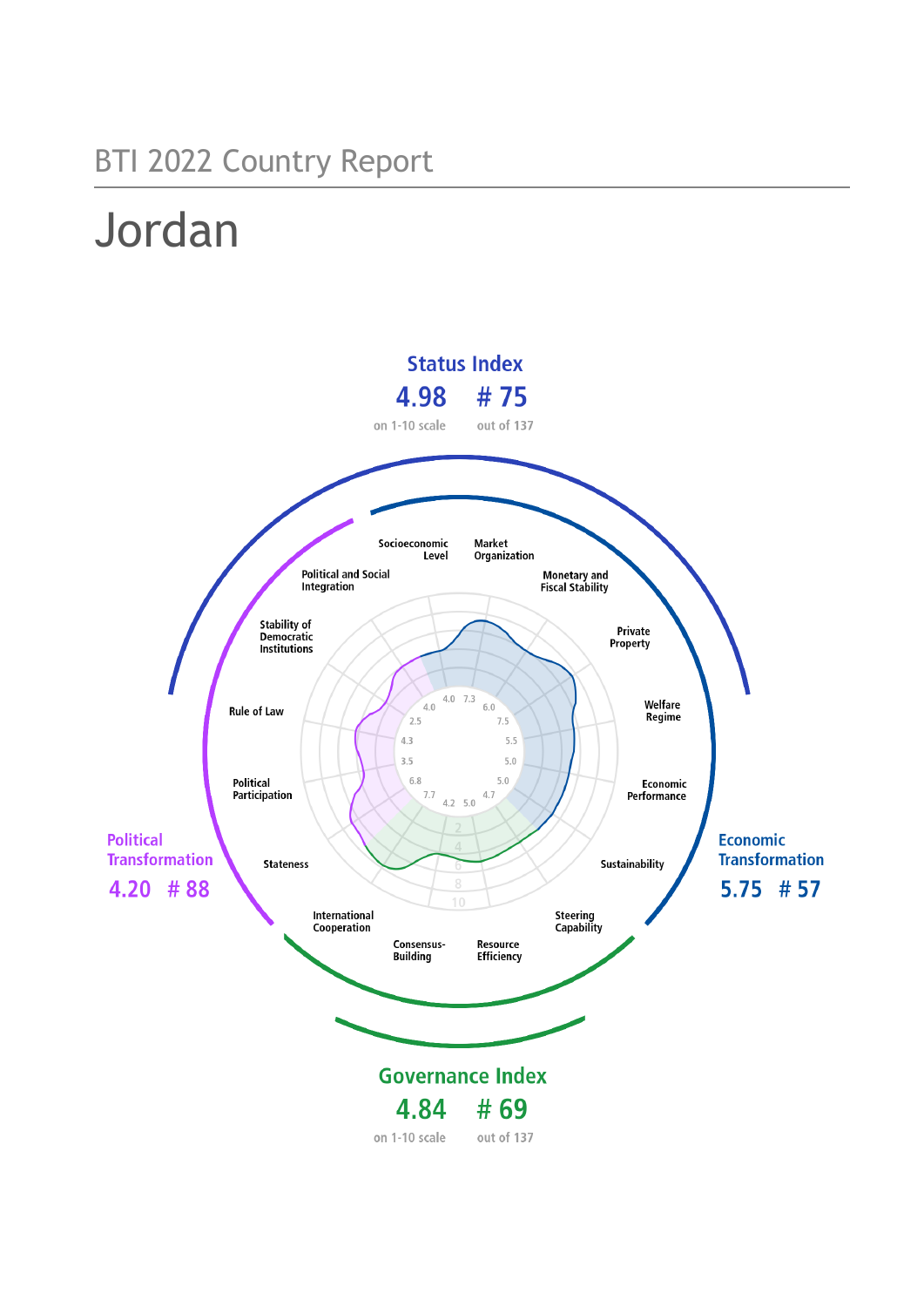This report is part of the **Bertelsmann Stiftung's Transformation Index (BTI) 2022**. It covers the period from February 1, 2019 to January 31, 2021. The BTI assesses the transformation toward democracy and a market economy as well as the quality of governance in 137 countries. More on the BTI at [https://www.bti-project.org.](https://www.bti-project.org/)

Please cite as follows: Bertelsmann Stiftung, BTI 2022 Country Report — Jordan. Gütersloh: Bertelsmann Stiftung, 2022.

This work is licensed under a **Creative Commons Attribution 4.0 International License**.

#### **Contact**

Bertelsmann Stiftung Carl-Bertelsmann-Strasse 256 33111 Gütersloh Germany

**Sabine Donner** Phone +49 5241 81 81501 sabine.donner@bertelsmann-stiftung.de

**Hauke Hartmann** Phone +49 5241 81 81389 hauke.hartmann@bertelsmann-stiftung.de

**Claudia Härterich** Phone +49 5241 81 81263 claudia.haerterich@bertelsmann-stiftung.de

**Sabine Steinkamp** Phone +49 5241 81 81507 sabine.steinkamp@bertelsmann-stiftung.de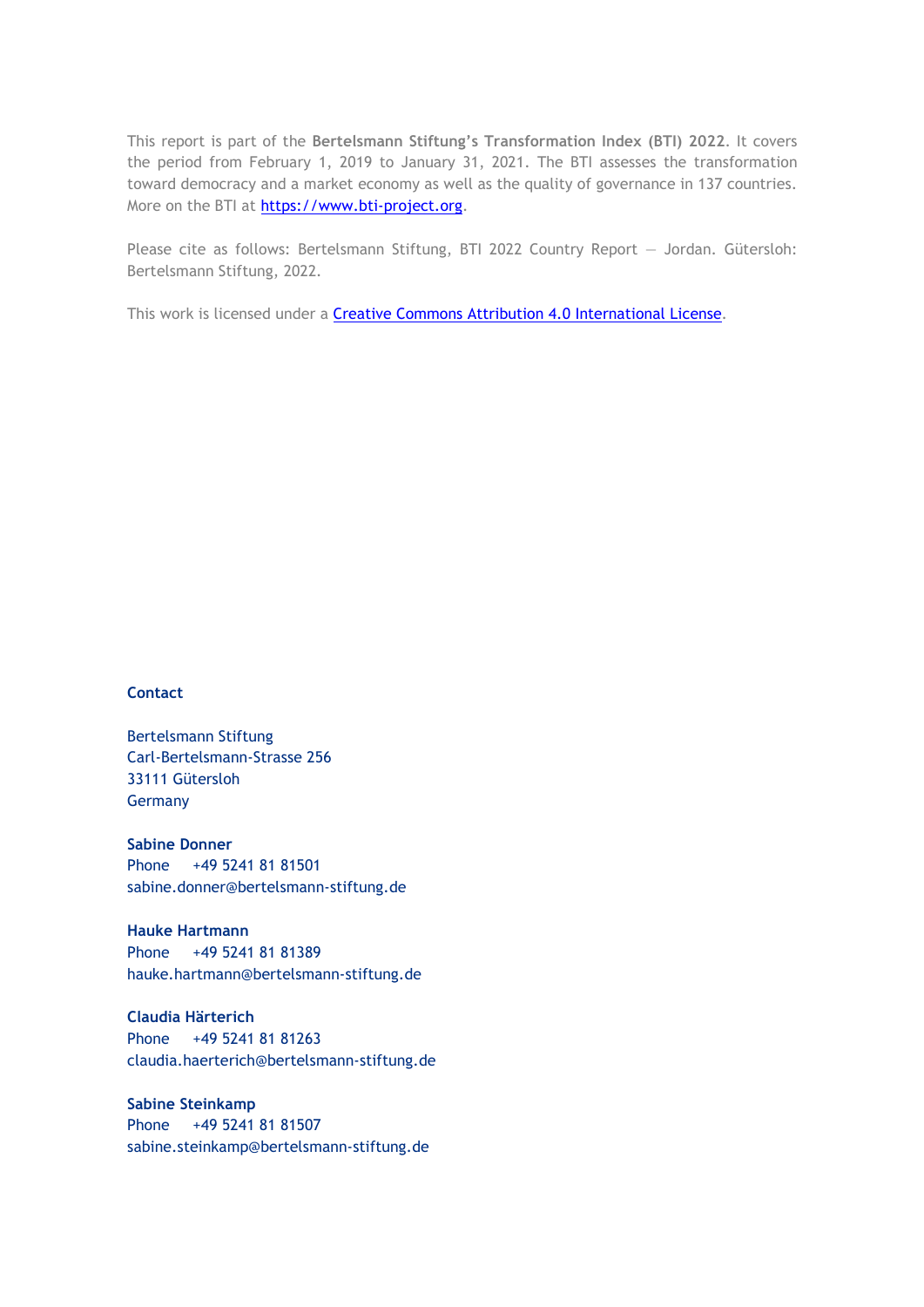#### **Key Indicators**

| Population               | M      | 10.2 | <b>HDI</b>                     | 0.729 | GDP p.c., PPP             | 10356 |
|--------------------------|--------|------|--------------------------------|-------|---------------------------|-------|
| Pop. growth <sup>1</sup> | % p.a. | 1.0  | HDI rank of 189                | 102   | Gini Index                | 33.7  |
| Life expectancy          | vears  | 74.5 | UN Education Index             | 0.667 | Poverty <sup>3</sup><br>% | 2.0   |
| Urban population %       |        | 91.4 | Gender inequality <sup>2</sup> | 0.450 | Aid per capita            | 276.9 |
|                          |        |      |                                |       |                           |       |

Sources (as of December 2021): The World Bank, World Development Indicators 2021 | UNDP, Human Development Report 2020. Footnotes: (1) Average annual growth rate. (2) Gender Inequality Index (GII). (3) Percentage of population living on less than \$3.20 a day at 2011 international prices.

## Executive Summary

In 2021, the Hashemite Kingdom of Jordan marked the centenary of its founding. But while the country has made considerable advancements in its first 100 years, it faces unprecedented challenges in the form of the COVID-19 epidemic, which has shone a light on the necessity for further reforms across the board.

On March 2, 2020, the Ministry of Health confirmed the first case of the novel coronavirus (COVID-19) in Jordan, altering the policy and priority landscape. On March 14, public gatherings were prohibited, schools suspended and borders closed. King Abdullah II issued a royal decree granting Prime Minister Omar Razzaz sweeping emergency powers to contain the COVID-19 threat. Jordan's 10.2 million inhabitants would be in lockdown until April 30, by which date the kingdom had made international headlines for having one of the harshest lockdown measures worldwide.

As of January 31, 2021, 326,855 people had been infected by and 4,316 people had died of COVID-19. However, this is not the complete picture. Similar to many countries around the world, Jordan will have to confront many mid-to-long-term ramifications, as a result of the ongoing pandemic.

One sector that offers an illustrative snapshot of the impact of COVID-19 is tourism. Over the last two decades, Jordan has developed a thriving industry, taking advantage of its rich history and vivid natural environment. In 2019, more than five million tourists visited the country, providing approximately 10% of GDP. In the first third of 2020, following the closure of Queen Alia Airport on March 17, revenue dropped almost 40% and is yet to recover. With a debt-to-GDP ratio of 96%, per capita income declining from \$9,471 in 2009 to \$9,241 in 2017, and the official youth unemployment rate rising from 28% in 2014 to 34% in 2019, there were no shortages of persistent and immediate challenges facing Jordanian policymakers prior to the arrival of COVID-19. And yet, despite this unprecedented new factor in Jordanian social, economic and political life, the period under review was also marked by continuity.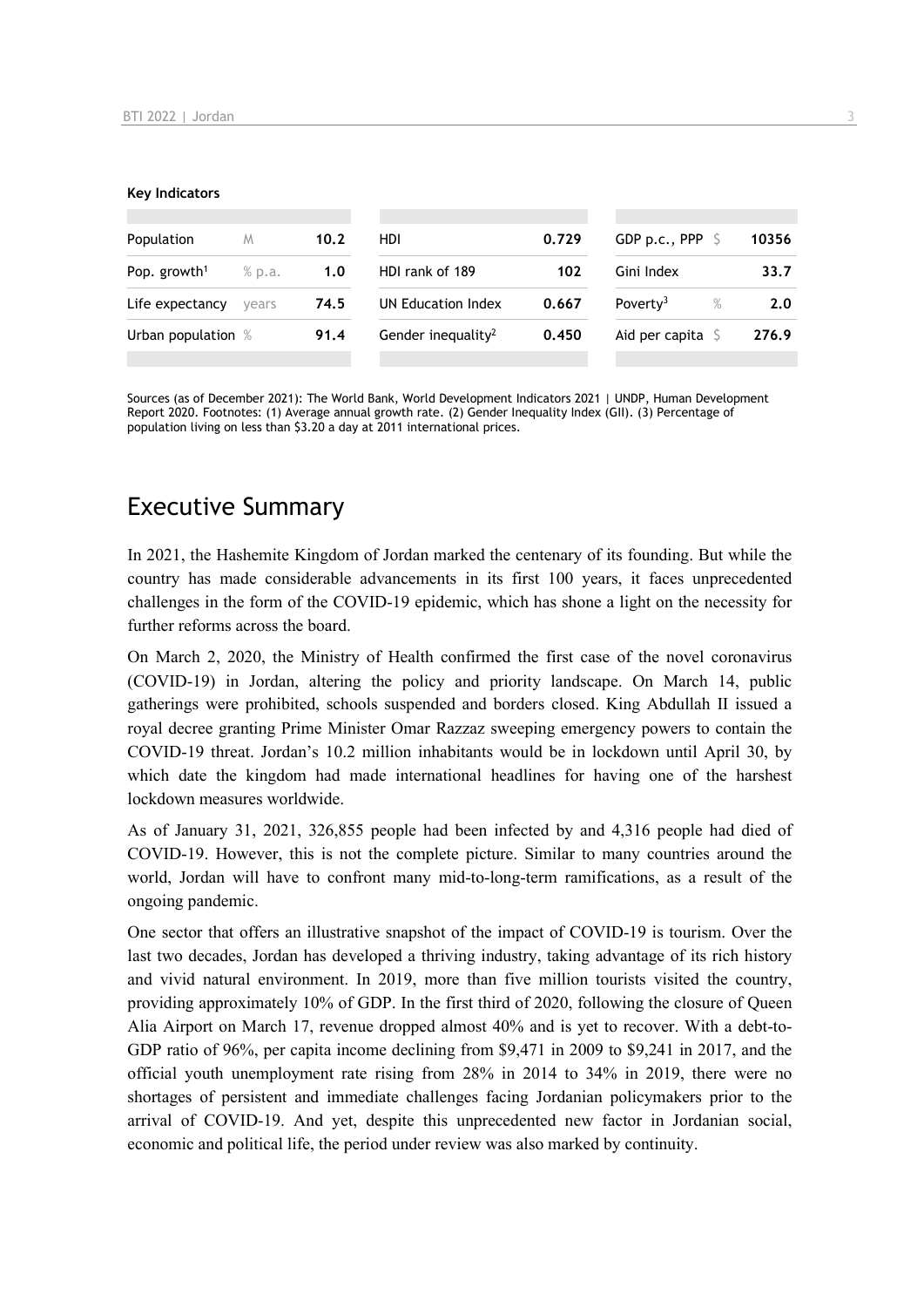On September 27, 2020, as Jordan grappled with the coronavirus pandemic, the king dissolved parliament in order that parliamentary elections be held as scheduled in November. It came at a useful time with growing public frustration and discontent with the way Razzaz's government had handled the pandemic, especially regarding the application of emergency powers. On July 16, 2020, the country's Court of Cassation dissolved the Muslim Brotherhood, an organization that had been operating in Jordan since 1945. Later that same month, the teachers' syndicate, many of whose 140,000 members had been protesting against the government, was shut down and a number of its board members arrested. In December 2020, the Amman Criminal Court dissolved the syndicate, which had only been established in 2011 after years of lobbying.

With a little more than two years in the premier's chair, Razzaz tendered his resignation. Elections were held on November 10, 2020, to a turnout of 29.88%, the lowest in the last decade. No prime minister or government was elected. Instead, as usual, the king appointed a new man, this time Bisher al-Khasawneh, as prime minister and charged him with assembling a cabinet. While maintaining the scheduled electoral cycle was a positive sign of sorts for democracy, the processes behind it underscored the continuing absence of competition more than 30 years after parliamentary life was reinitiated by the late king, Hussein, in 1989.

The kingdom's semi-authoritarian essence can, therefore, be said to have survived the first 10 years following the eruption of the Arab Spring. The state controls the reform narrative as the regime has no real coherent opposition. COVID-19 to date has done little to alter this fact. Indeed, the state, through the Razzaz government, used the application of a state of emergency to liquidate the teachers' syndicate, formed after the events of 2011, and the Muslim Brotherhood.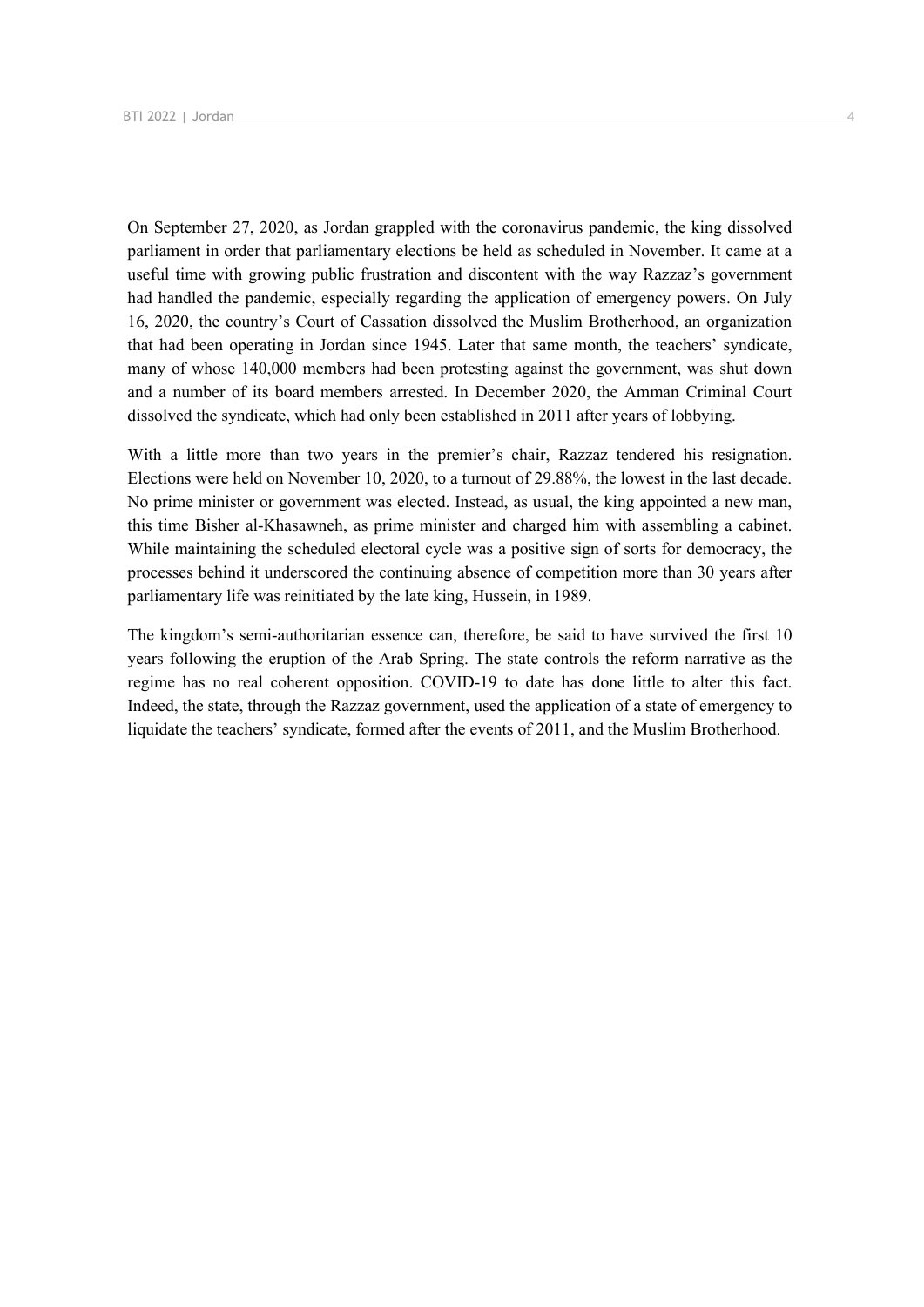## History and Characteristics of Transformation

The Jordanian Hashemite Kingdom (Jordan) is a constitutional monarchy with a strong executive led by the king who rules and reigns. In the wake of King Abdullah II's ascension, succeeding his father, Hussein, in 1999, Jordan witnessed an acceleration of liberalization with the domestic economy opened up further to global market forces and deregulation. In King Abdullah II's first decade in power, a significant series of privatizations was completed: Arab Potash Company (2003), Jordan Phosphate Mines Company (2006) and Royal Jordanian Airlines (2007).

Macroeconomic reform has been central to the Hashemite agenda, with associated successes in GDP growth (despite fluctuations), central bank stability and energy diversification. More than 10% of energy production now comes from renewable sources. Private sector expansion has been considerable but remains too small to absorb the tens of thousands of university graduates that seek entry into the job market annually. As a result, unemployment has remained persistently high, especially among young Jordanians. In 2018, the official unemployment rate exceeded 18% and was upward of 30% for young Jordanians.

Political decision-making continues to be centralized. The king appoints the prime minister, the entirety of the Senate, judges to the kingdom's courts, and (since 2014 and 2016) the head of the General Intelligence Directorate (GID) and the army's chief of staff without the prior need for ministerial oversight. Decentralization changes made in 2015, while enabling greater public say in the composition of municipal and governorate councils, have simultaneously integrated these councils into the centralized hierarchy, as funding allocations remain centralized. Consequently, there is a sharp delimitation as to how empowered local government can be within the present architecture. Further, 2020 marked the second election in a row (after 2016) in which Jordanians could cast multiple votes in an open list electoral system after the removal of the single nontransferrable vote (SNTV). So far, however, this change, while welcome, has not resulted in more representative parliaments, as political parties remain weak and underfunded.

Internationally, Jordan has continued to serve as one of the main host countries for refugees from Iraq, Syria and (to a lesser degree) Yemen. While not a signatory to the 1951 Geneva refugee convention, the Ministry of Planning and International Cooperation reported 1.3 million Syrians and almost 90,000 refugees of other nationalities living in Jordan. Meanwhile, other sources have even spoken of approximately 1.6 million Syrians and 0.5 million Iraqis, next to 2.1 million Palestinians. While the large refugee camps pose a considerable strain on the Jordanian economy, they are also an asset for Jordan's recognition by the international community. After various Arab countries had embarked on a new path in relationships with Israel by late 2020, Jordan gained renewed attention as the traditional guardian of the "Haram al-Sharif" (Temple Mount) in Jerusalem. Given Jordan's delicate inner division between Transjordanians (or "East Bankers," those whose families lived east of the Jordan River after World War I) and Palestinians (those whose families lived west of the Jordan River and who form the majority now), the tutelage of the holy al-Aqsa Mosque and Dome of the Rocks has been more than just a symbolic privilege, it has been a cornerstone of the Hashemite's royal legitimacy.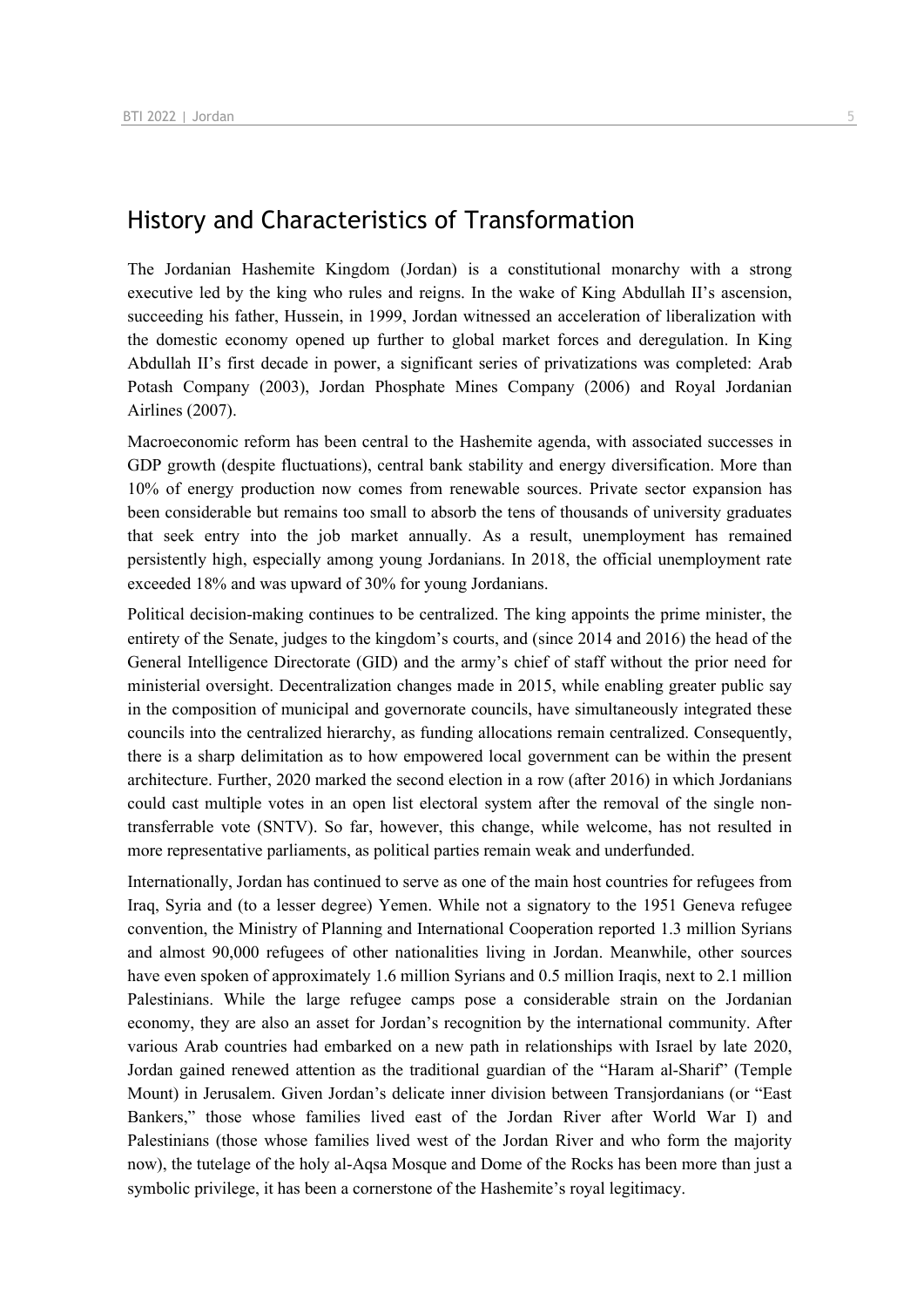The BTI combines text analysis and numerical assessments. The score for each question is provided below its respective title. The scale ranges from 1 (worst) to 10 (best).

## Transformation Status

## I. Political Transformation

#### **1 | Stateness**

The Jordanian state enjoys a stable monopoly over the means of coercion in the country. Yet, with long and remote desert borders to the northeast, east and south, Jordan is susceptible to smuggling operations, particularly operations focused on cigarettes, narcotics, synthetic drugs, cash and fuel. To the north, the border with Syria remains contested, and a Jordanian military presence is encamped along the border to prevent spillover from the civil war and limit the activities of smugglers. In April and November 2020, for example, attempts by smugglers to cross the border in the Northern Military Zone were thwarted by Jordanian military deployments. In the latter case, a search of the immediate area located 409 palmsized sheets of hashish and 36,335 Lyrica (pregabalin) pills.

Terrorism threats are comparatively low. According to the Global Terrorism Index (GTI) 2020, Jordan ranked right behind Canada at 57th out of 138 surveyed countries.

While there are no military threats to the state in the form of organized militias and cartels, there are areas of the kingdom from which law enforcement agencies keep a distance. This includes some parts of the Jordan Valley where, according to anecdotal information, marihuana and other illicit substances are grown on farms. This is made possible by powerful individuals supported by extended familial and business networks. These social insulators have also prevented the law from being applied indiscriminately, with deaths in the kingdom still caused by illegal celebratory fire.

#### **Question** Score

Monopoly on the use of force 8 $\frac{22}{10}$  $n<sub>f</sub>$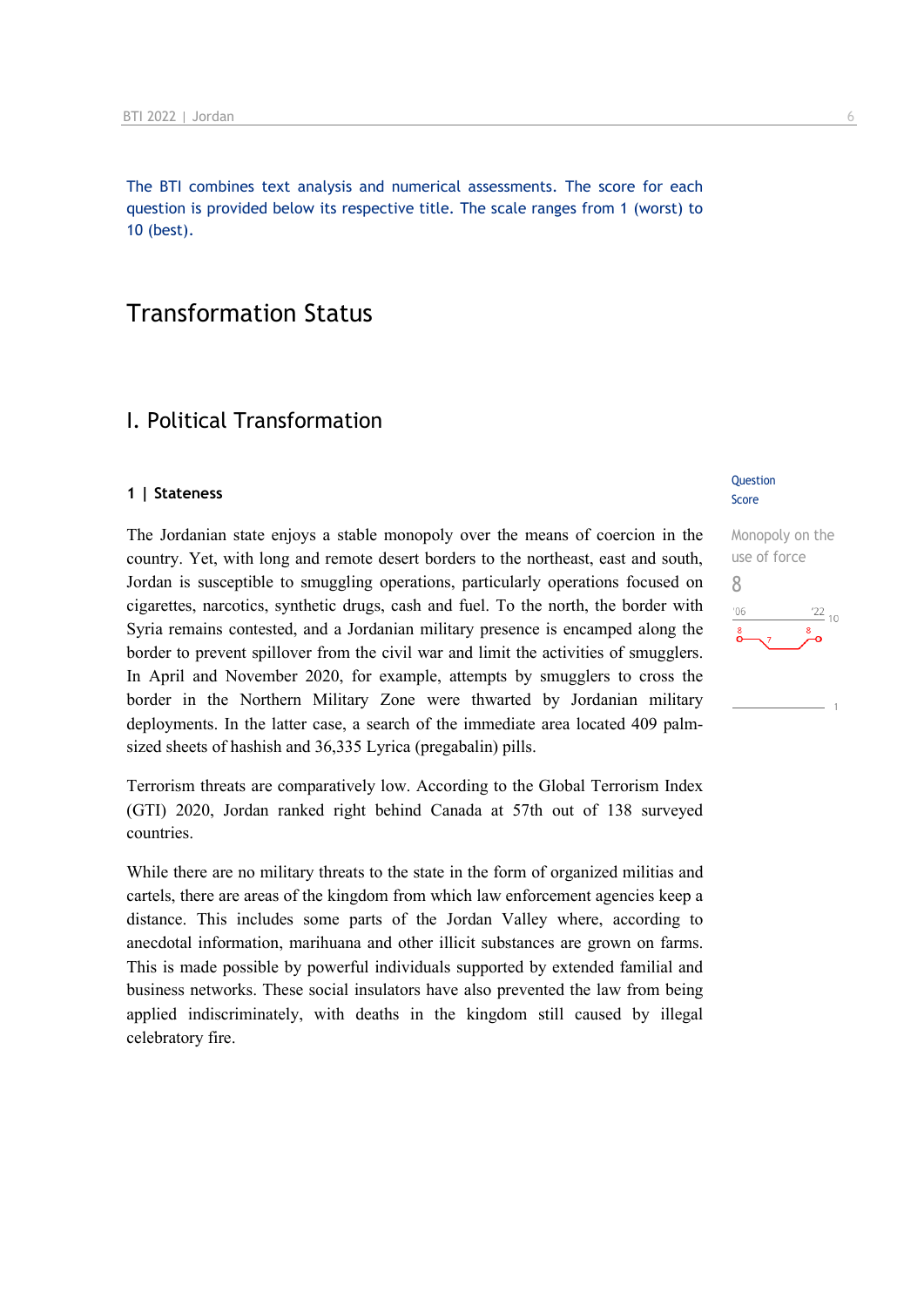Apart from a small minority, all relevant groups within Jordanian society recognize and accept the legitimacy of the state. In contrast, citizenship remains a contentious subject. This is not so much because of the East Bank–Palestinian division within Jordanian society, but rather due increasingly to class divisions and inequalities in access to opportunities for different nationalities within Jordan. Two issues (perceptions of ethnic differences and socioeconomic opportunity), therefore, coalesce and increasingly stratify the lived experiences of Jordanians.

The current citizenship regime still stipulates that children are conferred citizenship through their paternal parentage under Jordanian law. Consequently, only children with Jordanian fathers are automatically granted citizenship whether born within the kingdom or not. Since 2007, this has inspired a campaign founded by the late Nimeh Habashnah to change Jordan's constitution and the associated nationality law (Law 6-1954) to allow Jordanian mothers the legally sanctioned right to pass their citizenship to their children irrespective of the nationality of their husbands. To date the law has not been changed, although the state has provided a range of privileges, including access to education and employment, for the children of these unions.

On October 28, 2020, the Court of Cassation issued a ruling that could assist campaigners. It ruled that the word "children" in Jordanian law refers to both males and females. Activists commented that the court's ruling could provide a legal opening for Jordanian mothers to demand in court that they be able to transfer their citizenship to their children. At the time of writing, this had not yet been tested.

Jordan's legal order is a mix of secular and religious elements. On one hand, the head of state (the king) must be a Muslim, while, on the other, the day-to-day operations of parliament see no dogmatic interference. Yet as a majority of members of parliament are Muslim, associated norms are often expressed in relation to lawmaking. Religious courts (both Shariah and ecclesiastical) continue to perform central roles in matters pertaining to personal status. Despite amendments in 2014, women still require the permission of a male guardian to marry, and individual women cannot travel abroad with their children without the permission of their children's father, a male guardian or judge. Further, in the absence of completely secular civil marriages, unions between Muslim women and non-Muslim men are not recognized.

In other areas, the direct influence of theology and dogma on the legal order is minimal. For example, according to Article 5/B of the Law of Political Parties of 2015 (Law 39), political parties "cannot be formed on religious, sectarian, ethnic, or faction basis, or on discriminatory basis caused by gender or origin." While the Islamic Action Front, Jordan's largest political party, founded as an offshoot of the now dissolved Muslim Brotherhood, has a clear pro-Islam social, economic and political agenda, it cannot exclude non-Muslim members from its membership or organizing committees.



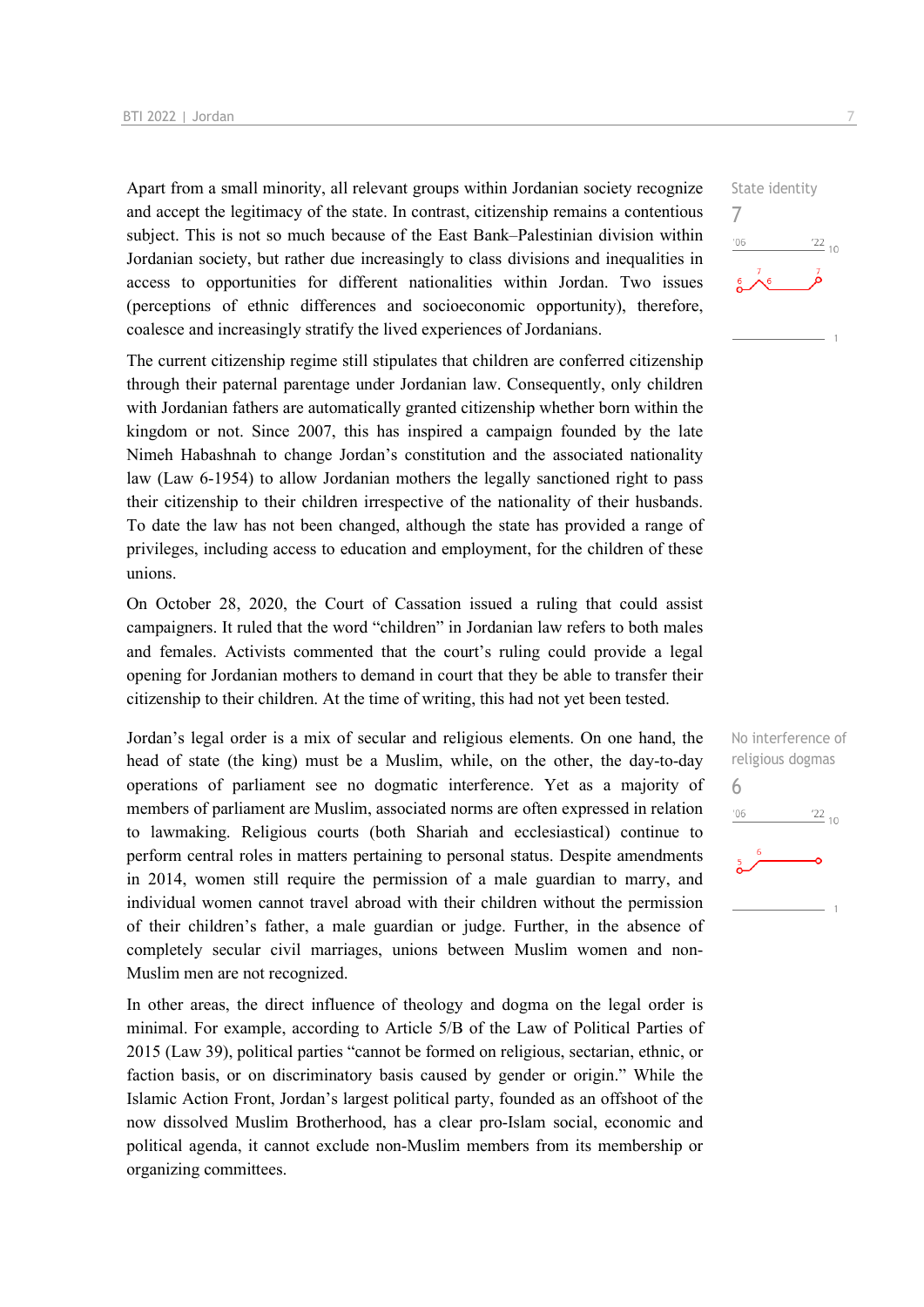Some temporary laws enacted to combat COVID-19 also saw their implementation influenced by religious sensibilities. On March 17, 2020, Jordan enacted the Jordan National Defense Law (Law 13-1992), which granted the prime minister broad emergency decision-making powers to combat the pandemic in the kingdom. One such measure was a nationwide lockdown that included Fridays. The lockdown was amended, under pressure from religious groups to allow Jordanians two hours to attend prayers, which repudiated the premise of a society-wide lockdown.

The Jordanian state possesses basic administrative structures that facilitate the provision of services. However, their distribution is not even. Access to education from primary through to tertiary, for example, is broad. Gross enrollment rates for male and female students vary, with primary the highest at 81.8%, followed by secondary (65.2%) and tertiary (34.4%). Private as well as public providers exist at all levels. While 86% of Jordanians have access to a piped network for water, nationwide distribution remains reliant on trucks and residential storage tanks. Water deliveries in urban areas are made weekly, with frequency decreasing the further one goes from the capital. Overall, 93% of Jordanians have access to a safely managed water source, although only 77.3% of existing sanitation systems are understood by UNICEF to be safely managed.

In relation to taxation, financial statements for both businesses and personal tax must be filed annually, and fines apply for non-compliance. Although tax law does not define residence for tax purposes, any entity registered in the kingdom is understood as being eligible for taxation. Personal income tax is calculated according to six levels of income from JOD 5,000 (approximately \$7,050) to over JOD 1 million (approximately \$1.4 million), with rates ranging from 5% – 30%.

In June 2020, the government of Omar Razzaz ordered a crackdown on tax evasion, which analysts and the government say has reduced government revenues by billions of dollars, although calculating the exact sum remains a disputed and speculative exercise. During the first half of 2020, tax authorities raided more than 650 companies in the largest anti-tax evasion campaign seen in decades. While generally seen as positive, some in Jordan have questioned the ability of the government to maintain the campaign, on the one hand, and wonder, on the other, whether the use of emergency powers (e.g., giving the Integrity and Anti-Corruption Commission greater powers) is part of a witch hunt.

The government has provided the core skeleton of internet infrastructure for the 6.78 million internet users recorded in 2020, with the number of internet users increasing 1.2% between 2019 and 2020. Regarding internet penetration, this suggests that 67% of the population had direct access to the internet in 2020. In comparison, 81% of people in Jordan had a mobile connection in January 2020.

The COVID-19 experience (especially the protracted lockdowns and the reallocation of public funds to limit the impact on communities of the coronavirus crisis) in Jordan has demonstrated that the state is able to enforce compliance, while administration  $\frac{1}{22}$  10

 $\frac{7}{2}$ 

Basic

6

 $-10<sup>1</sup>$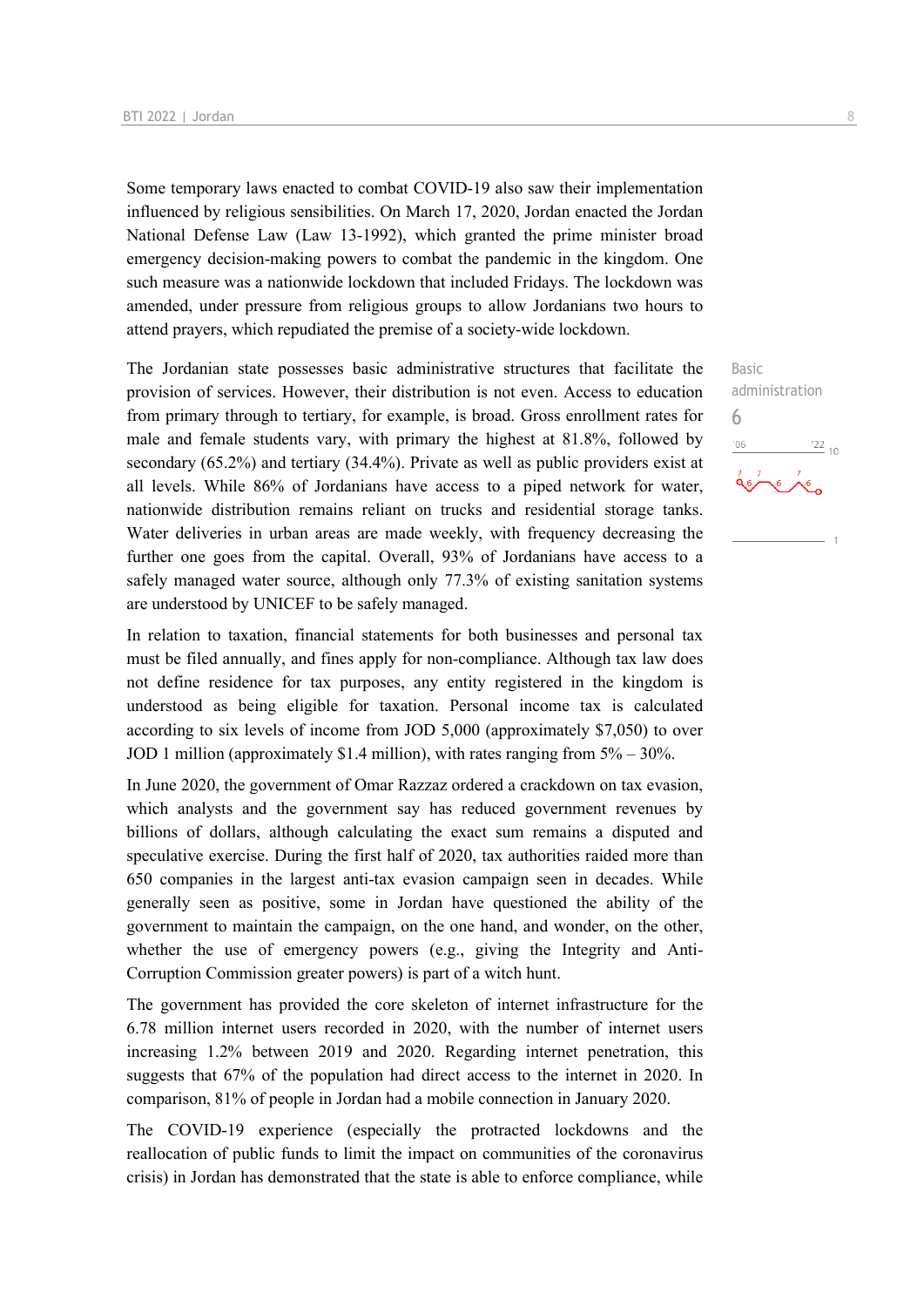simultaneously it has elucidated the limits of the state's ability to distribute services. Further, UNICEF data indicates that a wide range of services have been disrupted, including health care, WASH (water, sanitation and hygiene) and childcare services. A U.N. conducted survey in April/May 2020 found that 69.3% of those surveyed said they faced challenges accessing basic health care during the pandemic.

Successive Jordanian governments have committed funds (up to a quarter of the annual budget) and resources to support the large population of refugees (Palestinians, Iraqis and Syrians) in the kingdom. Syrians have been integrated into Jordan's public health care and education systems, a reality that continues despite the pandemic and the kingdom's economic downturn.

#### **2 | Political Participation**

Elections are a feature of Jordan's political system, with members of municipal councils, governorate councils and the lower house (Majlis al-Nuwāb) of the bicameral national parliament chosen in free ballots. National elections have been conducted regularly but not consistently, with polls in 2003, 2007, 2010, 2013, 2016 and 2020. The most recent elections on the local and governorate level were held on August 15, 2017.

Seat distribution for the Majlis al-Nuwāb is not representational across the kingdom, with Amman, Irbid and Zarqa constituencies (the three largest urban centers) allocated fewer seats than smaller more rural cities (e.g., Karak and Mafraq). This historical practice has been part of the Hashemite regime's toolkit for gerrymandering the composition of parliaments and has resulted in the election of more predictable and compliant members of parliament through whom contentious legislation (e.g., the 1994 peace with Israel, the 2014 and 2016 personnel appointments, and 2016 deal to purchase gas from Israel) can be passed.

The most recent election, held in the midst of the COVID-19 pandemic on November 10, 2020, had unsurprisingly the lowest official turnout in decades, with 29.88% of eligible voters participating. Although there were allegations of suspect behavior, the overall operation of polling day is considered a success. The poor turnout, meanwhile, is an indication of societal apprehension given the highly contagious coronavirus and a lack of confidence in the established electoral process to produce parliaments capable of representing broad citizen (as opposed to personal and familial) interests.

The results mirror public turnout: 15 women were elected, all of them to seats reserved by quota for women, down from the 20 elected in 2016. The Islamic Action Front (IAF), the largest party of the opposition and best organized political party in Jordan, which put forward 41 candidates, lost half of its seats. While 100

Free and fair elections 4 $-06$  $\frac{22}{10}$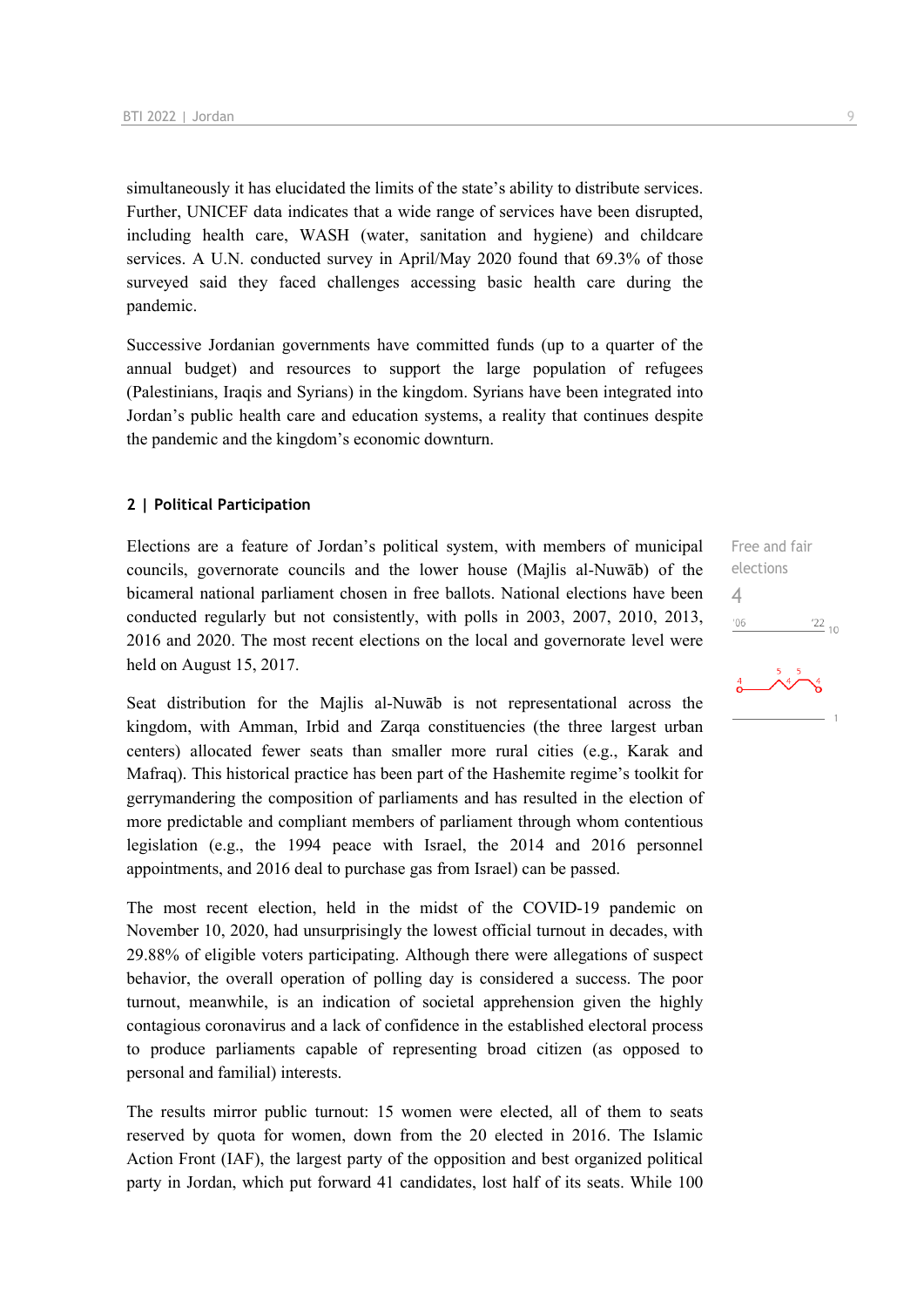first-time members of parliament were elected, only 15% of members of parliament are under the age of 40, despite the majority of the population being under 35 years of age. Meanwhile, the civil current represented by the Ma'an (Together) List, which performed strongly in 2016, lost ground in 2020. The Civil Alliance Party, which had provided some organizational support to the list, disintegrated prior to the election, which contributed to Ma'an's poor showing. Yet, more than this, the worsening economic conditions may have further incentivized Jordanians to vote according to familial/tribal lines in the hope of acquiring access to state resources in the new parliament. Unsurprisingly, independent representatives with strong tribal backing dominate the new parliament.

Jordanian elections have been supervised by international monitors since widespread voter fraud was uncovered following the 2007 general election. The Independent Election Commission (IEC) has overseen the running of elections since its creation in 2012. There are also a number of very competent local monitors, such as RASED Jordan. But while members of the lower house are elected, their counterparts in the upper house (Majlis al-'Ayān) are royal appointees. The prime minister, who in turn nominates the cabinet, is also a royal appointee.

The effective power of elected officials to govern remains limited as a result of the hegemonic power of the executive, which is wielded primarily by the king. Government, therefore, exists outside of parliament, which has implications on the ability of elected officials to govern effectively. In short, they cannot. The government cabinet is appointed by the prime minister, who is in turn chosen by the king. Elected representatives in the Majlis al-Nuwāb participate in governing primarily by debating and passing legislation, the majority of which is introduced to parliament by the government. Once draft bills have been passed by the lower house, they proceed to the Majlis al-'Ayān for further debate. As a body composed of royal appointees, the Senate is a space in which the royal agenda is brought to bear on the legislative process. The unelected executive can also restrict the role of elected officials through state of emergency laws, such as those declared in March 2020 ostentatiously to allow the state to tackle the COVID-19 pandemic effectively.

The constitution enshrines freedom of association for all Jordanians "within the limits of the law" (Article 16). Therein, legislation is essential in giving this constitutional stipulation life. It is here where Jordan's present experience falls short. On March 17, 2020, the Razzaz government implemented a state of emergency. Since then, rights groups both inside and outside Jordan have voiced concerns about its application, which limits people's freedom to assemble. The kingdom entered and subsequently exited a series of lockdowns during the course of 2020 and early 2021. By mid-2020, Jordan had become renowned for having one of the most comprehensive lockdown policies in the world. While this achieved low rates of community transmission, it has negatively affected poor Jordanians and those dependent on day-wage labor.

Effective power to govern 2  $-06$  $\frac{22}{10}$ 

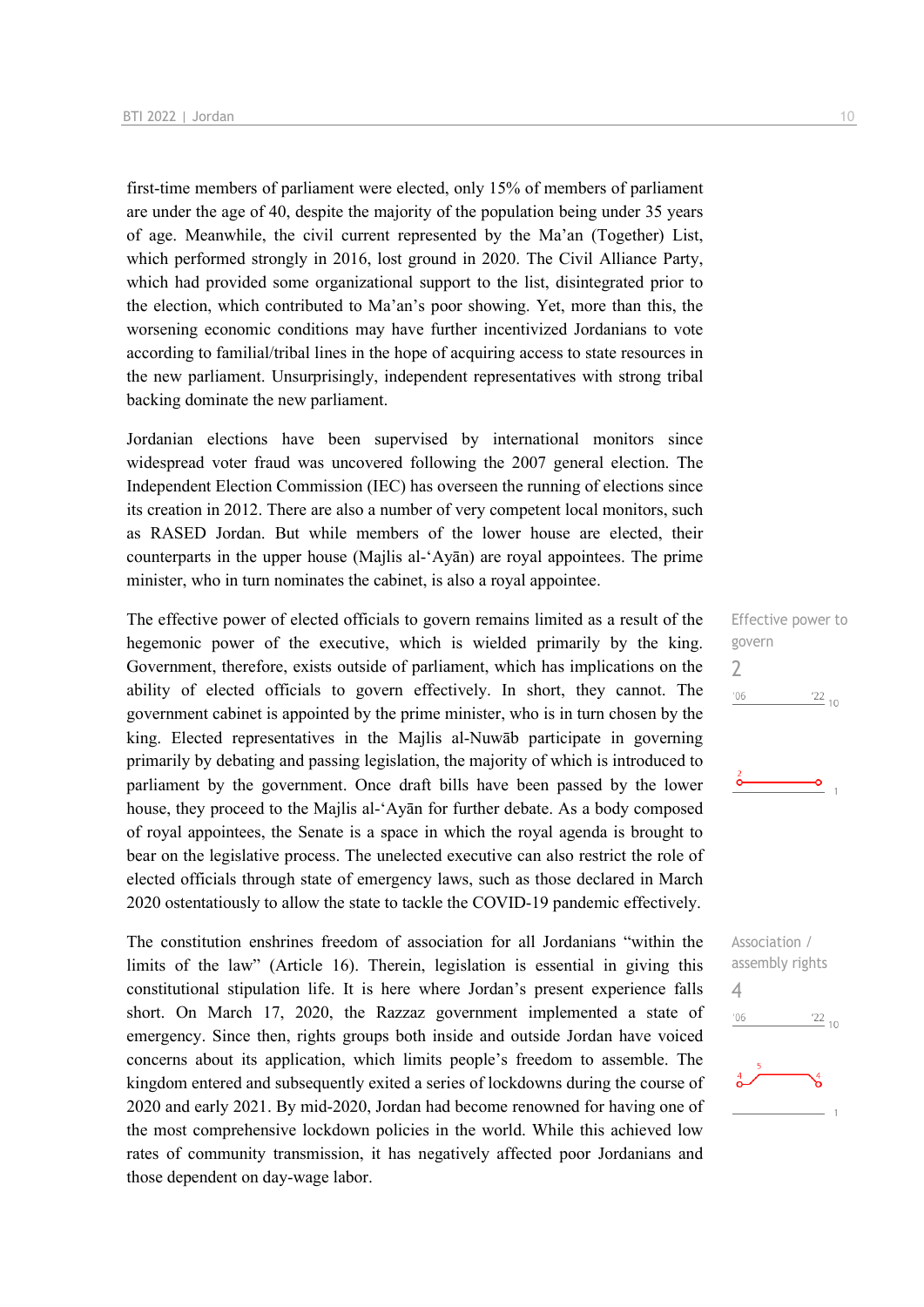Most notably, this has had a disastrous impact on the teachers' syndicate. Established in 2011 after decades of lobbying successive governments, the syndicate began protesting in July 2020 against the government's failure to implement an agreed pay increase, which had been negotiated between the syndicate and the Ministry of Education. State authorities responded by raiding syndicate offices on July 25, arresting 13 board members and liquidating the syndicate. The Carnegie Protest Tracker defines the kingdom as "partly free."

Similar to freedom of association, the freedom to express opinions is guaranteed in the constitution provided that expressions do "not go beyond the limits of the law" (Article 15). There are a number of long-standing taboo topics. For example, the king cannot be criticized, while any criticism of a member of the royal family is risky, unless facilitative societal conditions exist, as was the case with public criticism of Queen Rania in 2011.

There have been detentions and arrests of vocal critics of government policy in general as well as in response to the COVID-19 pandemic. A gag order, for example, was imposed by the state attorney general in July 2020 on reporting of the banning of the teachers' syndicate. The gag order extended to social media as well as conventional media. Other critics of government policy have also been harassed. In April 2020, the general manager and news director of Roya TV, Fares Sayegh and Mohamad al-Khalidi, were arrested after a program aired on the station that included a group of laborers criticizing the government's lockdowns. The laborers had complained that the government lockdowns were the reason for why they could not feed their families. Both Sayegh and al-Khalidi were released three days later.

Popular cartoonist Emad Hajjaj was arrested on August 26, 2020, for publishing a cartoon lampooning the peace compact between Israel and the United Arab Emirates. Although he did not mention the United Arab Emirates' leader – it is a red line in Jordan to attack the heads of Arab states – his interjection into the normalization process was deemed contentious enough to warrant the setting of an example. He was released four days later amid local and international outcry.

#### **3 | Rule of Law**

The state of emergency declared in March 2020 enabled the government and the executive (the prime minister in this instance) to rule with minimal checks and balances from the judiciary. Meanwhile, the International Center for Not-For-Profit Law has voiced concerns over the application of emergency laws from the suspension of newspaper sales in March 2020 to the arrest and detention of citizens believed to be breaking curfews.

The pandemic aside, an important consideration regarding checks and balances concerns the relationship between the Constitutional Court and the parliament. The 2011 amendments that facilitated the creation of the Constitutional Court in 2012

Freedom of expression 4  $-06$  $\frac{22}{10}$ 

Separation of powers 3 $06'$  $^{22}$  10

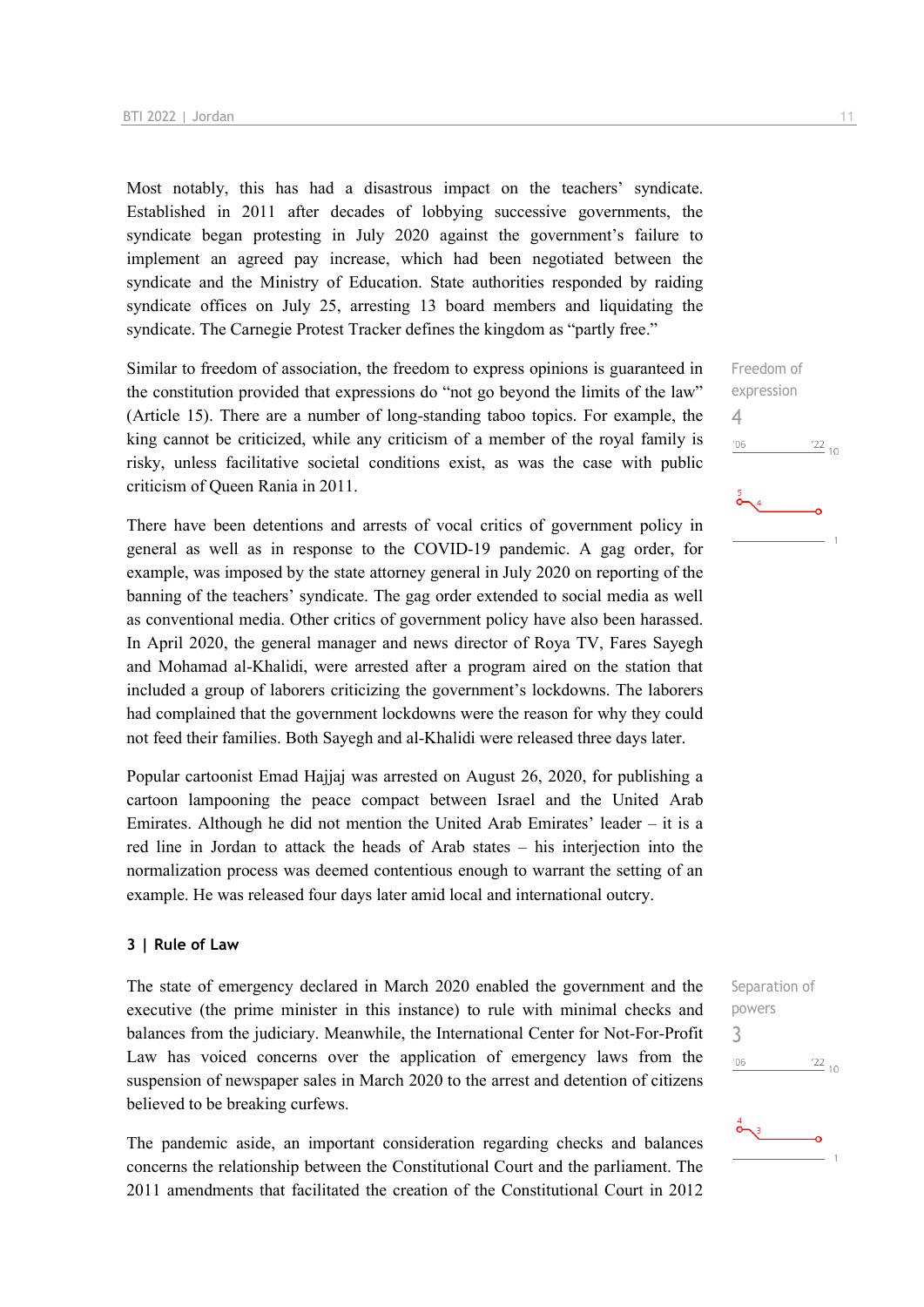granted Constitutional Court judges the ability to nullify laws legislated in parliament that are deemed unconstitutional. However, the amendments did not grant parliament any authority over Constitutional Court decisions nor a say in who is appointed to the Constitutional Court. This further advantaged the king over the parliament in settling constitutional matters.

Jordan's constitution establishes provisions for three categories of courts: civil, religious and special courts. Civil courts include magistrate, appeals and cassation courts as well as courts of first instance and courts for major felonies. Religious courts, both Shariah and ecclesiastical, handle cases related to personal status. The special court category includes Jordan's State Security Court and land settlement court. Tribal courts were officially abolished in 1976. However, tribal tribunals and legal customs (e.g., "Jalwa," the banishment of extended families as collective punishment for the convicted crimes of one family member) are still utilized in the kingdom and can make their way into regular court jurisdictions. All court hearings are judge-only, as there are no jury-based courts in Jordan. Defendants are appointed a lawyer by the court before which they appear if they cannot afford to provide their own.

Article 97 of the constitution guarantees judicial independence. However, this stipulation exists alongside the reality that all judges of civil and Shariah courts are royal appointments. This means that the king can intervene in judicial affairs, although the appointment process is overseen by the country's High Judicial Council. Notably, there exists no body, including the Judicial Council, through which judicial independence is guaranteed in practice. Open royal interventions are rare, however.

Jordan has launched a number of anti-corruption campaigns and established several anti-corruption institutions, most notably the Integrity and Anti-Corruption Commission (JIACC), which has had its competencies strengthened by amendments to the Integrity and Anti-Corruption Commission Law that were approved by the cabinet in June 2020. For example, the JIACC is now able to initiate investigations relating to money-laundering and negotiate settlements with perpetrators if laundered money is returned according to the stipulations of the Economic Crimes Law.

In 2019, the JIACC recorded 948 investigations, of which 277 were passed on to the public prosecutor. The commission's work increased in 2020, with 1,289 investigations conducted by the end of October, although only 150 were referred to the public prosecutor. Consistency remains a challenge as public officeholders are rarely at the center of these investigations, especially if they enjoy a degree of royal favor. As such, there is no systematic prosecution of officeholders who are suspected of having abused their positions.

Independent judiciary 5  $\frac{22}{10}$  $^{\prime}06$ 

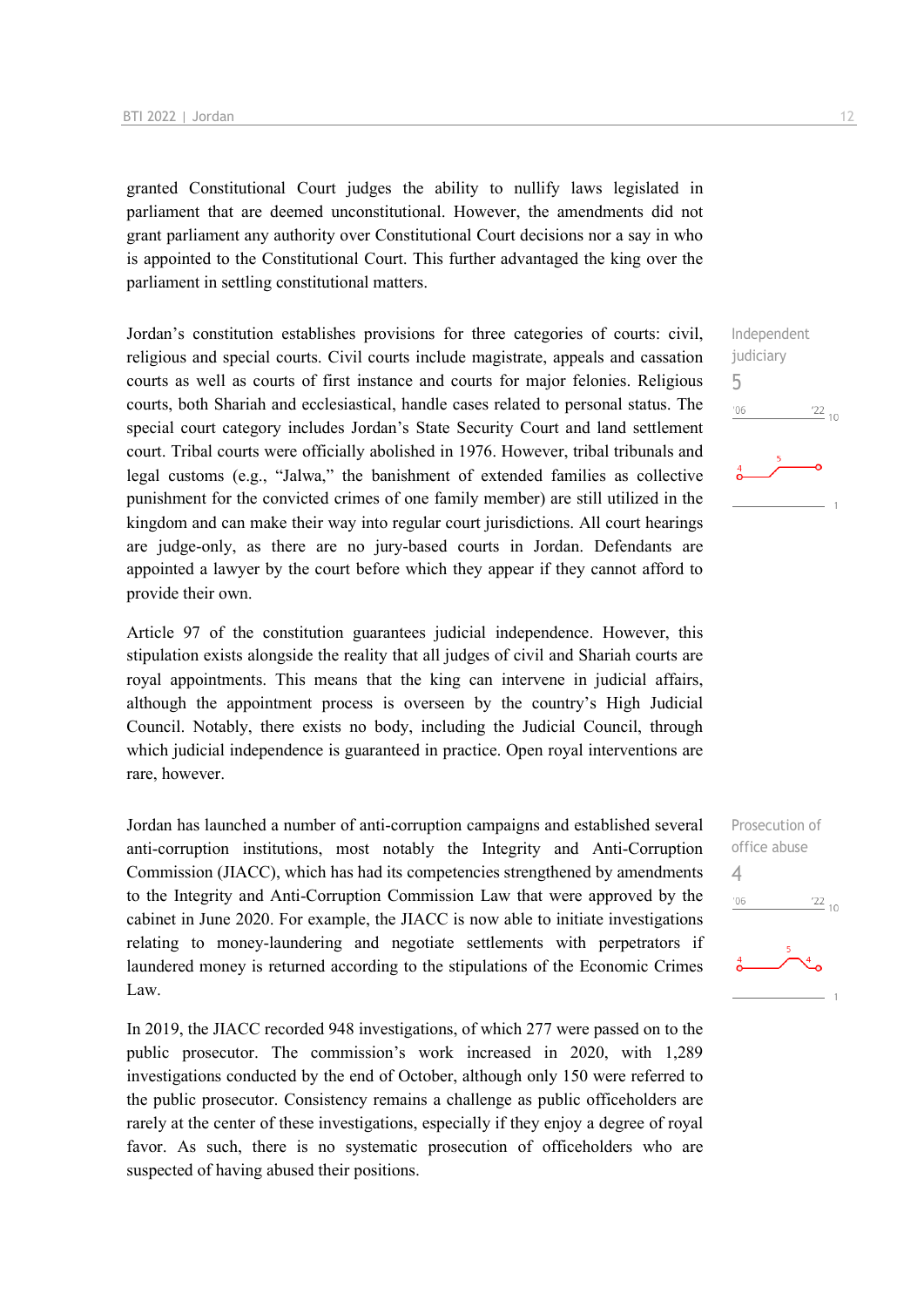In 2018, news broke of what would become known as the Qadhiiyat al-Dukhan case (the smoke case). In the case, it was claimed that Jordanian businessman Awni Yousef Mutee masterminded a counterfeit cigarette production and smuggling operation, utilizing two free trade zones in al-Zarqa and al-Muwaqqar, between 2006 and 2018. Prosecutors allege that tax evasion from the scheme alone was worth \$760 million.

In the wake of public outcry, then Prime Minister Omar Razzaz requested that the case be handled by the State Security Court, which in 2019 indicted 54 Jordanians including Widah al-Hamoud, a former Head of Jordanian Customs. The trial remains ongoing despite numerous setbacks, including the need to repatriate wanted individuals from abroad and the death of defendant Yousef Antoun Khazam, a Lebanese national, mid-trial.

Civil rights are guaranteed by the constitution in principle, but in practice are framed and limited by legislation, meaning that in reality rights become more akin to privileges that can be granted and removed when politically expedient. The pandemic has further highlighted this. Redress is a complicated issue in Jordan precisely because the constitution gives parliamentary legislation a central role in forming rights.

Women remain subject to a number of discriminatory practices that owe much to societal regulation and cultural norms. In Shariah courts, for example, which adjudicate personal status disputes, a woman's testimony is not equal to that of a male co-national. Homosexuality, while not illegal under existing law, remains stigmatized in socioreligious terms and individuals can be charged with disturbing public morality.

A U.N. report noted that the actions of the Jordanian government against the teachers' syndicate are "a serious violation of the rights to freedom of association and expression." Yet, while the government operates within the contours of the state of emergency justified by the COVID-19 pandemic, there are few avenues through which to pursue redress. Access to the Constitutional Court, whose establishment in 2012 was greeted with some optimism, is difficult for individual citizens. In practical terms, this makes it difficult for individual citizens to seek redress for government decisions.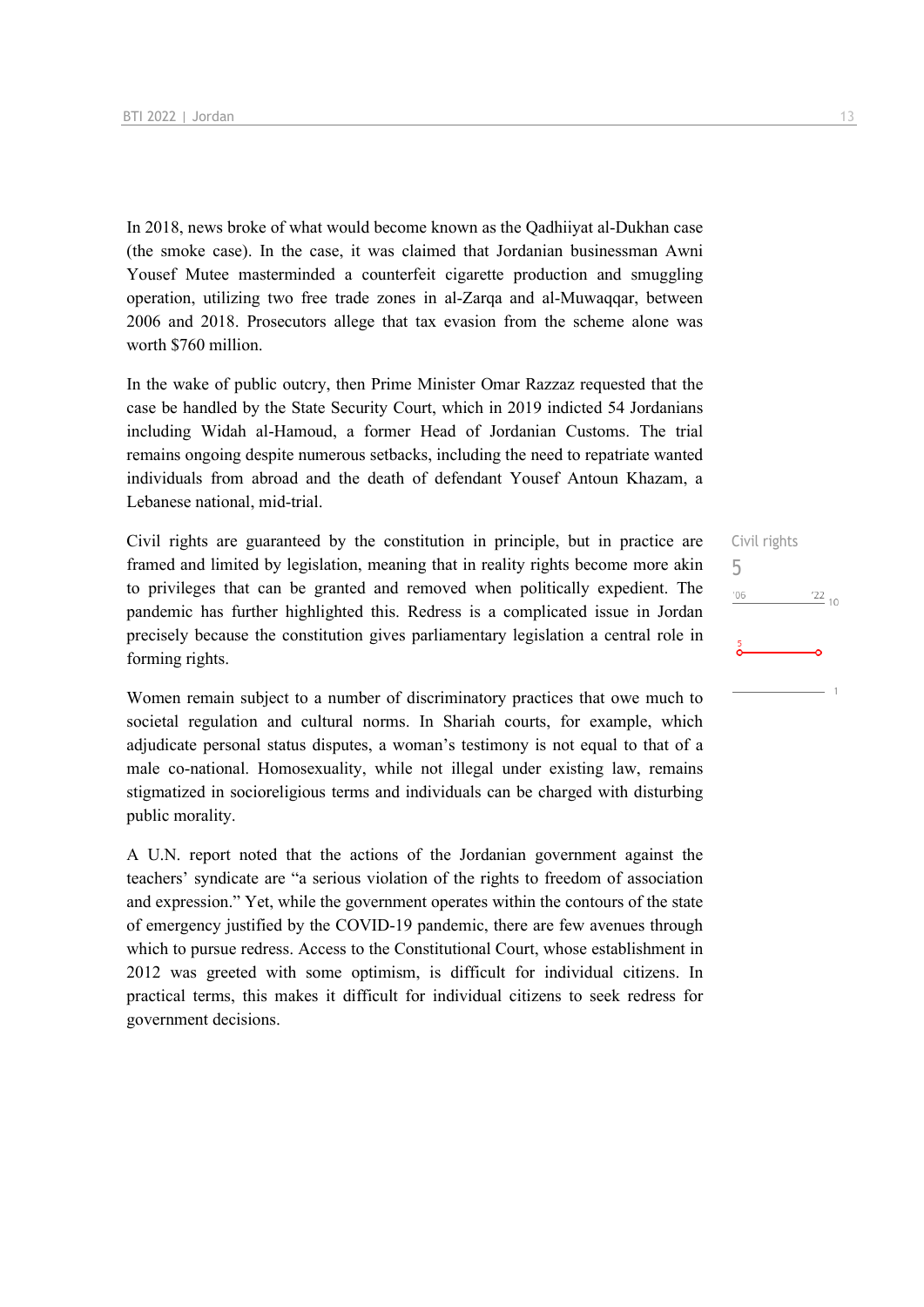#### **4 | Stability of Democratic Institutions**

Officially, Jordan is a constitutional monarchy with delineated roles for the executive, legislative and judiciary. Democratic institutions exist at multiple levels. Local municipal councils are composed of members who are directly elected, although mayors remain appointed. Elections also occur at the governorate level for the composition of governorate councils. At the national level, general elections decide the make-up of the lower house, but not of the Senate whose members are royal appointees. In practice, therefore, the delineation of roles, powers and responsibilities are blurred, with these elected and non-elected bodies existing within the context of a semi-authoritarian state and a powerful executive. Inevitably, this has an impact on performance.

The capacity of the lower house to operate as the crucible of democratic governance delimited by the following factors. First, the prime minister is appointed by the monarch, not by parliament or popular vote. A constitutional amendment passed in 2011 stipulates that the king must consult with parliament on his selection of premier. However, this requirement is largely theoretical. Hani al-Mulki (2016 – 2018), Omar Razzaz (2018 – 2020) and now Bisher al-Khasawneh (2020 – present) were all appointed without parliamentary consultation. All incoming governments are required to seek a vote of confidence from the parliament. Second, government cabinet members are not required to be members of parliament, meaning that the government exists separate from democratic institutions and, therefore, to a degree of public scrutiny.

At the municipal level, citizens elect the members of their municipal councils, although mayors of significant municipalities such as the Greater Amman Municipality (GAM) are appointed by the king. There are 101 municipalities in Jordan. However, despite the enactment of a new municipalities and decentralization law in 2015, which was in effect for the 2017 elections, municipal councils remain hamstrung in their ability to facilitate and empower local decisionmaking. The package of decentralization legislation enacted in 2015 does not represent a return to what was arguably the high-water mark for Jordanian municipalities, the Municipality Law of 1955, which bestowed upon municipal councils the prerogatives of tax collection, urban utilities (e.g., water, electricity and garbage collection) and social services.

Many of these have been stripped from councils in the intervening decades and were not returned in the 2015 laws. For example, municipalities do not collect taxes nor manage water distribution (now the prerogative of the Ministry of Water and Irrigation). Similarly, electricity provision is handled by the Jordan Electricity Authority and local transportation is managed by the Ministry of Transport. Instead, municipalities coordinate local concerns with central government and private sector service providers.

Performance of democratic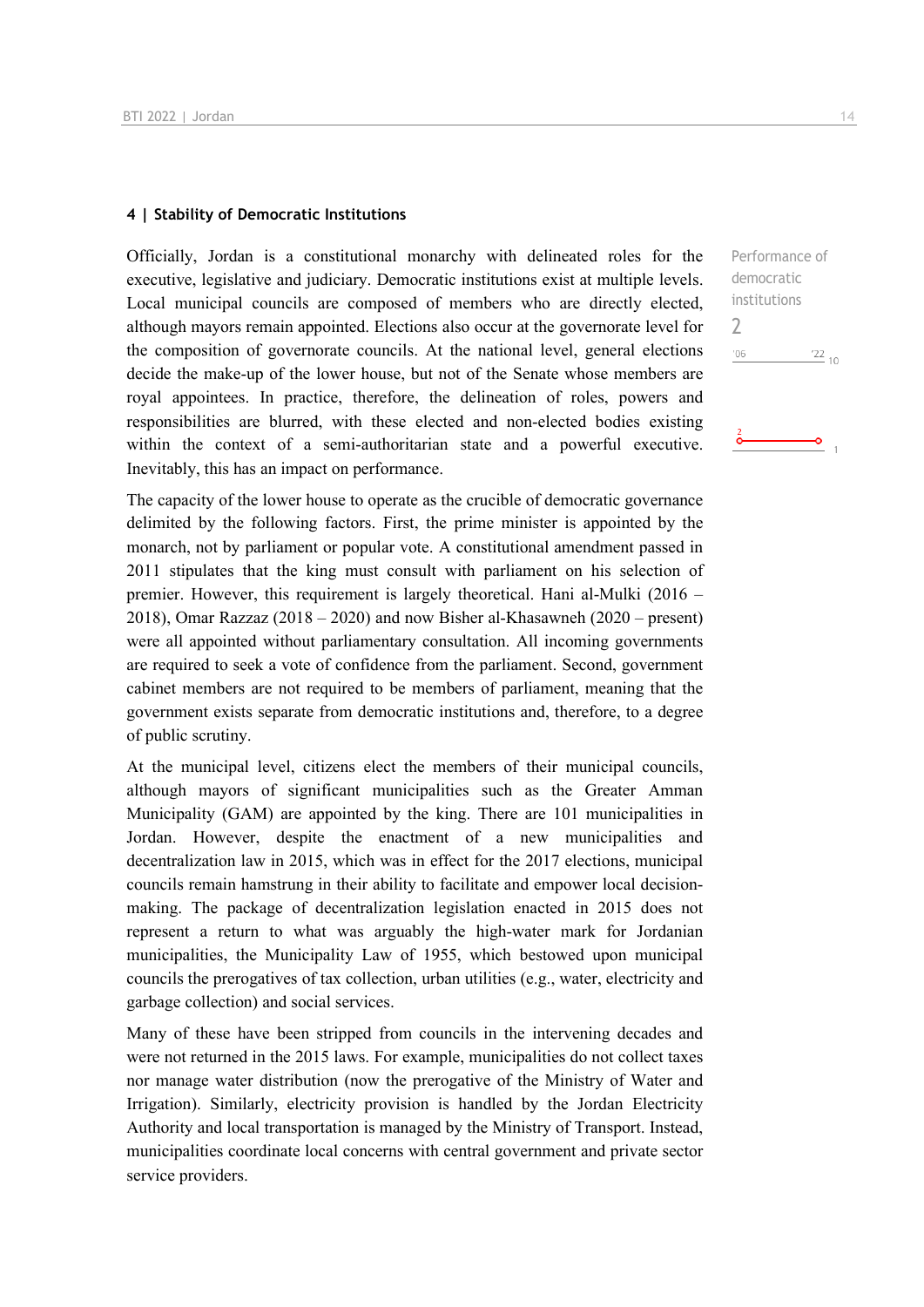Structural limits on democratic performance aside, the democratic institutions and procedures that do exist are recognized as legitimate by major domestic stakeholders. However, questions concerning how these institutions should evolve and how much power they should be able to wield persist. There remains widespread mistrust of political parties and members of parliament, and doubts about whether they're able to function as powerholders, which lends some public consent to the established semi-authoritarian order. In particular, even prior to the 2011 uprisings, the king has been a vocal advocate of the seemingly inevitable democratization of the country. However, although he has been a staunch supporter of greater democratization, including the goal of establishing a system of parliamentary government, the king has simultaneously taken steps that seem to impede the emergence of this objective. The constitutional amendments of 2014 and 2016, which grant the king the unilateral authority to appoint the heads of the army and GID without parliamentary or ministerial oversight, is evidence of this tension.

New decentralization and municipalities laws were approved in 2015 (laws 41 and 49), which devolved some powers from Amman to the governorate councils. However, this does not include the power to allocate funds, which remains centralized. As such, the two laws preclude the possibility of further decentralization within the existing framework, as the governorate councils have in practice been centralized.

#### **5 | Political and Social Integration**

The contemporary political party system was established in 1992 when political parties were legalized after more than 20 years of martial rule. Since then, the law governing how political parties are structured and what functions they can perform has been amended several times, most recently in 2015. There are 48 political parties currently registered in the kingdom, 47 of which participated in the 2020 elections. Jordan's political parties possess neither the financial means, nor the social capital or connectivity required to aggregate societal interests into coherent and competitive party ideologies and policy platforms.

Consequently, all parties struggle to acquire and sustain a nationally constituted membership and voting share. The sole exception could be the Islamic Action Front (IAF), but even it relies on local kinship and candidates' personal connections for electoral success. This remains the case even following the removal of the single non-transferable vote (SNTV) and its replacement with an open list model in 2016. Voters cannot elect a list, but rather individuals from a list, meaning that candidates from the same party invariably compete against each other.

As a result, familial and tribal social networks function as important sources of electoral capital. This has been proven in every electoral cycle, most recently in 2020 when all parties lost seats and vote share. This includes the IAF, which

3  $106$  $\frac{22}{10}$ 

democratic institutions

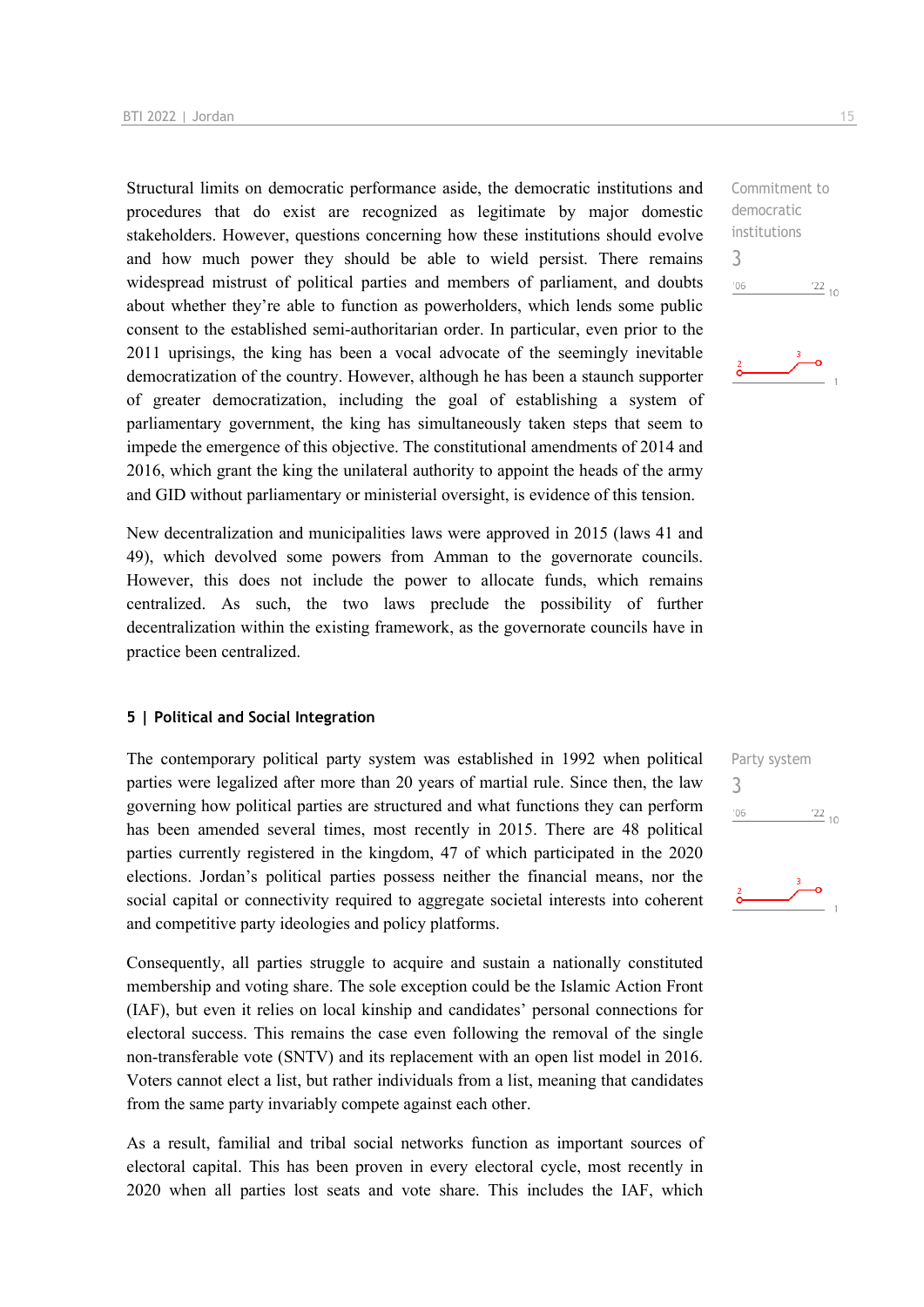suffered from widespread disillusionment within Jordanian society following the deregistration and liquidation of its parent organization, the Muslim Brotherhood. Because the IAF is registered with the Ministry of Political and Parliamentary Affairs, it is able to continue operating, despite the ban on the Muslim Brotherhood.

Cooperative associations have a rich history in Jordan, dating back to the early years of the kingdom. They include trade unions and professional syndicates, and sporting and religious associations, among others. For example, the Orthodox Educational Society has, since 1957, provided a range of educational services, such as university scholarships, to Jordanians of all faiths.

Within Jordan, there are both official and unofficial/independent unions. The former refers to groups that are officially registered, while the latter refers to groups that are technically illegal as they are unregistered. Invariably, this complicates the ability of labor to organize and to mobilize in order to advance working conditions. The professional syndicates, right down to the university level, have internal elections for their boards.

Jordan's engineers, doctors and lawyers' syndicates have proven to be influential in policymaking, and thus positions within them are fiercely contested. However, while influential, there are distinct limitations as to how much syndicates can push government. The liquidation of the teachers' syndicate, which represented some 140,000 members, in 2020, after waging a protest movement against the Razzaz government, demonstrates that mediating between society and the political system is a precarious game.

As a semi-authoritarian political system, it is necessary to note from the outset that there are no established democratic norms or practices comparable to those observed in more fully fledged democracies. However, this is not to say that approval of democratic norms and procedures does not exist.

The International Republican Institute asked Jordanians in 2019: "to what extent [do] you think each of these systems would be suitable for Jordan?" The question listed five systems: a system governed by Islamic law without political parties or elections; a parliamentary system in which nationalist, left-wing, right-wing and Islamist parties compete in parliamentary elections; a government that provides for the needs of its citizens without giving citizens the right to participate in the political process; a strong authority that makes decisions without considering electoral results or the opinions of the opposition; and a parliamentary system in which only nonreligious parties compete in parliamentary elections. The first two options each received the highest level of support ("completely suitable" or "suitable") from 49% of respondents. Interestingly, the third and fourth options were considered by a majority of respondents (52% and 56%, respectively) to be "not suitable at all for Jordan," suggesting that there is a reasonable degree of underlying support for democratic norms in Jordan.

Interest groups 4  $\frac{22}{10}$  $-06$ 

Approval of democracy n/a $^{\prime}06$  $\frac{22}{10}$ 

 $\overline{N}$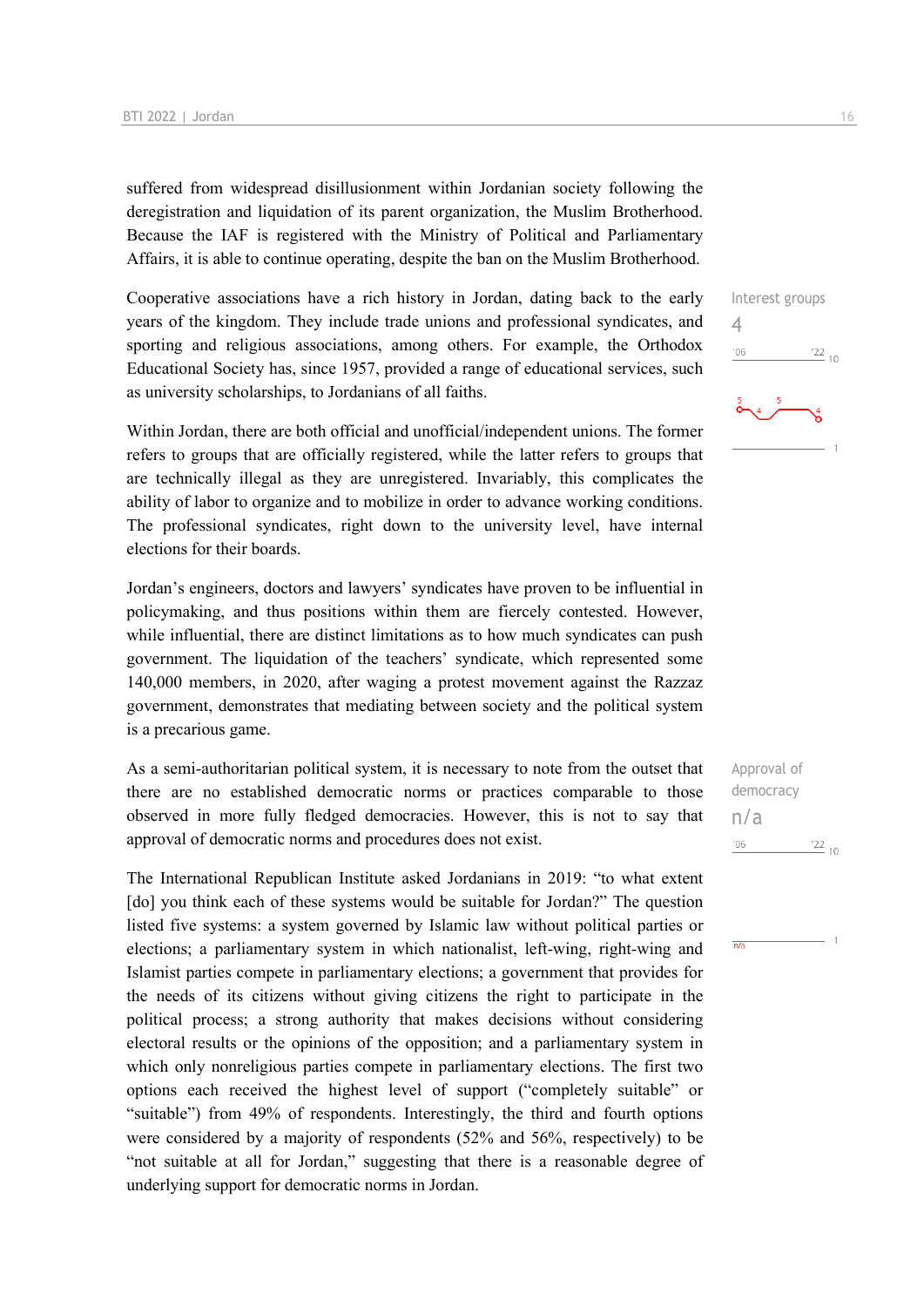Support for existing realities, however, illustrates a pessimism concerning the state of democratic procedures in the kingdom. The most recent and fifth installment of the Arab Barometer (2019) survey shows that a dramatically smaller percentage of Jordanians trust the government than 10 years ago. Overall, 38% of surveyed Jordanians say they have "a great deal or quite a lot of trust in the government," a decline by almost half compared to 2010. Similarly, the Konrad-Adenauer-Stiftung's Regional Program Political Dialogue South Mediterranean (KAS PolDiMed) 2020 survey found that fewer than a third of Jordanians (23%) have confidence in political parties and 37% trust the parliament. The survey was recorded before and after the November 2020 elections.

In Jordan, there is a broad array of local and international civil society organizations. These range from environmental groups (Royal Society for the Conservation of Nature) to millennial organizations for sustainable development (I-DARE for Sustainable Development). Yet, more concrete social capital has historically been formed within familial and kinship associations. In part, this is a consequence of the long period of martial law during the last century when many social and political organizations found their operations curtailed by royal agency. Further, Jordanian society remains traditional in so far as familial, tribal and personal relationships play a more important role in the ways citizens navigate their day-to-day relations with the state than institutionalized identities such as citizenship. More than 30% of Jordan's population identifies with an East Bank– Bedouin background, according to the UNHCR. This figure does not include tribes (and clans within them) who have been urbanized for more than a century, such as the Ghassasinah clans in Karak.

Within these networks and relationships, there is a substantial degree of social capital and self-organization. Employment opportunities are often accessed through family connections, while difficulties with the police can sometimes be smoothed over by reference to a family member within the state apparatus. Class is an increasingly important factor, as individuals need to belong to prominent families within prominent tribes in order to maximize their opportunities.

Tribes and familial networks have adopted greater significance politically given the low levels of trust in political parties. KAS PolDiMed's findings show that only 23% of Jordanians say they trust parties "fully, a lot, or somewhat." Therefore, familial history is called upon as a trust-building element during election campaigns at all levels, whether municipal, governorate or national.

Social capital 5 $^{\prime}06$  $\frac{22}{10}$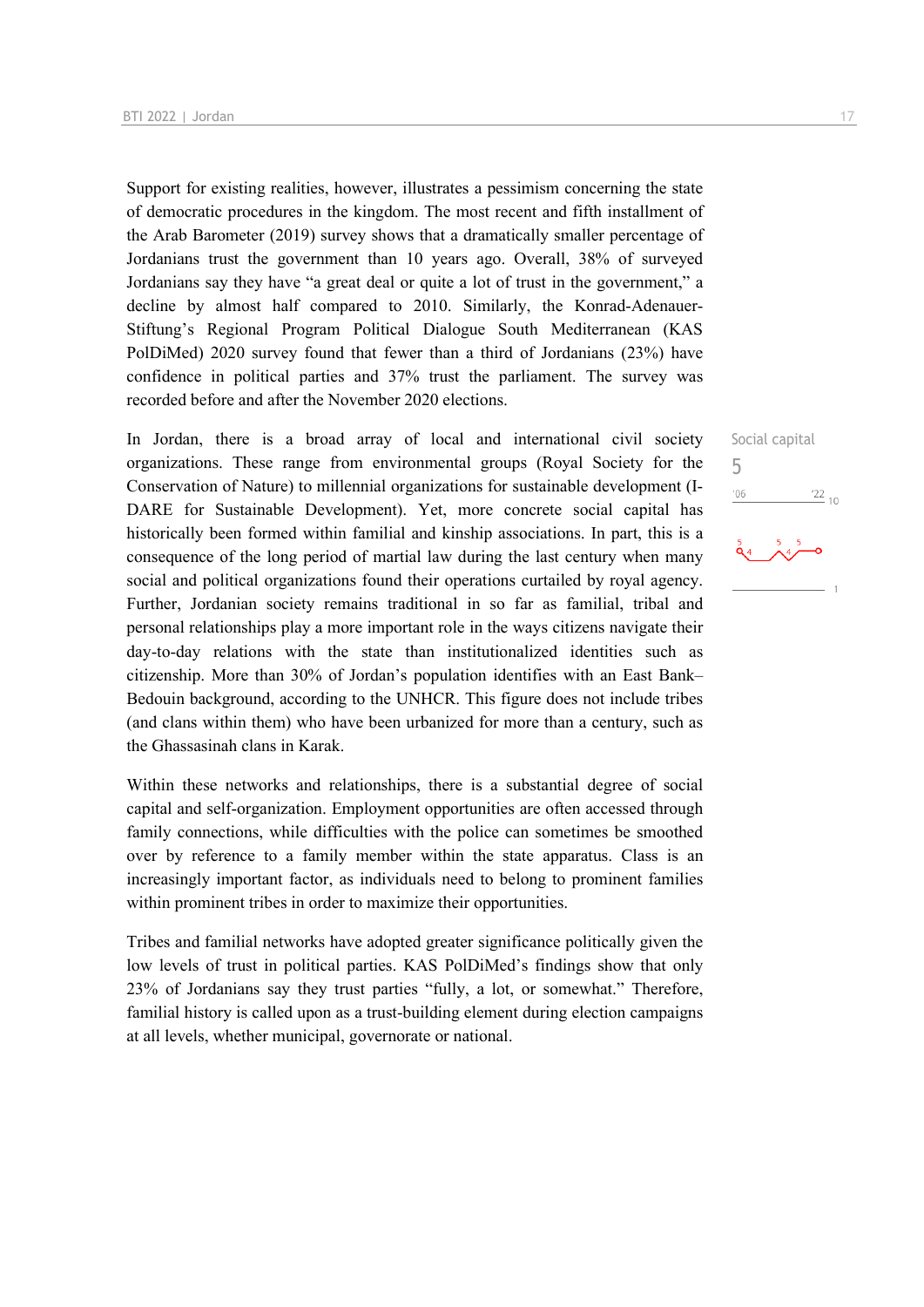## II. Economic Transformation

#### **6 | Level of Socioeconomic Development**

Significant and persistent inequalities exist in Jordan. The proportion of Jordan's over 10 million population living in multidimensional poverty is small at around 0.4%, according to the UNDP. Nevertheless, the income share of the richest 10% of the population is greater at 27.5% than the income share of the kingdom's poorest 40% of population, which stands at 20.3%. These wealth disparities are not new but are structurally engendered and reflected in Jordan's position in the lower half of the global Human Development Index (HDI), with a ranking of 102 out of 189 countries. However, with an HDI score of 0.729, Jordan is well located broadly within the index, although Jordan's score drops to 0.622 when inequality is factored in and the overall loss in HDI due to inequality is 14.7%.

Jordan's Gender Inequality Index (GII) score has improved from 0.667 in 1995 to 0.450 in 2019, although it has changed little in the years since 2017, suggesting a more rigorous social and policy approach is required to induce further improvements.

With 326,855 infections and 4,316 deaths as of January 31, 2021, the COVID-19 pandemic has left a heavy mark on the kingdom, despite several lockdowns, which have negatively affected socioeconomic opportunities. This is especially concerning given the struggles of many Jordanians were facing prior to the emergence of the epidemic. An assessment from the UNDP released in May 2020 revealed concerning signs about the capacity of Jordanians to weather the COVID-19 storm without substantial assistance. Of the more than 12,000 Jordanians surveyed 6.8% said they had maintained their employment post-lockdown. Furthermore, of the participants who were employed prior to the onset of the epidemic, 58.6% reported having lost all of their income.

Regarding opportunity, a significant proportion (21.9%) of respondents reported that they did not have access to the internet, which they identified as necessary for work or education. Because Jordan has entered and exited a series of lockdowns during the course of 2020 and early 2021, poor or nonexistent internet access risks impeding people's ability to recover from the epidemic.

#### **Ouestion** Score

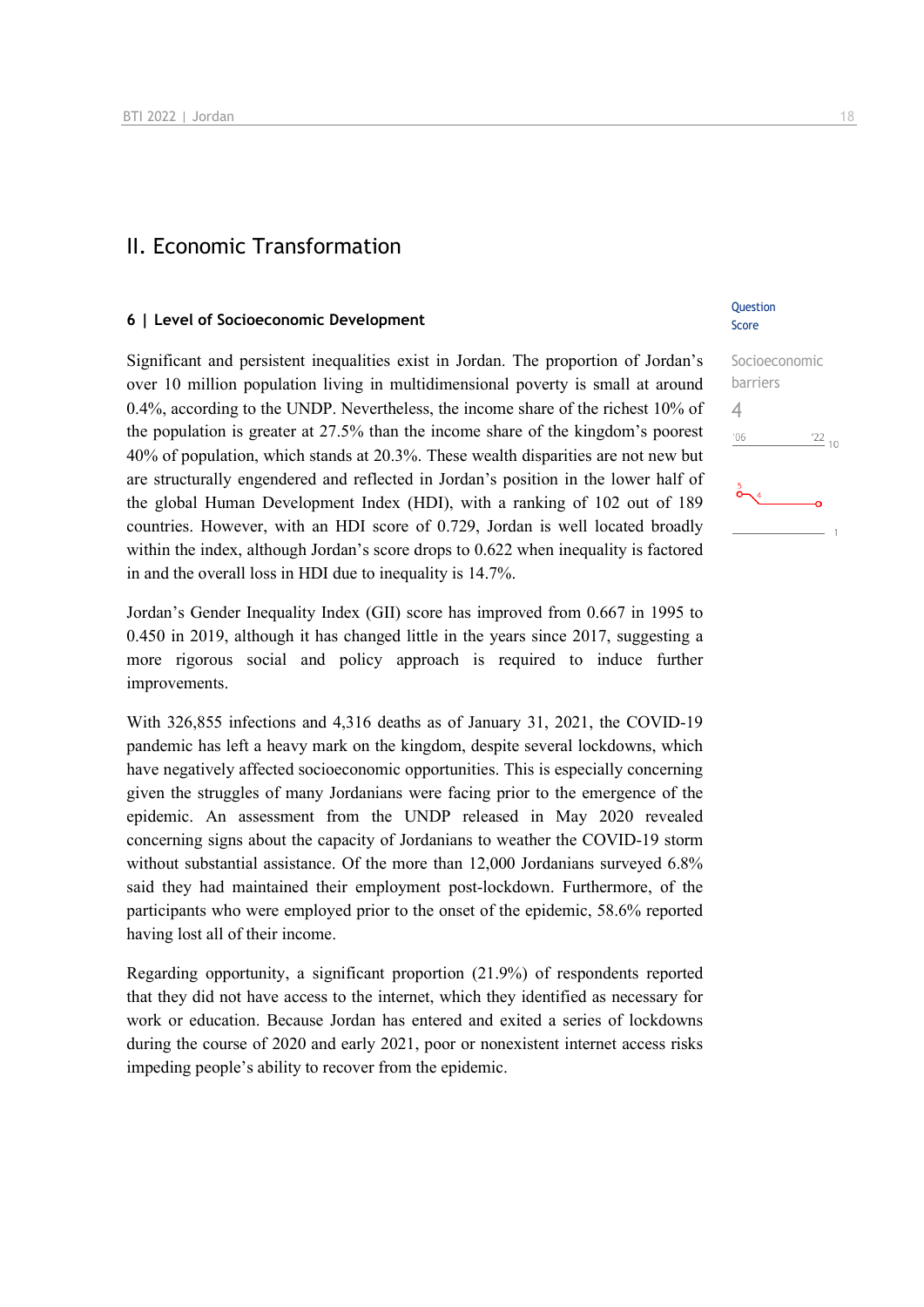| <b>Economic indicators</b> |          | 2017      | 2018      | 2019      | 2020    |
|----------------------------|----------|-----------|-----------|-----------|---------|
| GDP                        | S M      | 41409.0   | 42932.1   | 44502.9   | 43697.7 |
| GDP growth                 | $\%$     | 2.1       | 1.9       | 2.0       | $-1.6$  |
| Inflation (CPI)            | $\%$     | 3.3       | 4.5       | 0.8       | 0.3     |
| Unemployment               | $\%$     | 15.8      | 16.3      | 16.9      | 18.5    |
| Foreign direct investment  | % of GDP | 4.9       | 2.2       | 1.9       |         |
| Export growth              | $\%$     | 1.7       | 0.9       | 6.5       | $-35.8$ |
| Import growth              | $\%$     | 2.5       | $-6.6$    | $-3.1$    | $-18.2$ |
| Current account balance    | \$ M     | $-4392.8$ | $-2962.8$ | $-1003.5$ |         |
| Public debt                | % of GDP | 76.0      | 75.1      | 78.0      | 88.0    |
| <b>External debt</b>       | \$ M     | 30051.5   | 31925.2   | 33481.6   | 38016.1 |
| Total debt service         | \$ M     | 1865.9    | 2251.8    | 3343.1    | 3107.9  |
| Net lending/borrowing      | % of GDP | $-2.5$    | $-1.5$    | $-3.3$    |         |
| Tax revenue                | % of GDP | 14.8      | 14.9      | 14.8      |         |
| Government consumption     | % of GDP | 17.4      | 17.1      | 17.3      | 18.4    |
| Public education spending  | % of GDP | 3.2       | 3.0       | 3.0       |         |
| Public health spending     | % of GDP | 3.6       | 3.8       |           |         |
| R&D expenditure            | % of GDP |           |           |           |         |
| Military expenditure       | % of GDP | 4.8       | 4.6       | 4.6       | 5.0     |

Sources (as of December 2021): The World Bank, World Development Indicators | International Monetary Fund (IMF), World Economic Outlook | Stockholm International Peace Research Institute (SIPRI), Military Expenditure Database.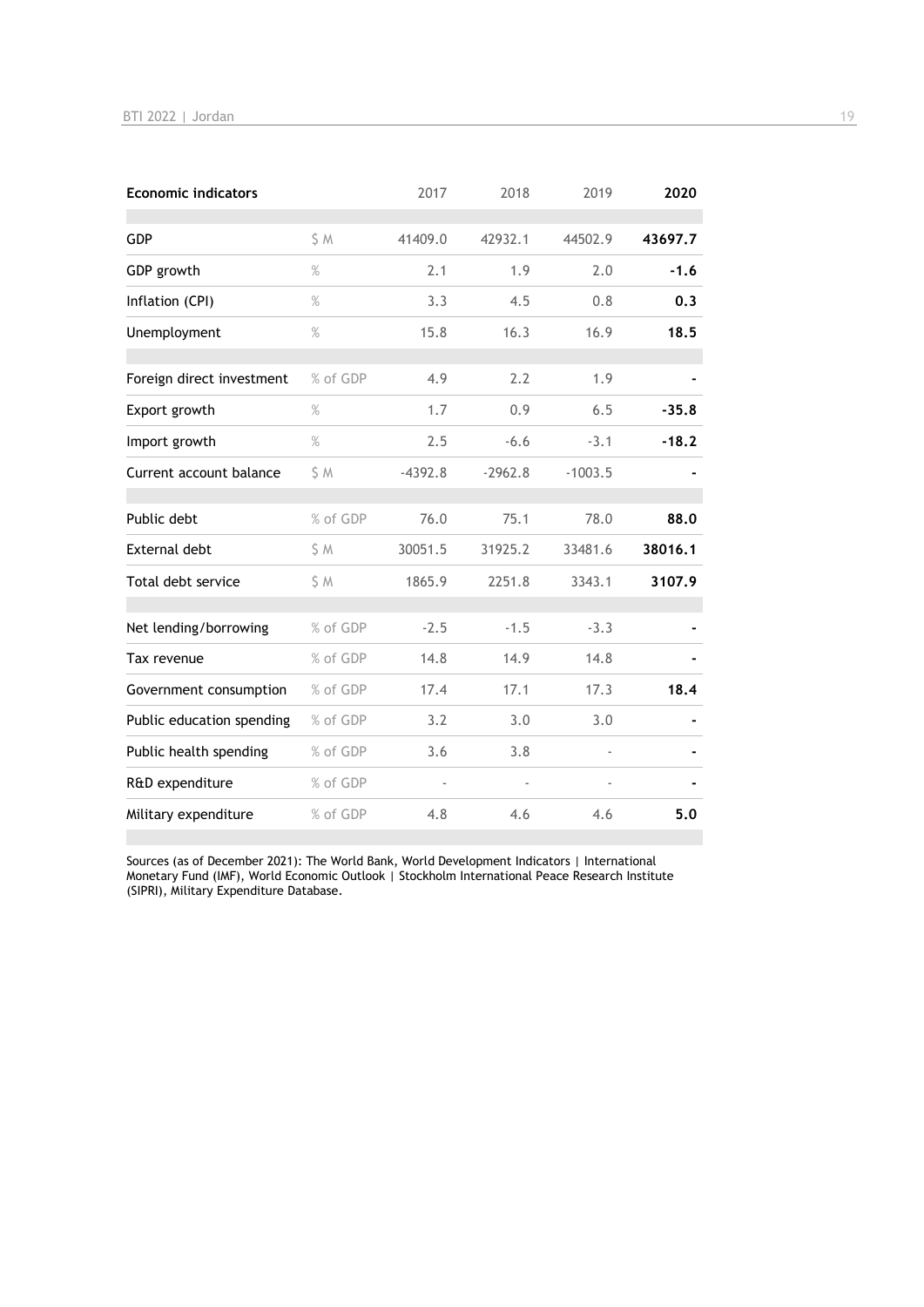#### **7 | Organization of the Market and Competition**

Improving market-oriented competition has been a hallmark of King Abdullah II's reign. According to the World Bank's "Doing Business" report, Jordan jumped from 104 out of 190 countries in 2019 to 75 by the end of 2020 for ease of doing business. In so doing, Jordan ranked among the three most improved countries globally for the first time.

This was achieved through three main policy areas. First, the legal rights of lenders and borrowers were strengthened, and a unified, geographically centralized framework for securing transactions was implemented. Second, the kingdom's outdated insolvency law was amended, making it easier for viable but liquidity deficient firms to reorganize and restructure. Third, an electronic payment filing system for labor taxes was introduced, reducing the time spent on fiscal compliance. As part of this, the number of payments per annum to be paid by businesses was cut from 23 to nine. For starting a business, the kingdom ranked 120 out of 190 countries, with the number of days (12.5), number of procedures (7.5) and cost (23.3% of per capita GNI) open to further improvement.

Under the terms of Jordan's import and export law, the government can impose prohibitions or restrictions on imports for reasons of public safety, health risks, environmental concerns or protection of national resources, or if required by U.N. security council resolutions. The International Labor Organization (ILO) released a study in May 2020 that found 55% of surveyed employees said their employment was temporary, irregular or seasonal in nature. While this is distinct from informal employment, which the ILO study suggests encompasses 35% of surveyed citizens, the two figures together illustrate the extent of precarious work that exists in the labor market.

Jordan introduced a competition law in 2002 (approved in 2004) and is a member of the International Competition Network (ICN) and the Multilateral Investment Guarantee Agency (MIGA). A competition directorate within the Ministry of Industry and Trade monitors the application of the competition law. The state remains active in sustaining subsidies and price fixing arrangements Although these continue to be reduced, they remain important politically and so will foreseeably be retained for the mid-to-long term. Foreign ownership is permitted across all sectors, except those of a sensitive nature. For example, non-Jordanians cannot own in part or in full security service companies, customs services or bakeries of any kind. Other industries, including newspapers and maritime maintenance, require up to 50% domestic ownership.



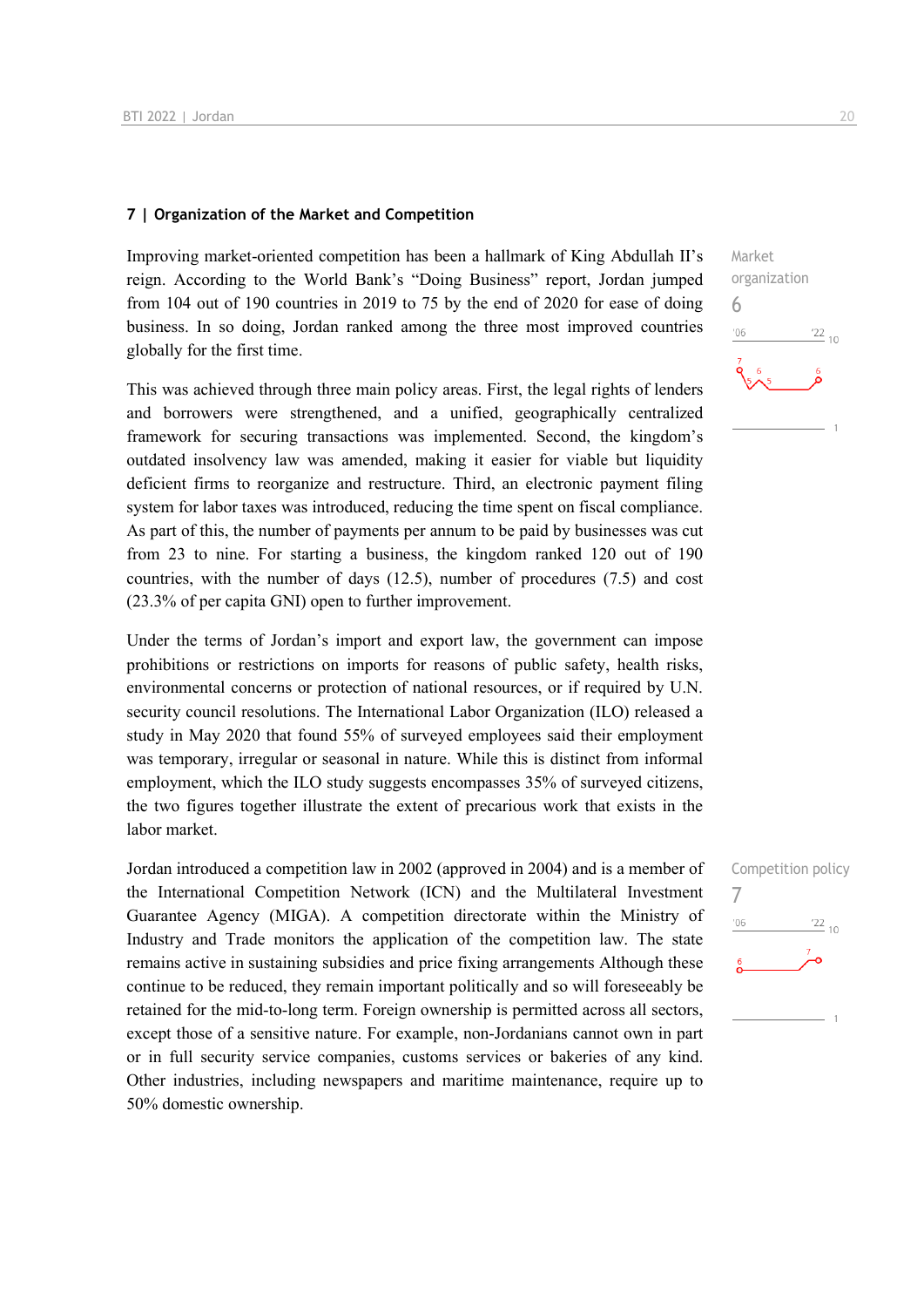Trade liberalization and the further integration of the kingdom into the global economy is an avowed priority of King Abdullah II. An indication of this is the score awarded to Jordan in the KOF Globalization Index, which in 2018 was 73.4, a little behind Israel's 76.88. As a member of the WTO, Jordan complies with WTO tariff statutes. Import tariffs between 0% and 30% remain on a range of products on the basis of the cost, insurance and freight (CIF) value. Its most recent (2019) simple average MFN is 10.1%. Import limitations exist for certain manufactured goods, while the state regulates others such as fresh milk, tomatoes and salt. Licenses are required to import some chemicals, medicines and telecommunications equipment. The state does what it can within the statues of its international agreements – which include several bilateral free trade agreements (including USA 2001/2010, EFTA 2002, Singapore 2004, Canada 2008) in addition to the EU Association Agreement (2002) and the Agadir Agreement (2007) – to facilitate and protect domestic agriculture and manufacturing. Further, in January 2020, the Jordan Investment Commission (JIC) instituted an investor grievance bylaw, which allows investors with grievances regarding decisions made by government agencies to file complaints and seek resolution.

Historically, banking is one of Jordan's most significant sectors, with the combined assets of the sector totaling \$79.5 billion at the end of the third quarter of 2020. To bring the sector in line with international standards, the central bank of Jordan moved toward providing a framework for the full implementation of Basel III regulation in 2018. As part of this, banks in Jordan need to sustain a capital conservation buffer of 2.5%, in addition to 2.5% as a countercyclical capital buffer. As in a number of other countries, the COVID-19 pandemic has complicated the timeframe for the complete implementation of Basel III.

The pandemic also challenged day-to-day lending and capital ratios. In the first half of 2020, the capital-adequacy ratio was 17.9%, which is higher than the rate mandated by the central bank. During the same period, the share of non-performing loans equated to 5.4% of total loans, a slight upward trend on the 5.2% at the same time in 2019. Hard budget constraints include above all Jordan's debt levels, which have remained stubbornly high over the last two decades, and – after shrinking in recent years – look to be expanding once again to absorb spending and income losses related to the pandemic. Public debt increased 6.6% in the first six months of 2020 to \$45 billion, resulting in debt increasing above the 100% ceiling to 101.8% of GDP.

Liberalization of foreign trade 8  $06'$  $\frac{22}{10}$  $\sum_{i=1}^{8}$ 

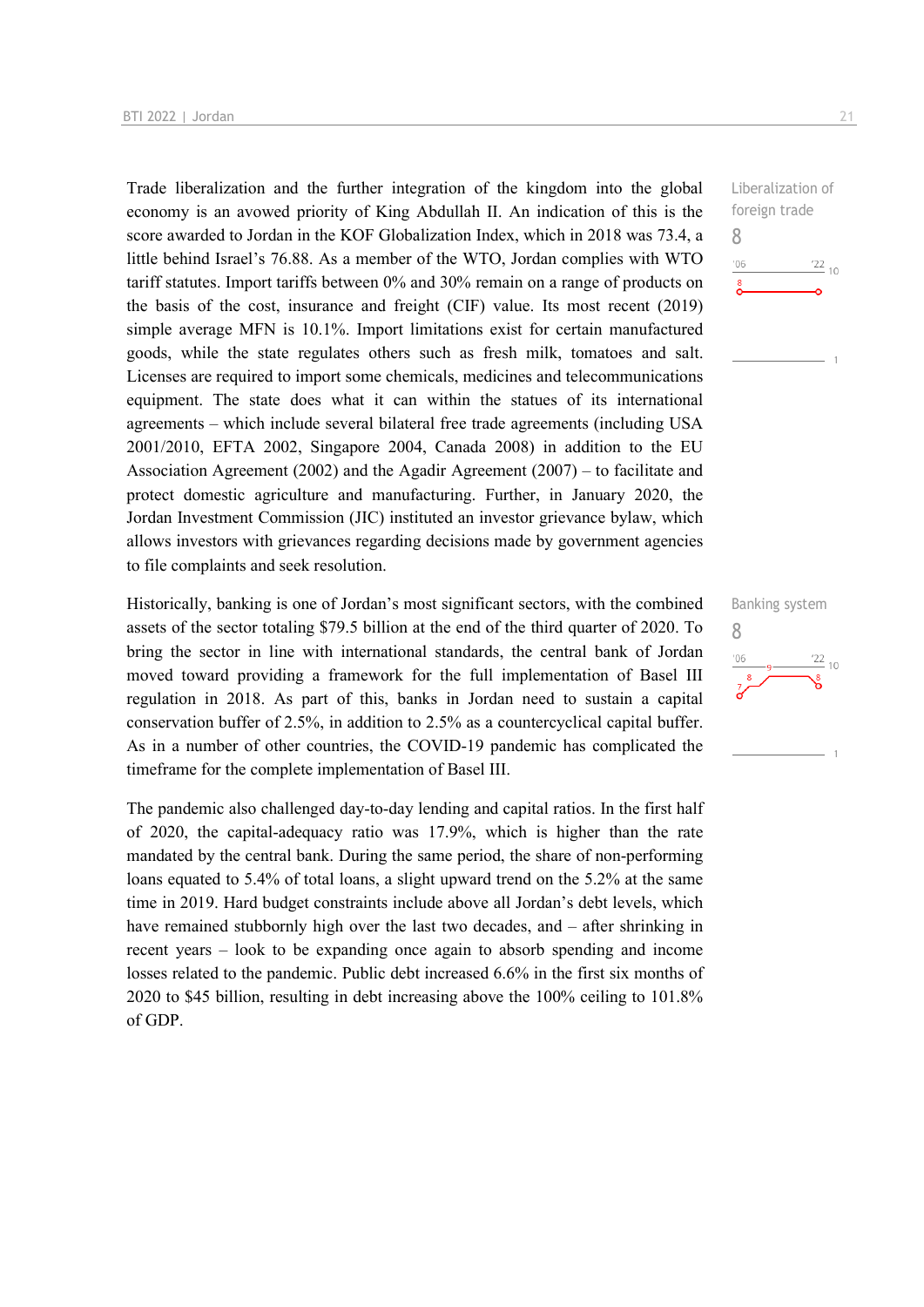#### **8 | Monetary and fiscal stability**

The central bank of Jordan handles monetary policy with operational independence. Consisting of eight members, the board is chaired by the bank's governor who is appointed by the king. The current governor, Ziad Fariz, was appointed in January 2012. The Jordanian dinar (JOD) remains pegged to the U.S. dollar, which helps to keep the currency value stable (albeit CPI inflation reached 4.5% in 2018, before contracting to 0.8% in 2019), while keeping costs of living in the kingdom high in comparison to neighboring countries. The Jordanian Department of Statistics reported in October 2020 that the general consumer price index (CPI) for the previous month increased by 0.10%, reaching 101.00 points compared to September 2019.

Despite securing loans from the IMF to service the widening hole in its debt ceiling, Jordan needs to continue to search for further loans, which – the longer the pandemic continues – will increasingly restrict its ability to recover quickly from the crisis. It is unlikely that a consistent policy package will be deployed given the volatile domestic and global environment. This will undoubtedly challenge monetary stabilization.

Jordan's budget, similar to its pre-COVID-19 circumstances, will require international support moving forward. In January 2020, the kingdom secured a \$1.3 billion four-year loan from the IMF to service a debt that has grown steadily since then as the country's economy contracts. Through 2020, the parliament, when it was sitting, demonstrated a distinct apprehension to passing new taxes, which will be necessary to boost domestic revenues. Toward the end of 2020, ratings organization Fitch affirmed Jordan's BB- credit rating, acknowledging the country's vulnerable fiscal situation.

The kingdom is not eligible for the World Bank's Debt Service Suspension Initiative (DSSI), which means it will have to find other means of servicing its loans. The 2021 budget, whose details were introduced to and debated by parliament in early 2021, expected domestic revenues to be JOD 7.8 billion. Based on these figures, domestic revenue will be insufficient to cover the cost of government services and interest payments on existing loans given public debt increased 6.6% in the first six months of 2020 to \$45 billion, which resulted in debt increasing above the 100% debt ceiling to 101.8% of GDP.



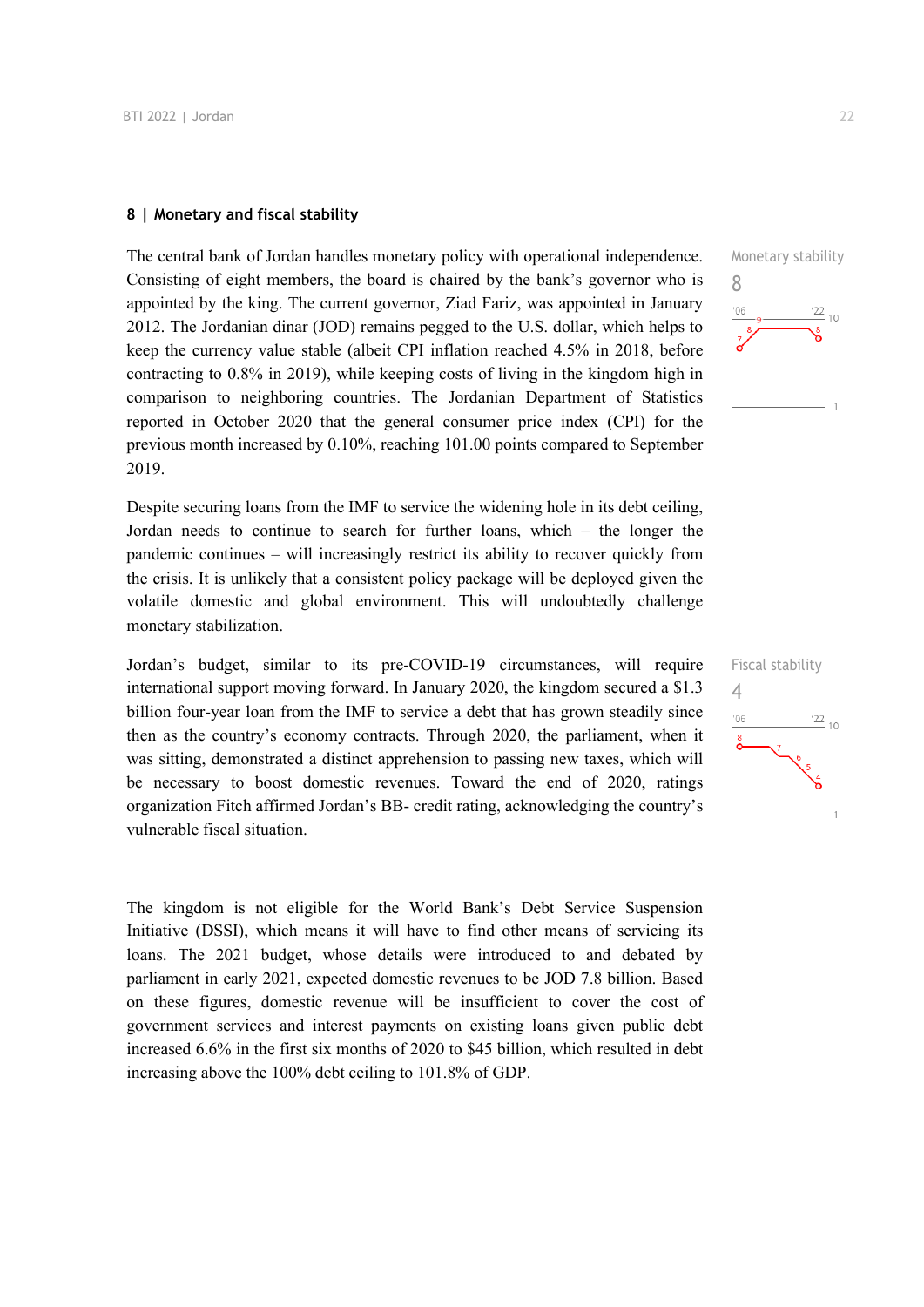#### **9 | Private Property**

The protection and regulation of private property rights is well established in domestic law and is supported by Jordan being signatory to the Paris Convention for the Protection of Industrial Property and the World Intellectual Property Organization. The kingdom's legal framework is consistent with international standards for copyrights, phonographs and performances in addition to the Trade Related Aspects of Intellectual Property Rights (TRIPS). Jordan was ranked competitively by the International Property Rights Index (IPRI) in 2020, ranking seven out of 15 regionally and 42 out of 129 globally. Previously, Jordan ranked fifth out of 18 MENA countries and 42 out of 128 countries globally, demonstrating the country's overall stability in this area.

Jordan's Department of Lands and Survey (DLS) is the responsible authority for property registrations. No transaction of land is deemed legal if it is undertaken without approval from the DLS. There are some important exceptions where other agencies, such as the Jordan Valley Authority (JVA) and the Aqaba Special Economic Zone Authority (ASEZA), take a leading role. For example, the ASEZA is responsible for land transactions and zoning in Aqaba. Meanwhile, the DLS has assisted the JVA in mapping property boundaries registrations. Title deeds have now been issued for tenant farmers. All privately owned land plots in the largest city, Amman, are mapped, as are all privately held land plots across the economy. Transactions of land sales, registrations and acquisitions are burdened by rigid legal structures, long in-person procedures, and, in some cases, nepotism. Familial or private relationships with DLS staff improves transaction times.

Article 11 of the constitution asserts that "no property of any person may be expropriated," except in cases where public utility demands it and a "just compensation" is provided. Private companies are both permitted and protected under a series of laws, including the Jordanian Companies Law of 1997 (most recently amended in 2017), the Investment Law of 2014 and the Public Private Partnership Law of 2014. Additionally, as Jordan is a WTO member, foreign investors in the country are able to seek external arbitration for settlements.

Privatization is a contentious subject in Jordan and one where public discontent persists. It is an area, however, which continues to be viewed as important in securing the economic future of the kingdom. As such, it continues to be advanced. In January 2020, lawmakers approved the new Public Private Partnership (PPP) Law, making it easier for local and external actors to provide private sector investment. Alongside this, a new PPP unit was established to better identify such investment opportunities. The Jordanian Action for the Development of Enterprises (JADE), a three-year project that ended in 2020 and was co-funded by the European Union, is an example of government action seeking to meet the market. In total, JADE supported 119 local startups, providing business support, incubator services and more than 20 mentors.

Property rights 8  $\frac{22}{10}$  $106$ 

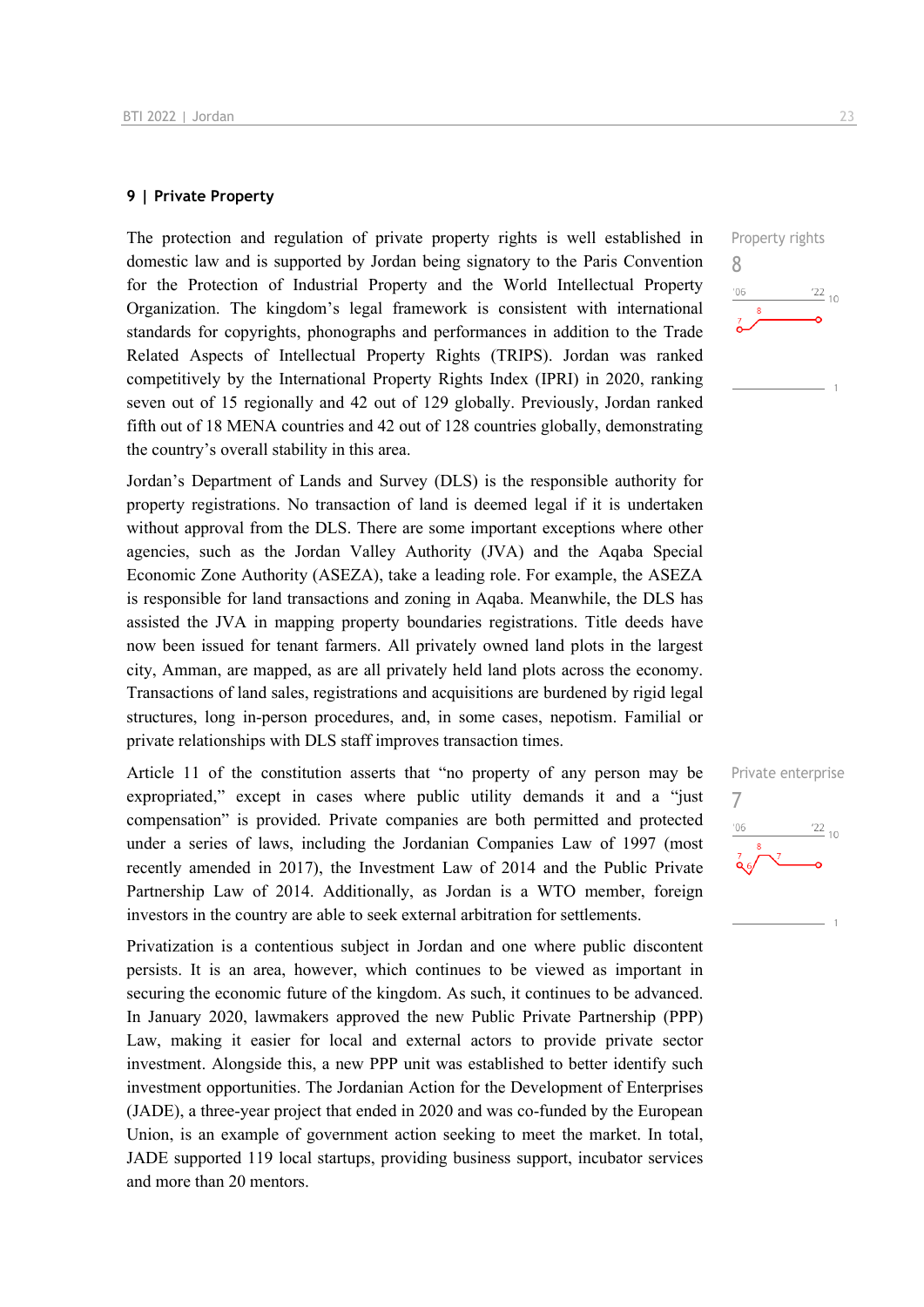#### **10 | Welfare Regime**

Jordan possesses a social safety net system, which comprises different government and non-government actors, in addition to local and international providers, whose resources and ability to provide effective and consistent assistance varies. Employment type is an important variable in the quality of the social security available. For members of the Jordanian military, a separate scheme for both active servicemen/women and veterans exists. It is broad, depending on rank and other less-institutional factors, such as clan and political expediency. Packages include health and hospital care, pensions and education. Furthermore, it is attractive because access may be distributed beyond individual servicemen/women to their families.

Informal (i.e., familial, clan and tribal) safety nets exist, which intersect with more formal models, owing to the continuing importance of wasta in Jordanian society. For the large refugee populations (notably from Palestine, Iraq and Syria), the nongovernment sector performs an indispensable role. This sector includes religious groups, international agencies (e.g., Amnesty International), UNRWA in the Palestinian refugee camps and UNHCR in the case of the Syrian refugee population.

The coronavirus pandemic has further complicated this picture, owing to a series of state-wide lockdowns that made it difficult, if not impossible at times, for people to sustain their personal networks, visit sick or injured family members or friends, and offer others the level of support that would be feasible under normal conditions.

In March 2020, the government launched the Himmat Watan ("Nation's Effort") initiative, as a centralized depository for domestic and foreign donations to assist the government in combating the epidemic. Managed by former Prime Minister Abdul Karim al-Kabariti, the fund had assisted more than 250,000 households by the end of May 2020.

Meanwhile, in April 2020, Jordan's Social Security Corporation (SSC) announced three programs, Tadamun ("Solidarity") I, II and III, to ensure employment stability. Tadamun I covered institutions and sectors of society that were already being served by the SSC. Gazan refugees and vulnerable Jordanians would receive employment assistance. Employers would pay 20% of salaries, provided these were between JOD 165 and JOD 500 (approximately \$230–700) per month, and the government would cover the remaining 80%. However, for this to occur, the original salary would, by agreement, be temporarily halved in order to reduce costs to businesses. In contrast, Tadamun II targeted companies that were not already served by the SSC and would pay eligible employees JOD 150 (approximately \$210) per month. Tadamun III enabled eligible participants to receive advance payments and, where applicable, temporary unemployment credits from the SSC.

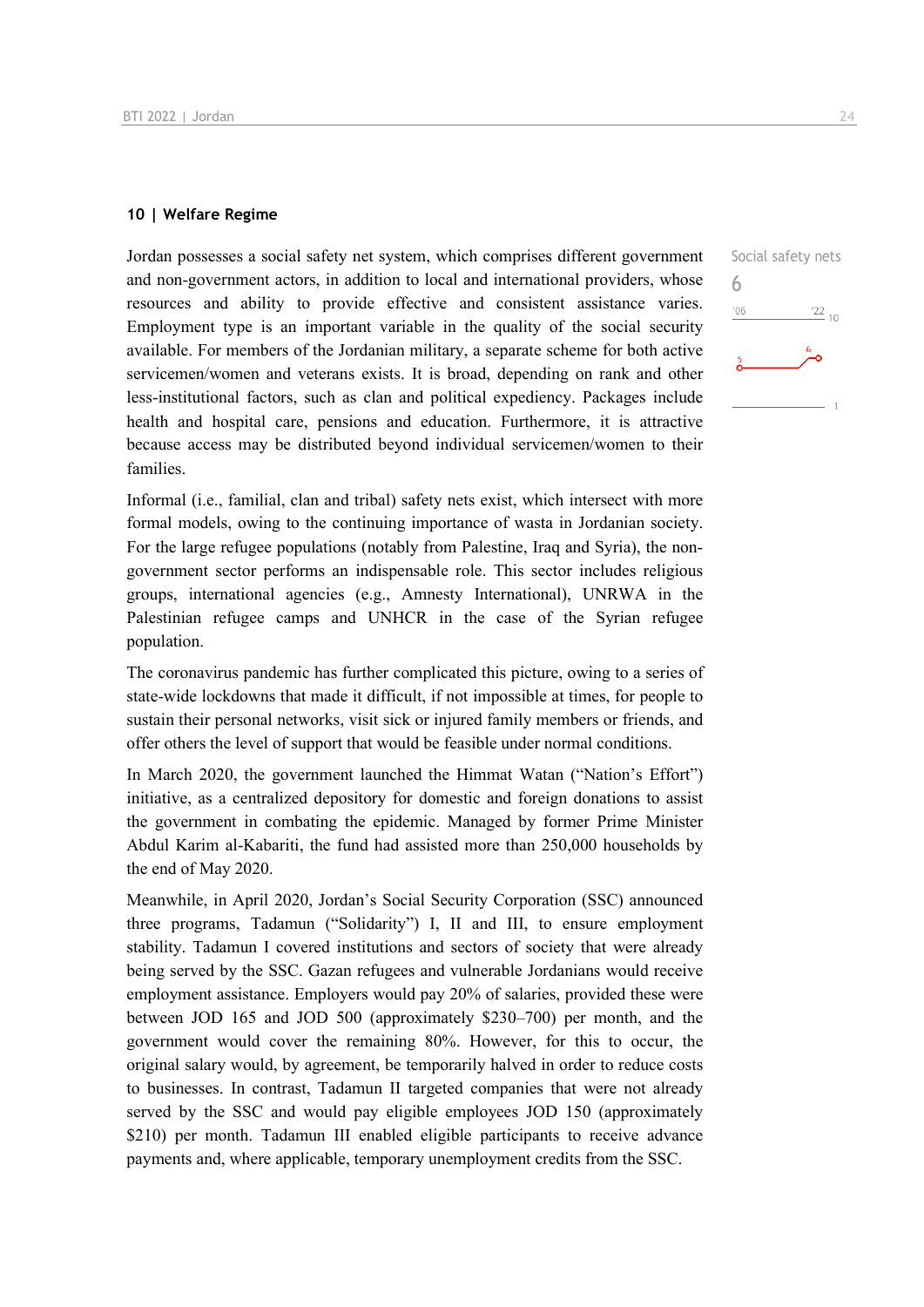Jordan's statistical achievement in the sphere of life expectancy at birth  $-74$  years overall, 76 years for female citizens and 72 years for male citizens in 2018 – indicates a degree of equality within Jordanian society. In terms of literacy, Jordan has performed strongly for a long time, with the rate reaching 98.12% for adult men and 95.16% for adult women. Gross enrollment rates for male and female students vary, with primary the highest at 81.8%, followed by secondary (65.2%) and tertiary (34.4%). The gross enrollment rate falls substantially for the final two years of secondary education and a gender disparity appears, with female students outnumbering their male counterparts. The female to male enrollment ratio is 1.0 (primary), 1.0 (secondary) and 1.2 (tertiary).

While at the national level, there is a high percentage of gross enrollment, this obscures disparities that exist regionally. The number of out-of-school students (OOS) in the Mafraq governorate, for example, is more than double the figure in Amman. For Syrian refugee children, it is worse with almost 20% of both female and male school-age children not enrolled.

However, such statistics elucidate only part of the picture. A NAMA Strategic Intelligence Solutions study from 2018 reported that only 7% of Jordanians believed that equality exists to a large extent in the country. Outside of Amman, these numbers become even more pronounced. To the south, in the governorates of Aqaba, Tafileh, Ma'an and Karak, 48% of respondents said that equality did not exist. In the northern governorates of Irbid, Ajloun, Mafraq and Jerash, 30% of people polled answered similarly. In Jordan, it is accepted that there is discrimination when applying for public sector jobs, with better connected members of prominent East Bank families having an advantage. For non-citizens, employment is increasingly difficult with local unemployment rates already high. As part of the Jordan Response Plan, Syrian refugees have been given work rights, although these remain limited. Rates of day-wage labor remain high in the agricultural and building sectors.

One of the most disappointing and telling statistics, which highlights that more work is required from both government and society to address inequality, concerns female participation in the labor force. According to the World Bank, in 2020, Jordanian women composed just 18.2% of the total working population. Even though, for example, female students outnumber their male counterparts in many bachelors' degree programs, their ability to acquire degree-related work postuniversity remains stymied. Similar examples abound, with women underrepresented in parliament, municipal councils and on judges' benches. Further work beyond quotas is required to improve equality of opportunity across genders.

Equal opportunity

 $\frac{22}{10}$ 

5 $06'$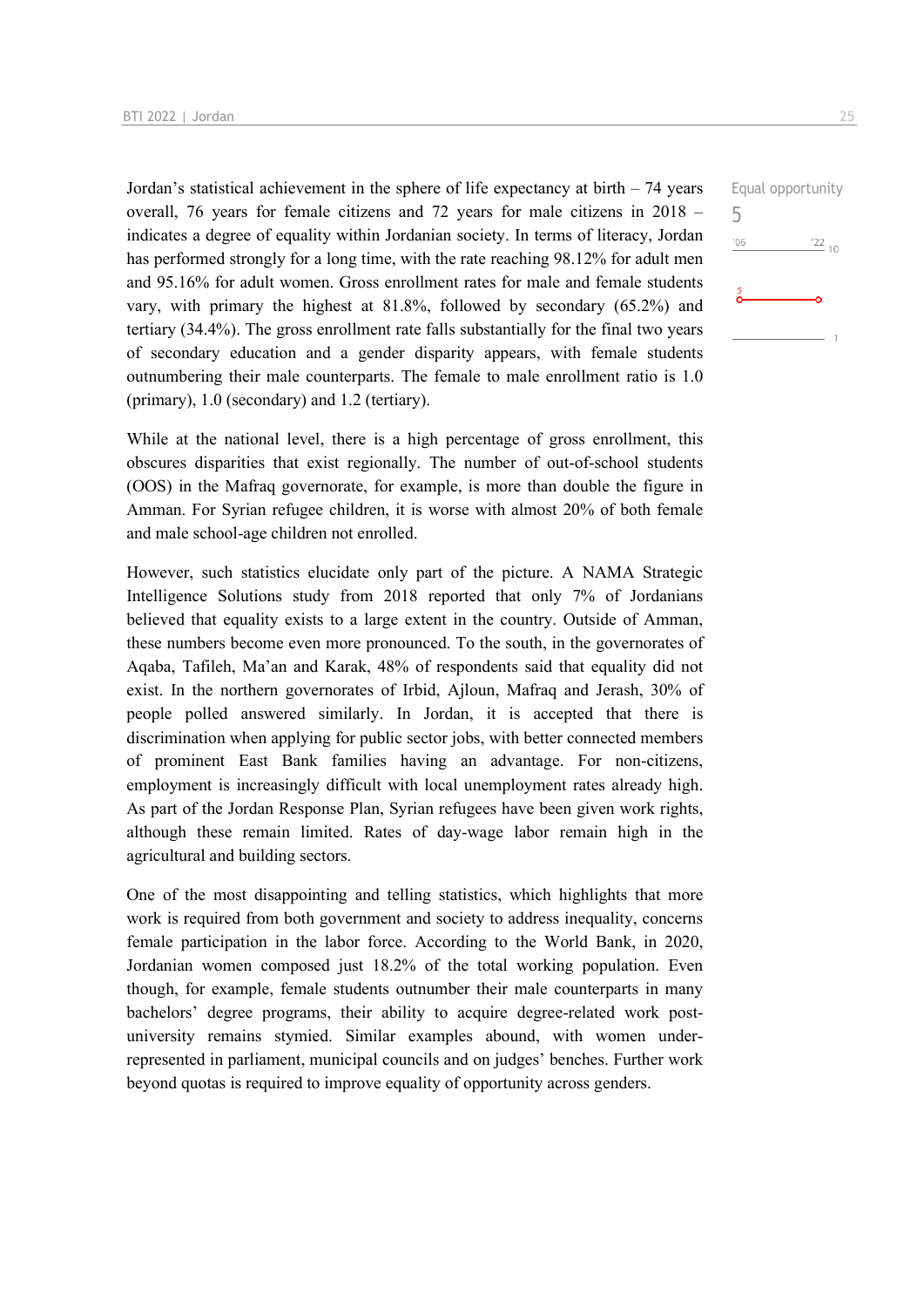#### **11 | Economic Performance**

Twenty-one years into the 21st century, Jordan's economy retains many of the semi-rentier characteristics with which it left the 20th century. Despite high economic growth rates since 2000 and an increase in GDP per capita (PPP) from \$9,628 in 2009 to \$10,517 in 2019, the economy remains reliant on foreign aid to meet its persistent budget deficits. The IMF has estimated that overall GDP will decline by 3% in 2020, but will rebound by 2.5% in 2021, as the country and the region begins to emerge from the COVID-19 pandemic. This, of course, assumes that 2021 will be markedly different from 2020, which cannot be ruled either in or out.

Bringing the official unemployment rate down over the course of 2021 will be essential to Jordan's recovery and longer-term prosperity. By the end of 2020, it had increased 4.8 percentage points on 2019 figures to 23.9%. It is important to recognize, however, that these official figures have been criticized in the past for being too generous and it is within reason that the true figure is closer to 40%. According to Jordan's Department of Statistics, inflation (CPI) increased in 2020, with the index for October reaching 101.29 (an increase of 0.02 points on the same time in 2019). This occurred primarily as a consequence of price increases for basic commodities and foodstuffs, including vegetables, dairy products and eggs.

Jordan has been running current account deficits for the past several quarters. By December 2020, Jordan's current account deficit reached \$1.2 billion. Public debt remains a difficult challenge given the immediate costs Jordan needs to bear in order to combat the coronavirus crisis. Once foreign aid contributions are factored into the analysis, the kingdom's deficit remains at \$2.89 billion. On top of this, the 2021 budget, which is expected to total JOD 9.93 billion or 31.2% of GDP, will be "the most difficult for Jordan ever," as stated by Finance Minister Mohamad al-Ississ.

On the subject of revenues, the 2021 budget papers estimate domestic revenues will reach about JOD 7.8 billion, excluding foreign grants, which themselves are expected to reach JOD 577 million in the budget law. This will produce a shortfall for which a solution will need to be found. Gross capital formation has declined over the last 10 years, according to the IMF. In turn, this has undermined economic growth, which averaged 2.25% between 2010 and 2019, markedly lower than the 6.5% witnessed between 2002 and 2009. Per capita income has also declined, in part due to rapid population growth.

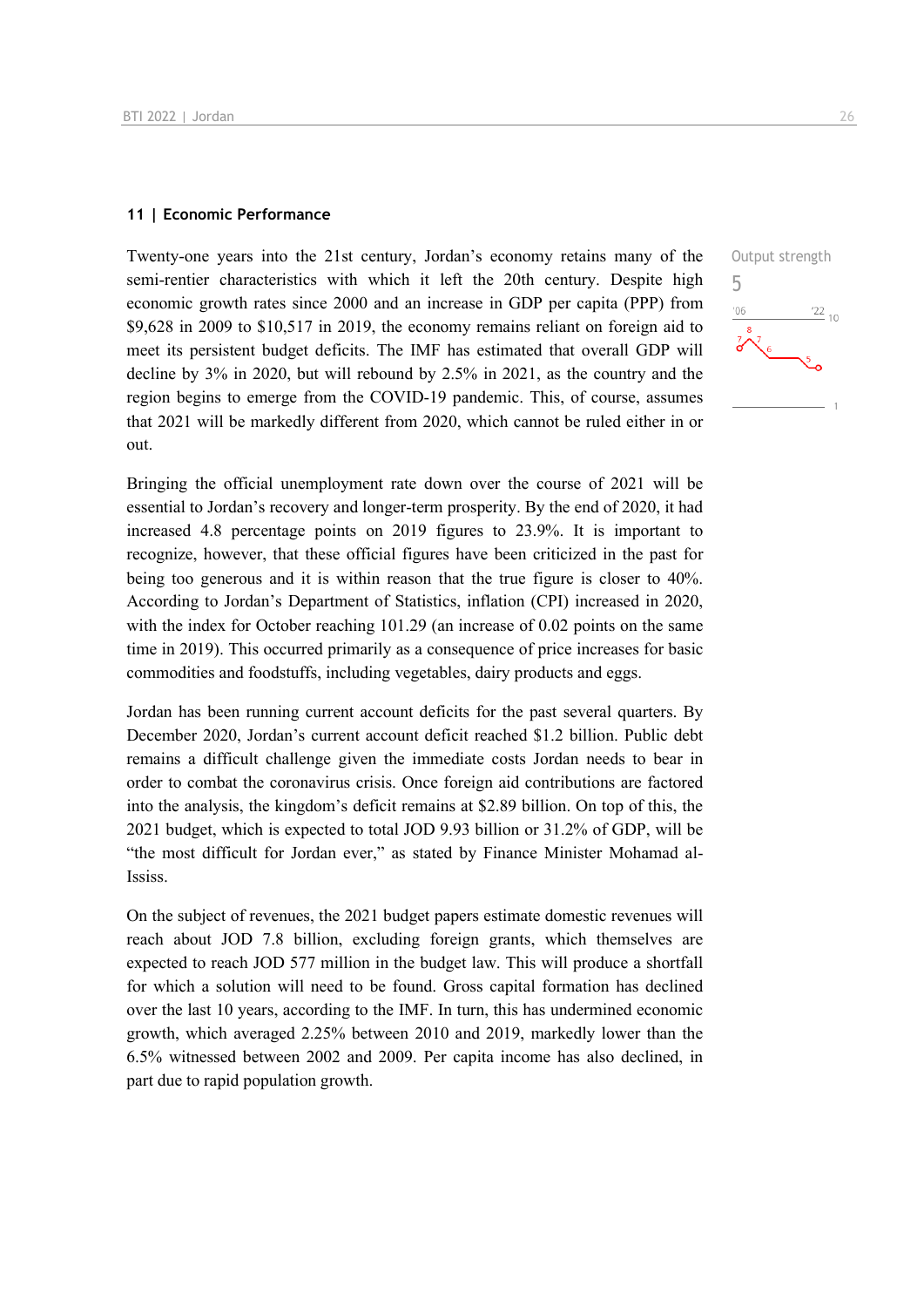#### **12 | Sustainability**

Environmental concerns remain significant immediate and long-term challenges for Jordan. However, they receive comparatively little attention from policymakers. Four areas of particular importance are water scarcity, wastewater management, land degradation/desertification and energy dependency. According to meteorological forecasts, by 2035, Jordan's available water reserves are expected to shrink by 30%.

With around 63% of the population connected to the public sewer system, further improvements can be made in collecting and recycling gray water for, among other uses, agriculture. Jordan is one of the driest countries on Earth with some 4% of its total landmass suitable for agriculture. Thus, greater political will needs to be applied in order to secure existing water reserves and recycling opportunities beyond short-term solutions. One such option involves drilling seven new wells into the Disi, a fossil water aquifer to the south of Amman, which experts say is the last source of fresh groundwater in the kingdom. While this may provide some breathing space, it is no alternative to a more integrated policy framework.

Jordan imports over 90% of its energy and in the past has relied on subsidized petroleum from Iraq. The high level of petroleum imports is equivalent to approximately 10% of GDP. As such, it is important for the kingdom to become more self-reliant, as regional instability can increase prices significantly from one month to the next. To this end, in July 2020, then Energy Minister Hela Zawati released the 2020 – 2030 Energy Strategy, which outlined a framework for increasing local electricity generation from 15% in 2019 to 48.5% by 2030. Part of this involves increasing the share of renewable energy production from 11% in 2020 to 14% by 2030. Considering the availability of sunlight and wind in Jordan, the urgency of the problem, and the fact that Jordan raised increased renewable energy production from 2% to 11% between 2015 and 2020, the new renewable target is unambitious at best. Interestingly, the strategy does not include nuclear energy, which has been part of the discussion for the past two decades, albeit without any concrete steps having been taken.

Jordan has a long history of providing education to its citizens, evidenced by its high literacy rates and the employability of its graduates. However, this history needs a fresh policy approach as the kingdom moves further into the 21st century, as has been recognized in the "Vision 2025" statement. Vision 2025 notes several areas that need to be addressed. For example, public expenditure per student is low; school infrastructure varies across the kingdom; primary and secondary curricula and teaching methods are outdated, with little value placed on critical thinking; and teacher training needs to be improved. However, Vision 2025 offers few detailed methods to tackle these challenges.

Environmental

 $\frac{22}{10}$ 

policy 5

 $06'$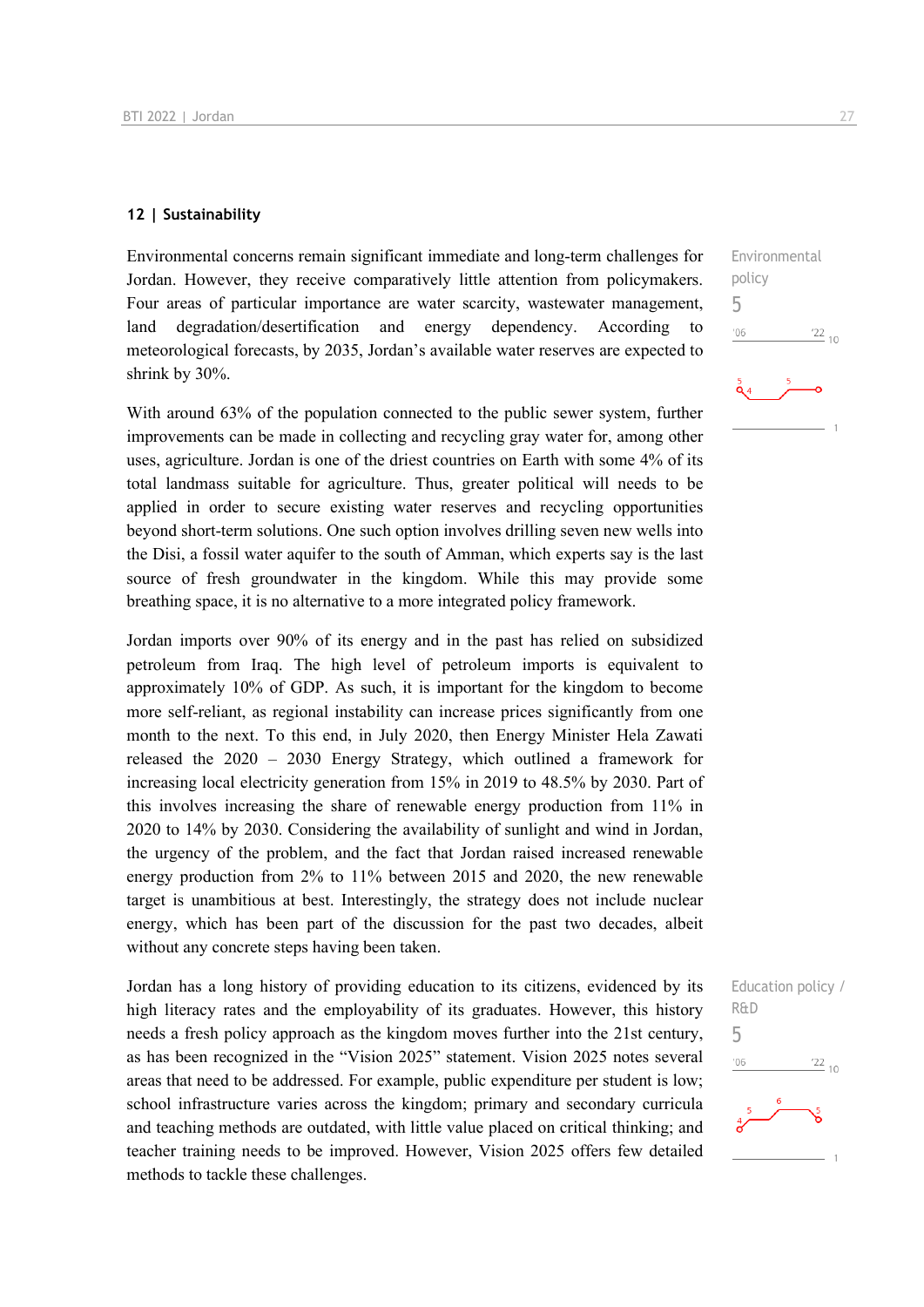In the most recent U.N. Education Index, Jordan ranked 102nd in the world, with a score of 0.667. The kingdom dropped 39 places in the U.N. Human Capital Index, from 76 in 2018 to 115 in 2020, largely due to current education rates. Of the 15 Arab states included in the U.N. data, Jordan has the fourth lowest average number of school years (10.5). Tellingly, although public expenditure on education sat at 3.6% of GDP in 2020, expenditure on R&D is 0.4%, lower than Qatar (0.5%) and Morocco (0.7%). It is unlikely, therefore, that Jordan will be able to nurture its intellectual potential through domestic means, with students and entrepreneurs forced to move abroad to advance their skills and seek opportunities, which in turn could lead to a brain drain.

An ongoing and unforeseen difficulty has been the coronavirus pandemic, which continues to have a profound impact on Jordan's governance capacity. The Ministry of Education developed a series of online platforms so that students could continue learning while schools were closed between March and June 2020, and again from September 2020. Free internet services were offered to marginalized communities to assist in online learning.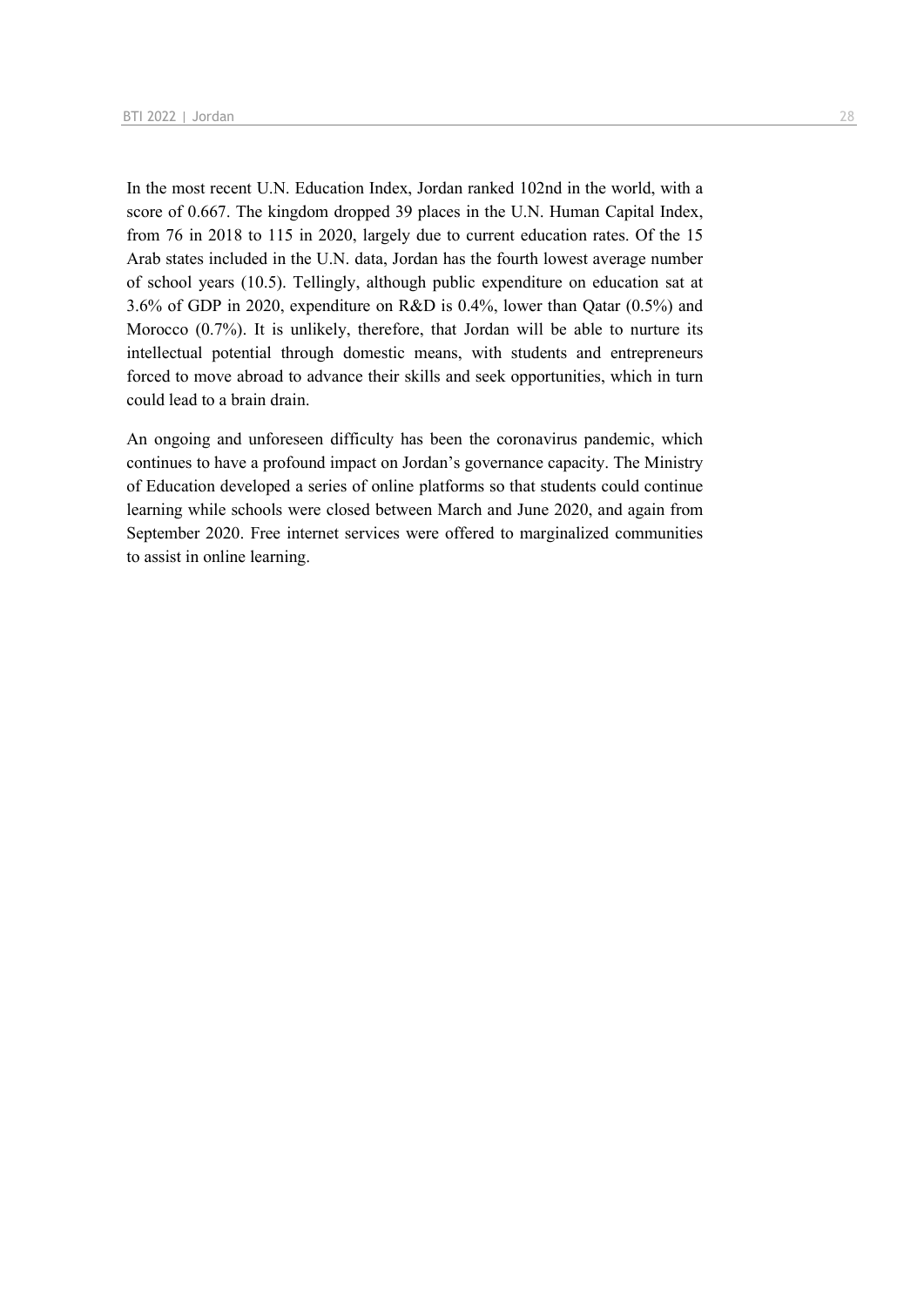## Governance

## I. Level of Difficulty

Geography is a permanent structural constraint on the Hashemite Kingdom of Jordan, especially in terms of its high aridity (upwards of 75%), water scarcity and the absence of valuable natural resources (aside from phosphate). Policymakers must, therefore, think more strategically in order to ensure Jordan's prosperity and more resources need to be allocated to managing environmental realities. Logistics is another structural hurdle given that the majority of the population inhabits the northeast corner of the country, whereas its only seaport, Aqaba, is located in the far south, 333km away from the capital. This is problematic given infrastructural deficiencies. The King's Highway, the main north–south artery requires an upgrade and is a target for demonstrations from some of the southern tribes. Public transport within and between cities is minimal.

Geopolitically, Jordan is subject to direct regional pull and push factors by neighboring Iraq, Saudi Arabia, Israel and Syria. As all of these states enjoy particular advantages over Jordan in terms of population, military composition, size and/or resources, Jordan's regional diplomacy must be handled with care. Economically and socially, refugees from neighboring conflict countries hosted by Jordan place a large burden on the Jordanian population.

Jordan has a long history of active civil society organizations (CSOs). The Jordanian Muslim Brotherhood, founded in 1945, was one of the oldest such organizations before being dissolved by court order in 2020. However, an accompanying civic culture of active citizen participation within CSOs has been missing. It is this activity that facilitates greater citizen contribution in social and political life outside of elections and parliamentary structures.

Thus, civil society in the main is dislocated from the wider political discussions in the kingdom. Recent studies have illustrated that CSOs are generally unable to engage in legislative advocacy, which could potentially see greater community input in the legislative process. Beyond financial constraints and their ability to access members of parliament, CSOs are often impeded from "being political" by law. The Civil Society Law 51/2008 requires all CSOs to be registered with the respective ministry whose responsibilities align most closely with the organization. CSOs are correspondingly prohibited from engaging in activities beyond those associated with their registration. Doing so can result in political pressure and

 $^{22}$  10

**Structural** constraints

7

 $n<sub>6</sub>$ 

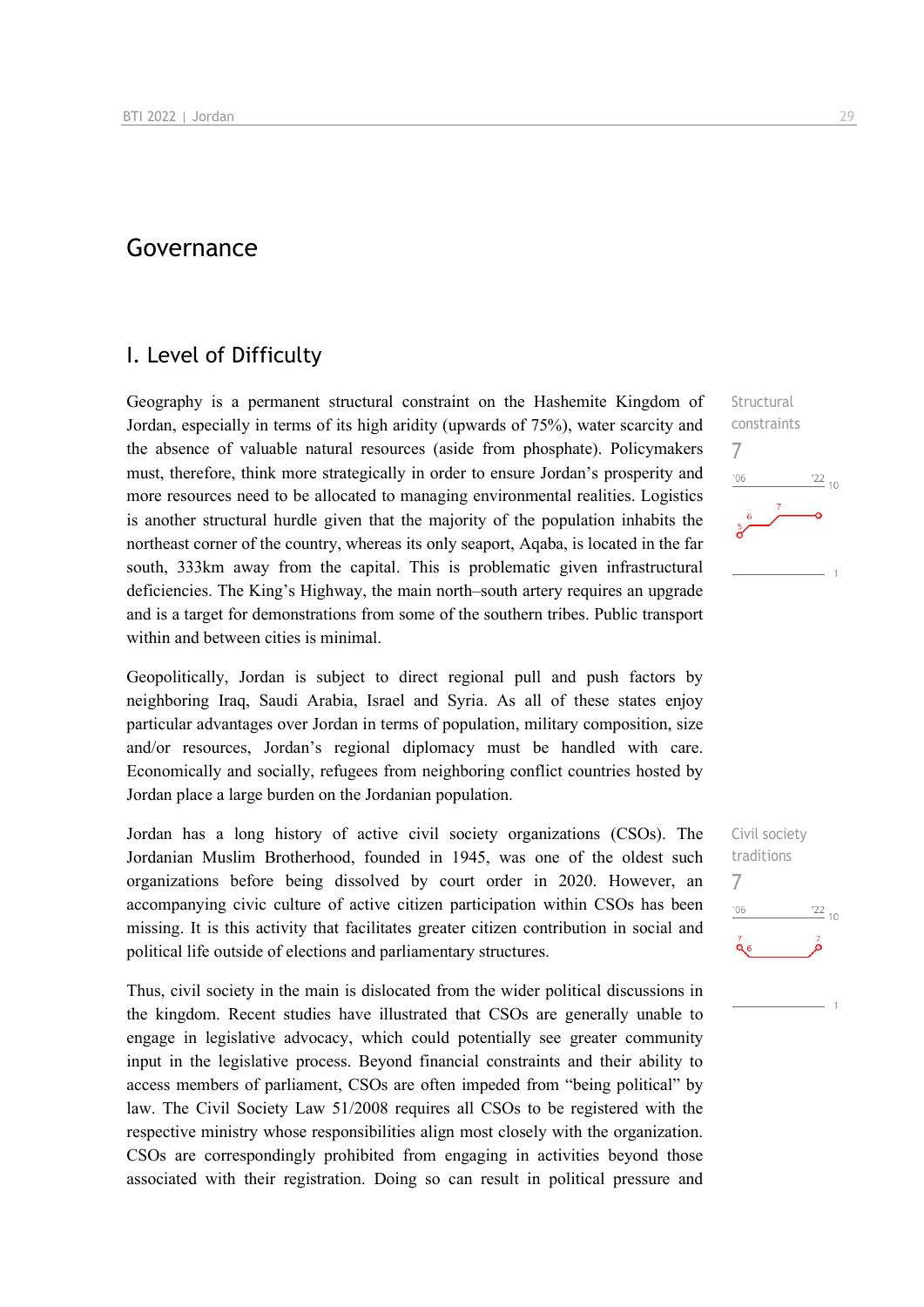liquidation. The disbandment of the Muslim Brotherhood in 2020 has had a chilling effect on CSOs and demonstrates that the government will act against CSOs that overstep the established boundaries. As such, this has done little to promote civil society participation and activism.

In general terms, Jordan is a model of tolerance in a region often associated with intra-civil conflict. Religious tensions (between the Christian minority and the Muslim majority) are few but they do exist and occasionally rise to the surface. This is not to say there are not cleavages, however. Frictions exist between tribal and non-tribal populations as well as between Jordanians of East Bank and Palestinian origin. The latter is a nuanced issue, and no simple generalizations should be made in relation to it. Historically, Jordanians of Palestinian origin have been discriminated against with regards to employment, especially in the upper echelons of the military, security services and public sector. In the face of this, citizens with Palestinian origins came to be very active in Jordanian business circles. In the drive toward nonlinearization since the ascension of Abdullah II, business leaders have become just as important to the regime and its survival as the traditional military elite.

The result of this has been increasing friction because of the role (real or imagined) ethnicity has played in this development. This is part of a wider source of conflict around class and wealth disparities, including those within tribal and clan networks. Because Jordan's economic performance over the past two decades has not diffused economic wealth and opportunity as broadly as hoped, upward social mobility as a point of friction grows in significance. The coronavirus pandemic has done nothing to diminish this, especially with access to quality education curtailed.

Another area of potential conflict relates to the ability of the Hashemite regime to manage the needs not only of its citizens but also its non-citizen population. Analyzing data from the UNRWA, UNHCR and the Jordanian government, Jordan's registered refugee population consists of approximately 2.1 million Palestinians, 0.5 million Iraqis and 1.6 million Syrians. Together these groups constitute almost half of the resident population within the kingdom. Although not solely responsible for their well-being, Jordan must dedicate time and resources toward this end. Post-COVID-19, with financial resources scarce globally, this could become more difficult and result in conflict if not handled deftly.

5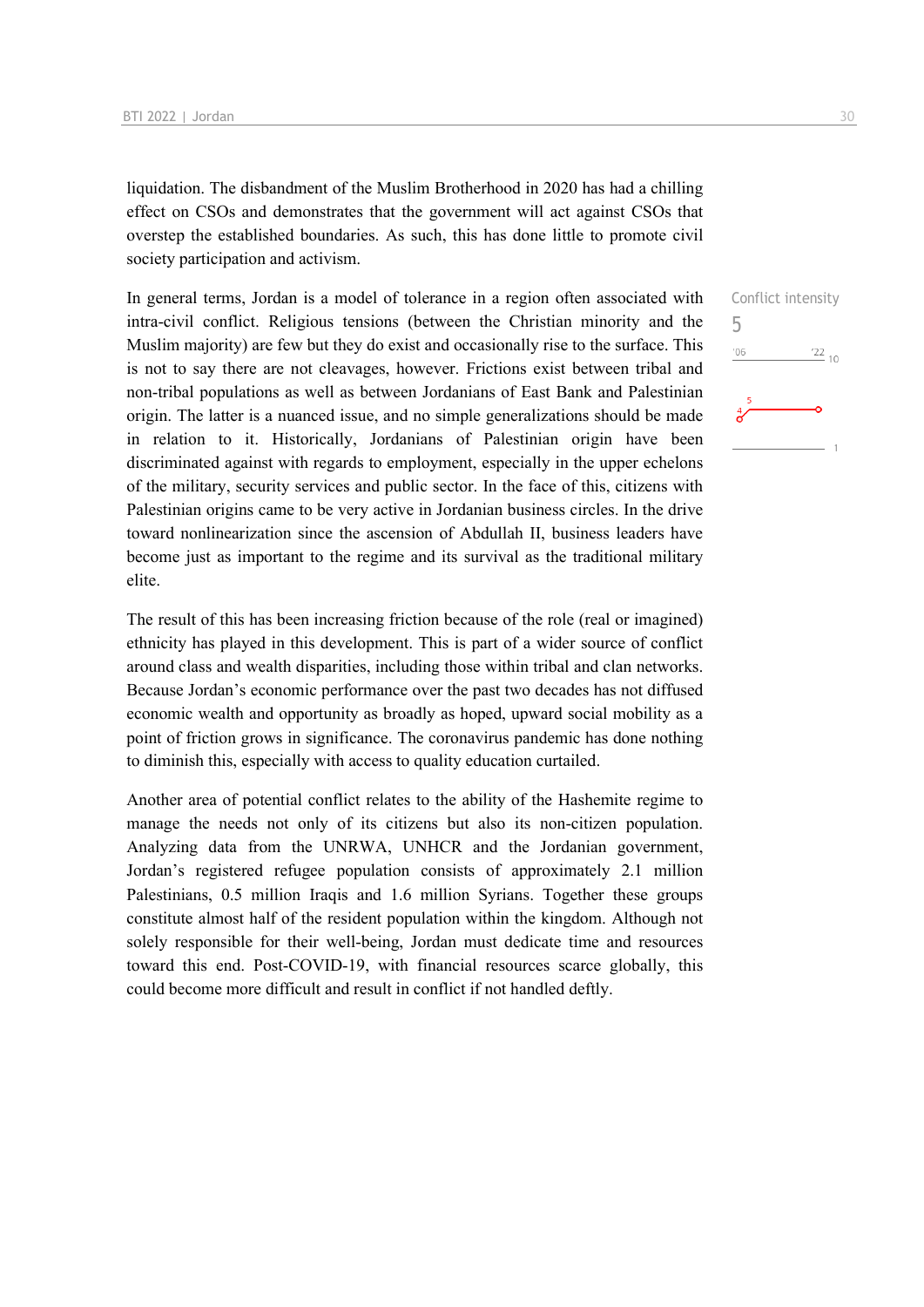## II. Governance Performance

#### **14 | Steering Capability**

The extent to which governments themselves set and maintain strategic priorities is limited, because they are unable to design, implement and alter strategic priorities in a unilateral manner. Executive authority is divided between the prime minister (a royal appointee and the head of the cabinet) and the king. Political parties do not form governments and have never achieved a parliamentary majority sufficient to govern. Strategic priorities are instead developed primarily by the royal court and the king's inner circle.

Day-to-day policy priorities, however, are often dependent on the leadership within ministries, with shifts in direction occurring as a result of personnel changes. Campaigners for children born to Jordanian mothers and foreign fathers have regularly complained that agreements negotiated with individual ministers need to be renegotiated when the ministers are replaced.

The task of government is to execute. Abdullah II, for example, is active in setting policy agendas and has been the strongest advocate of Jordan's market trajectory since his ascension. Domestic actors aside, because Jordan is reliant on foreign aid, the capacity of local actors to maintain priorities is limited by default, as the aid conditions of donors need to be factored into planning. Consequently, international actors, including the IMF and World Bank, are involved in strategy and policy setting. This can be seen in Jordan's Vision 2025, which builds on previous Privatization Evaluation Committee and Governorates Development Strategy findings, among others.

The ongoing pandemic has complicated the situation. Although Jordan had some success in preventing widespread community transmission in 2020 through the use of societal lockdowns, this prioritization has not prevented the virus from maintaining a foothold well into 2021.

Placing aside the question of whether a government's policy agenda is its own, governments in Jordan have been able to implement policy platforms. The recent success in increasing renewable energy production from a mere 2% in 2015 to 11% in 2020, an increase that was achieved over the course of three different administrations (Abdullah Ensour, Hani al-Mulki and Omar Razzaz), is illustrative of this. The removal of subsidies is another policy area where successive administrations have experienced success, albeit at a glacial pace. As part of Jordan's first Structural Adjustment Program (SAP) with the IMF in 1989, subsidies were supposed to be removed from all commodities. It took almost three decades for this to occur, which is indicative of the policy's unpopularity.

#### Question Score



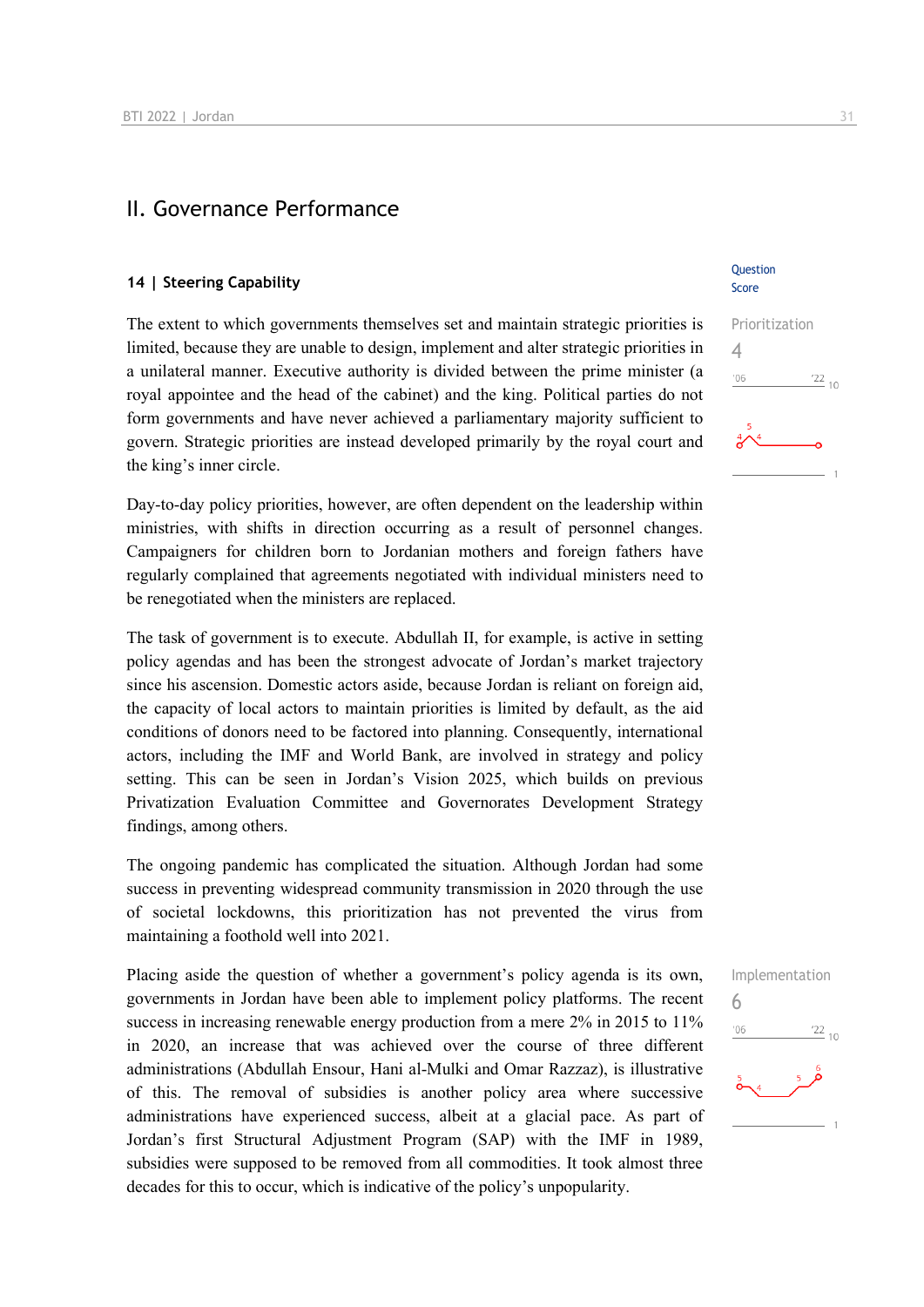During the same period of time, governments have referred to the importance of creating jobs and reducing unemployment. This is a key platform of the Vision 2025 plan, but this desire has not been matched by success. The objectives of the National Employment Strategy  $(2011 - 2020)$  were left unfilled and the Vision 2025 program has had to make-up extra ground. Officially, unemployment has not dropped below 10% in more than two decades – and that is assuming the official rate can be relied upon, with the unofficial rate often being close to double the reported figure. With less than five years remaining for Vision 2025 and in the midst of a pandemic requiring unforeseen expenditure, it is unlikely that effective implementation will be achieved.

Owing to the way in which governments are formed in Jordan, little institutional learning occurs and the compass guiding recent governments remains the same regardless of the individuals who hold ministerial portfolios. This is not to say that there is no flexibility, however, as all governments over the past 30 years have been involved in an external/internal double act.

Decision-makers turn, on the one hand, toward the liberal world order for financial assistance and aid to keep the stalling economy afloat. Simultaneously, they work to maintain a public sector that is excessively large for a country of Jordan's size in order to keep unemployment down. This is done contra to the market reforms requested by donors. Analogously, these same decision-makers maintain a tight grip on political authority, despite speaking about democratization at home and abroad.

Jordan's response to COVID-19 has been managed by the National Committee for Epidemics, and the National Center for Security and Crisis Management (NCSCM). Both offer expertise and data that is used in the formulating of policy responses. The former, for example, assesses the epidemiological state of the country and uses this data to inform recommendations.

#### **15 | Resource Efficiency**

Efficiency is a complex concept to measure in Jordan. On the one hand, the state continues to persevere on a shoestring budget and has done so since its inception, suggesting a degree to which decision-makers understand the limits of state capacities. However, on the other hand, there is a lot of inefficient expenditure, which maintains the fiscal precariousness of the kingdom. There is little publicly available information regarding the personnel expenses of government officials relative to the quality of services they provide. Anecdotal evidence from everyday Jordanians suggests that there is very little efficiency in this regard. Low public trust in politicians is a reflection of this. Politically motivated dismissals have been a central characteristic of the Jordanian political system, creating more inefficiencies.

4

 $^{\prime}06$ 



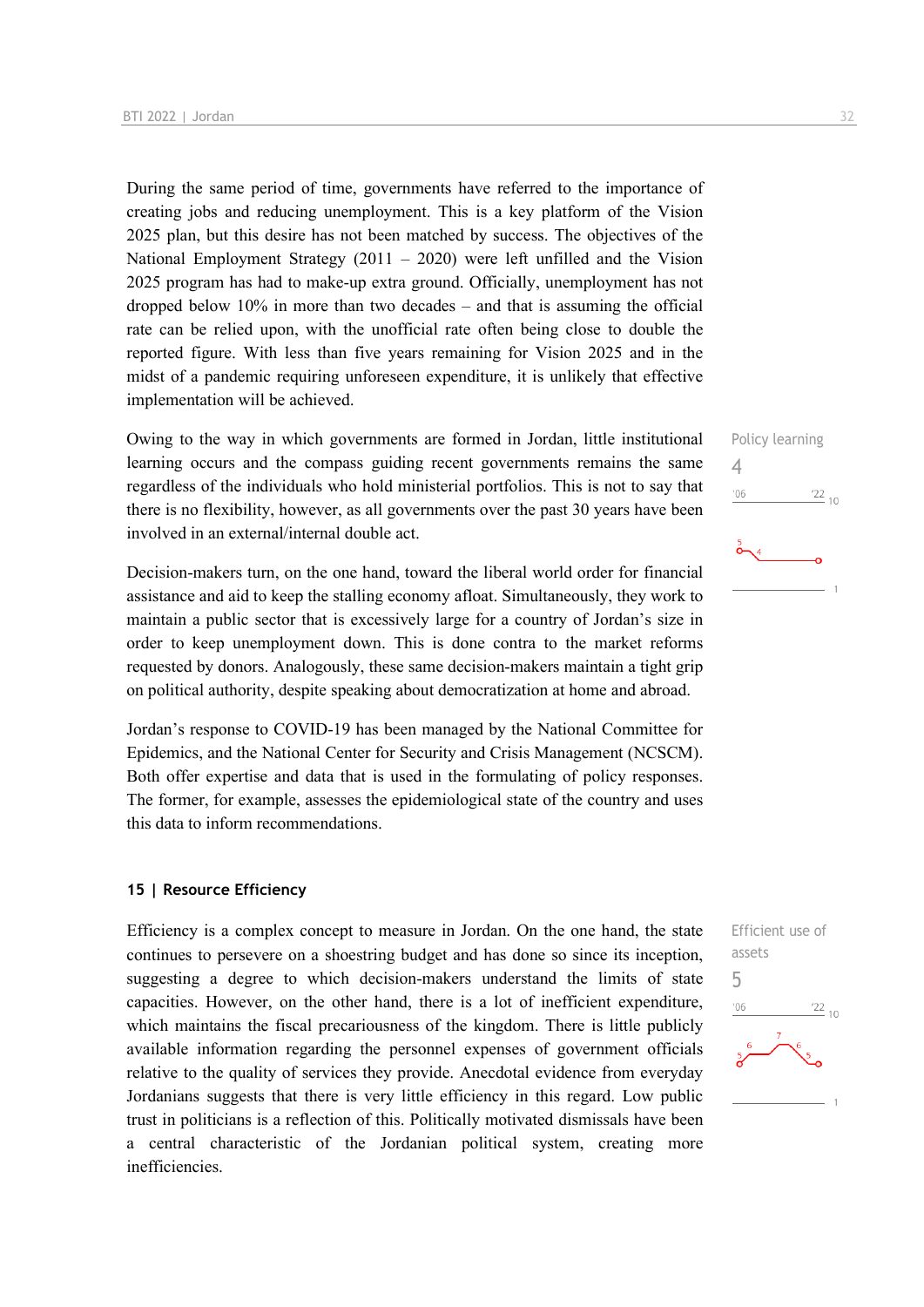There has been a tendency to appoint individuals to positions based on "wasta" (kinship) and personality rather than on experience. This is not to say that all members of the public service are incompetent, however, as many Jordanians with education from foreign, especially American and British universities, can and do obtain employment as public servants. Yet, for many, their appointment can be attributed to personal and familial networks.

Budgetary resources is an area where greater efficiency and transparency needs to be developed to improve outcomes and public trust in political decision-making. Budgets are rarely if ever balanced. Furthermore, deficits are serviced by additional borrowing, resulting in an unmanageable level of debt. In 2020, the budget deficit exceeded 100% of GDP. There is no effective auditing of real-time government spending. Detailed budget papers are not made public. Furthermore, when CSOs attempt to acquire expenditure information from ministries, they are often met silence or delaying tactics.

The professional rationality of public administration in Jordan coalesces around stability and clientelism. For this reason, budget deficits remain a persistent feature of Jordanian governments. There is greater incentive to placate sectors of the citizen population with public sector employment and other state-funded assistance than there is to tighten budgetary expenditure. Engaging in the later would cause substantial harm and distress to citizens, which could open the door to insurrection. Decentralization, which had been a discussion topic in Jordan for more than a decade, was finally implemented with the introduction in 2015 of new decentralization and municipalities laws. In 2017, Jordanians voted in elections under this new decentralization model for the first time. Promising greater empowerment to local communities at the municipal and governorate levels, decentralization was promoted by the king as an important step toward freeing up the national parliament to focus on national as opposed to local issues. This hope has not yet been fulfilled, however, as the current model further integrates governors into the existing, centralized hierarchy based in Amman. Little if any functions (e.g., budgetary allocations) have yet been devolved to the municipal level.

The key principle of coherency and coordination around which government policy coalesces is the survival of the Hashemite regime. On an issue-by-issue basis, Jordan has had mixed success. The Jordan Response Plan, which addresses the plight of Syrian refugees in the kingdom, and involved multiple local and international agencies, is an example of a coordination success. A key weakness of it, however, has been its reliance on external funding, which has not been sufficient to cover the costs of the different programs.

Another area that demonstrates a degree of coherency regards the country's coronavirus response. Jordan moved quickly and early: isolating travelers in Dead Sea hotels, locking down the country, mandating the wearing of face masks in

Policy coordination 6 $\frac{22}{10}$  $^{\prime}06$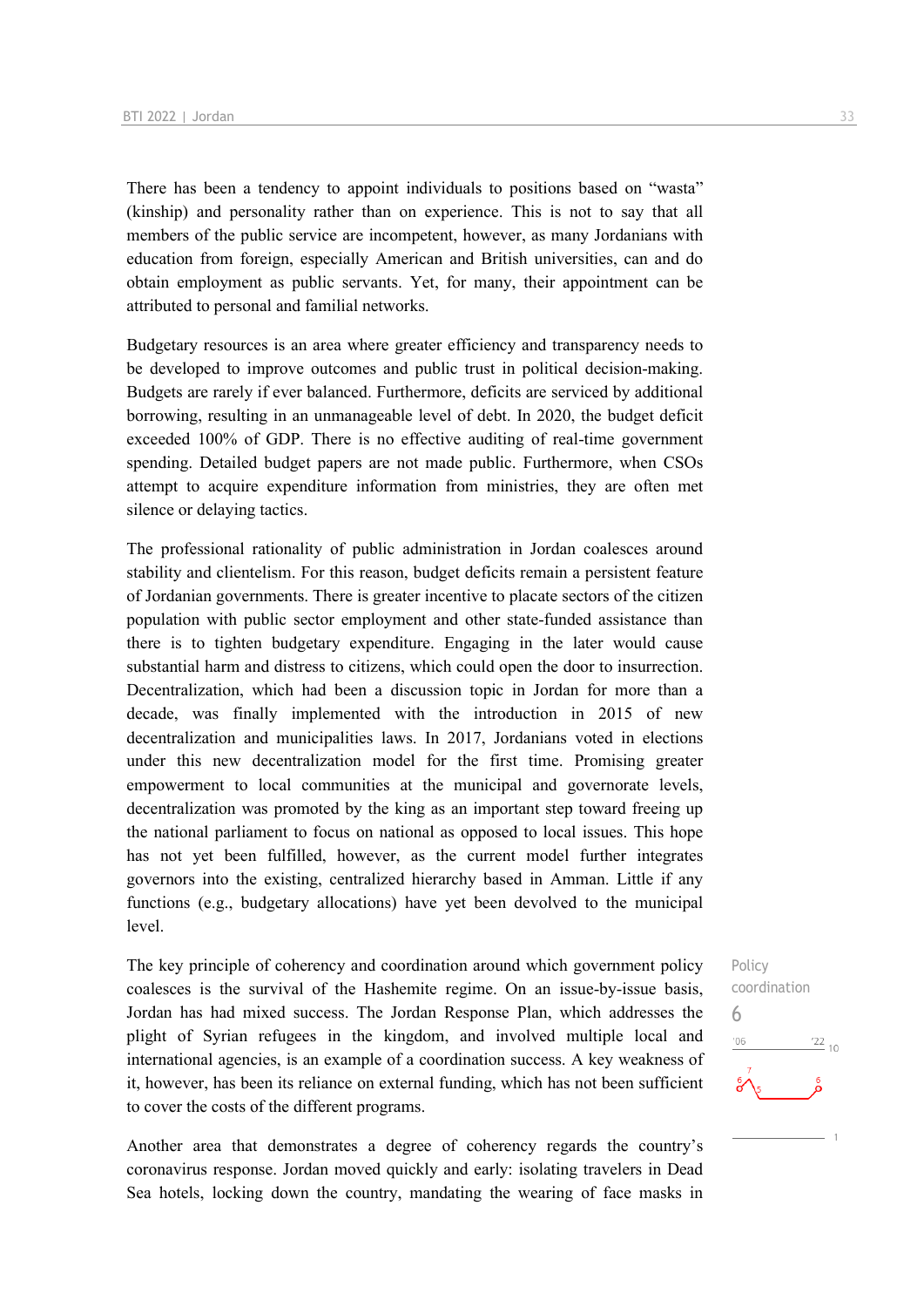public, equipping the Ministry of Health with available resources to organize hospitals and clinics, and mobilizing the army to enforce curfews and distribute government aid. These measures increased public goodwill in the government for several months. However, health associated maneuvers of this nature were soon joined by more politically motivated ones, such as the government attacks on the teachers' syndicate, and harsh crackdowns on demonstrations from the middle of 2020. Successive government responses of this nature dissolved public goodwill at a time when there was a unique opportunity to develop a new model of government–society relations based on transparency and explanation.

Corruption and the perception of it continues to undermine public trust in government processes. In 2020, the Integrity and Anti-Corruption Commission updated its strategy for the next five years. In addition, since 2004, the Jordanian Anti-Corruption Commission (JACC) has been responsible for uncovering corrupt practices and prosecuting the individuals involved. The JACC amalgamated with the Audit Bureau in 2016 to form the JIACC. Yet, transparent, publicly available audits of state spending remain limited. Among other things, this leaves the door open to further corruption or, at least, heightened public perceptions that corruption exists.

In recent years, however, greater steps have been taken to curb opportunities for corrupt practices. For example, Jordan has now adopted more than 40 e-services in the Ministry of Justice, Ministry of Industry and Trade, and Ministry of Social Development. The use of e-service platforms enables improved oversight and recordkeeping. Furthermore, public and media access to information has improved with plenary sessions in the parliament now livestreamed on YouTube and Facebook. This has resulted in greater public awareness of proceedings, vote results and general debate.

The Basel Anti-Money-Laundering Index (AMLI) measures a country's susceptibility to money laundering and terrorist financing. It provides a score between one and 10, with 10 indicating the highest susceptibility to corruption. In an indication of Jordan's struggle with corruption, the kingdom scored 5.96 in 2020, up from 4.84 in 2019. The country's global rank on this index has also worsened, with Jordan now ranked 35 out of 141 countries, with Afghanistan in number one position and Estonia at 141.

Anti-corruption policy 4 $'06$  $\frac{22}{10}$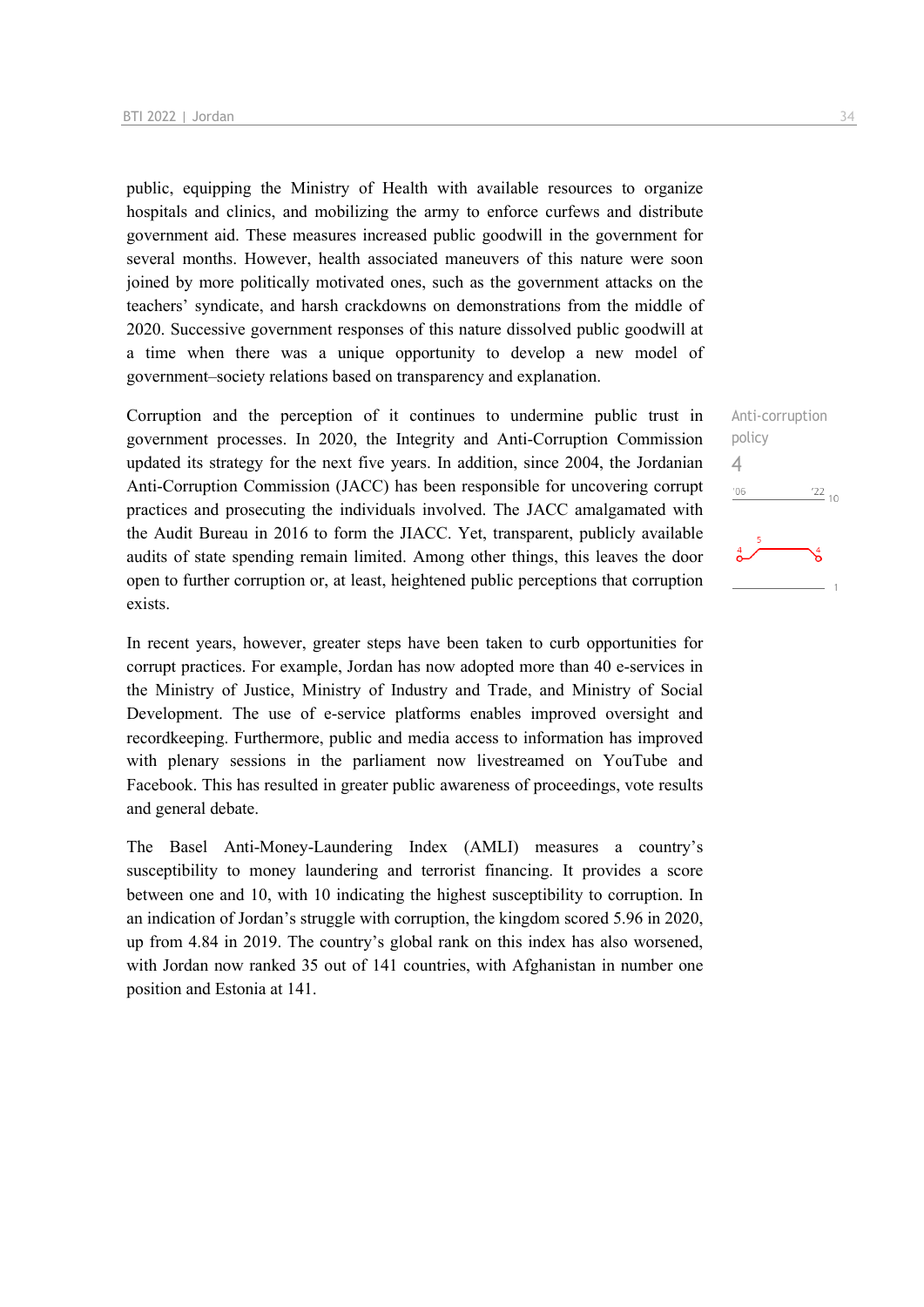#### **16 | Consensus-Building**

Jordan continues to face challenges in achieving consensus on the details of democratization and marketization. The chief agents of the state, including the king, publicly advocate for both, arguing that they are the twin pillars of Jordan's future prosperity. Simultaneously, actions undertaken by political actors in the domestic arena render the complete adoption of both impossible. This is because little to no consensus exists on what both terms mean in practice for Jordan. At present, a fullyfledged democracy within a constitutional monarchy is unlikely to emerge, predominately because there is no consensus over who should exercise executive authority if not a Hashemite monarch. This is indicative of the low level of public trust in the ability of parliament to operate as the key organ of government.

For the Hashemite regime, neoliberalization has been both a means for reforming its semi-rentier economy, while simultaneously enabling it, a small nation on the world stage, to build the multilateral and bilateral relations necessary to sustain a rentbased sociopolitical order. It is this order which assists in the maintenance of the regime. Many of Jordan's political parties (regardless of ideology) assert that, although a market-oriented economy is here to stay given the global climate, the state has a moral obligation to intervene in the economy to ensure fundamental citizen needs are met. Other groups, including the military veterans' association, would support both marketization and democratization provided that these aims do not take away from what they perceive to be their legitimate position in Jordan's social hierarchy.

The only domestic actor capable of co-option is the state. As such, reformers and anti-democratic actors have to operate within an environment framed by the state and the Hashemite regime. Jordan is a semi-authoritarian state in which all collective and individual actors of strength share a dependency on the state. The teachers' syndicate, for example, required state recognition in order to be established in 2011 and its ability to function necessitated that this recognition be maintained. When the syndicate was dissolved at the end of 2020, it was an acknowledgment that the syndicate had pushed too hard against the government (an agent of the state) and needed to be disciplined. Inasmuch as the Muslim Brotherhood can be considered a reform-oriented association, the same applies to its dissolution in 2020 after almost 70 years of operation. In the context of the COVID-19 pandemic and the prospect of further regional instability, the majority of Jordanians are cautious of pushing too hard for reform.





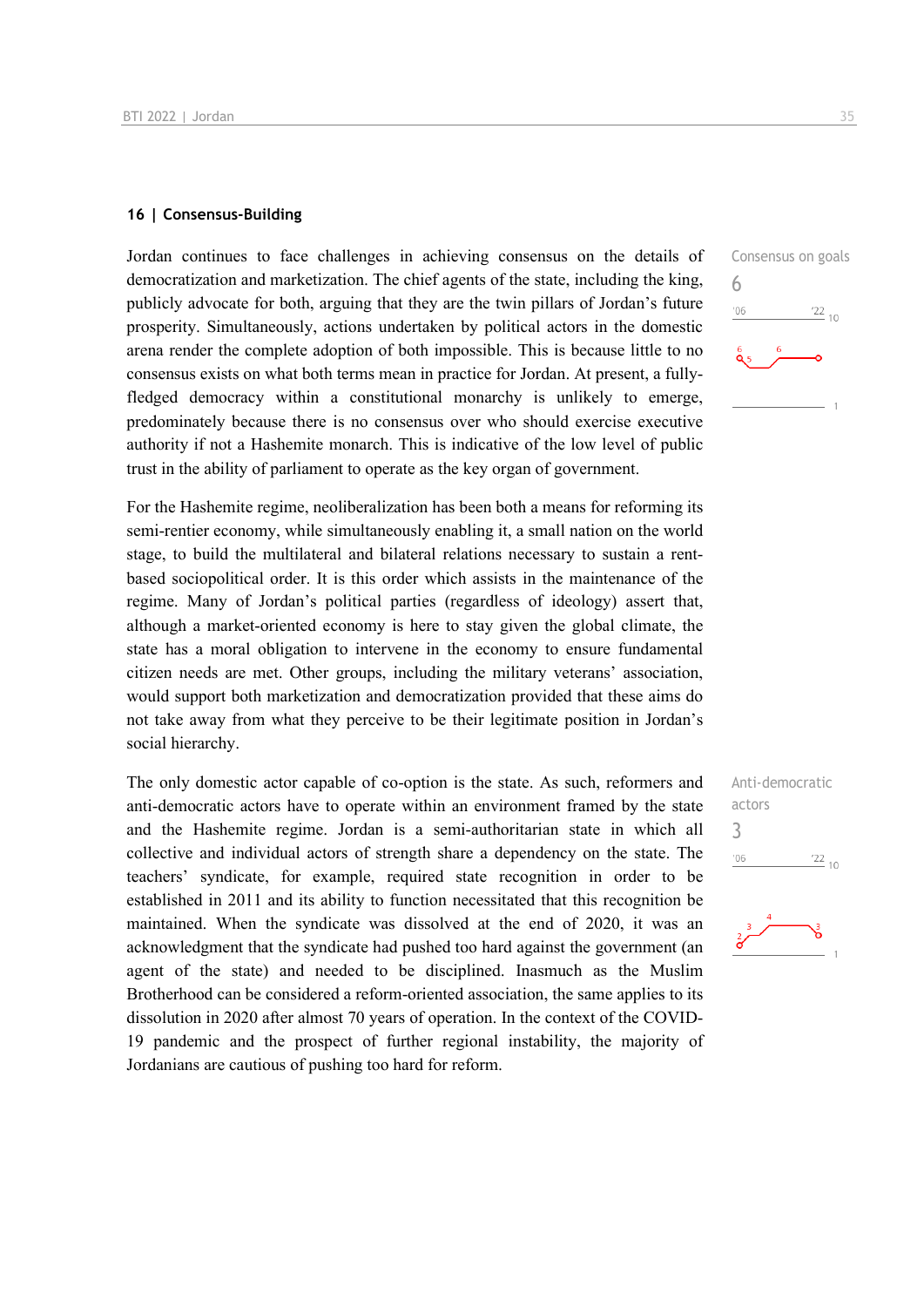There are a number of significant cleavage points in Jordanian society, but to date the state has demonstrated an ability to manage them. A well-established and recognized division is that between citizens of East Bank and Palestinian origin. Further divisions involve religious (Muslim vs Christian), tribal and regional (north vs south) affiliations as well as legal status (citizen vs non-citizen refugees or guest workers).

Underpinning the state's success in mitigating these potential conflict points has been domestic stability (relative to the region). This has enabled successive Hashemite regimes to trade support and loyalty for benefits and privileges. Concerning the East Bank/Palestinian division, one of the key components of this established social compact is the division of labor: public sector employment for the kingdom's East Bank population, and predominately private sector employment for the kingdom's population of Palestinian origin.

Since the ascension of Abdullah II in 1999, there has been a role reversal in this social contract. With a marketization agenda, the significance of business elites, and capital producers and accumulators has grown in the eye of the regime to the comparative detriment of the established tribal and military guard. More acutely, the division looks to be morphing into more of a class or at least socioeconomic cleavage, as the state's ability to distribute largesse is reduced owing to the conditions imposed on external grants, loans and aid. The danger, however, is that this socioeconomic division can be interpreted ethnically.

Inasmuch as the political process involves participation in decision-making, civil society at large has an insignificant role. With agenda-setting centralized in the hands of the royal court, the prime minister and the cabinet, civil society has historically struggled to consistently influence decisions. When considered expedient by the regime, CSOs are given space to participate in and contribute to dialogue on policymaking. Some, especially those whose economic vision is congruent to that of the regime, are more influential in these sessions than others. The Talal Abu-Ghazaleh International Organization is one illustration, having been selected to participate in discussion sessions concerning the next phase of the National Integrity and Anti-Corruption Commission's strategy in 2020. The Jordan Strategy Forum (JSF) is another example of a CSO that has been able to participate in policy discussions, having hosted the minister of finance, Mohamad al-Ississ, several times in 2020 regarding the state's ongoing response to the COVID-19 pandemic.

Cleavage / conflict management 5  $\frac{22}{10}$  $n<sub>6</sub>$ 

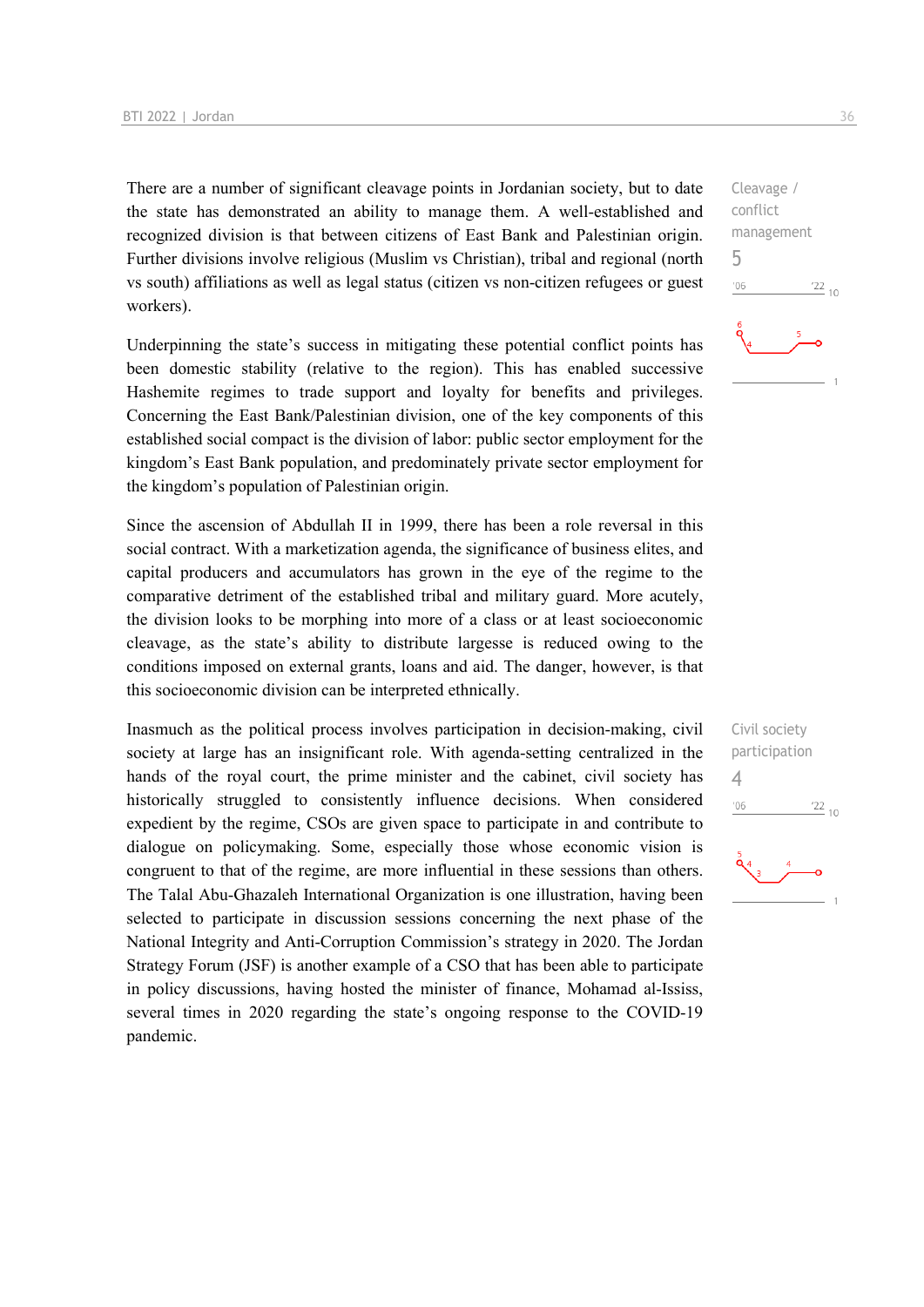Although the Hashemite monarchy acts as a unifying element in Jordanian society, its ability to bring about reconciliation between victims and perpetrators is limited. The sociopolitical structure of the kingdom sustains cleavages between those who benefit and those who do not benefit from the policy agenda of the regime. Similarly, the international relations of Jordan can impose limits on reconciliation.

The case of First Sergeant Ma'arik al-Tawayha serves as an example. In 2017, al-Tawayha was sentenced to life in prison for shooting dead three American soldiers at the King Faisal Airbase in al-Jafr (southern Jordan) in 2016. Al-Tawayha, who maintains his innocence, argues he thought the base was under attack as the Americans refused to stop at the entrance gate. Under such circumstances, he argued he was merely doing his job. Jordanian authorities initially believed his recollection of events, angering their U.S. counterparts. Footage was hidden until leaked online. Both Jordan and the United States opened separate investigations into the shootings. Upon his arrest and later conviction, al-Tawayha's tribe, the Howeitat, one of the largest in Jordan, issued a statement: "Is Arab blood cheap and American blood more worthy? This is an unjust ruling."

There is understandable frustration in Jordan over U.S. foreign policy in the eastern Mediterranean, whether it be the invasion of Iraq or the continual support for Israel over the Palestinians. The case of Ma'arik al-Tawayha highlights the limited ability of the king (or any government official) to achieve reconciliation in a complex environment composed of a matrix of overlapping and at times contradictory relations.

#### **17 | International Cooperation**

International partners have been essential to Jordan's long-term strategy since before its independence in 1946. A key concern with regards to planning and implementation, which has a long history in Jordan, is that policymakers tend to be reactive rather than proactive. Additionally, it has proven difficult for foreign technical expertise to be adopted and reproduced by Jordanians.

An ongoing example of this is the renewable energy sector. Jordan's mega-solar projects have been reliant on technical and financial assistance from international partners. Shams Ma'an, a 52.5-megawatt solar farm in Ma'an is a collaborative energy asset involving Jordan's Kawar Energy investment group, Nebras Power from Qatar and the U.S. Trade and Development Agency (USTDA). As part of a grant process organized by USTDA, First Solar from Arizona provided the generation equipment, in addition to the construction experience, to make Shams Ma'an a reality. In September 2020, USTDA announced a new partnership with Kawar Energy. The partnership involved a feasibility study to examine how U.S. cloud technology, when paired with battery storage, could improve efficiency in the



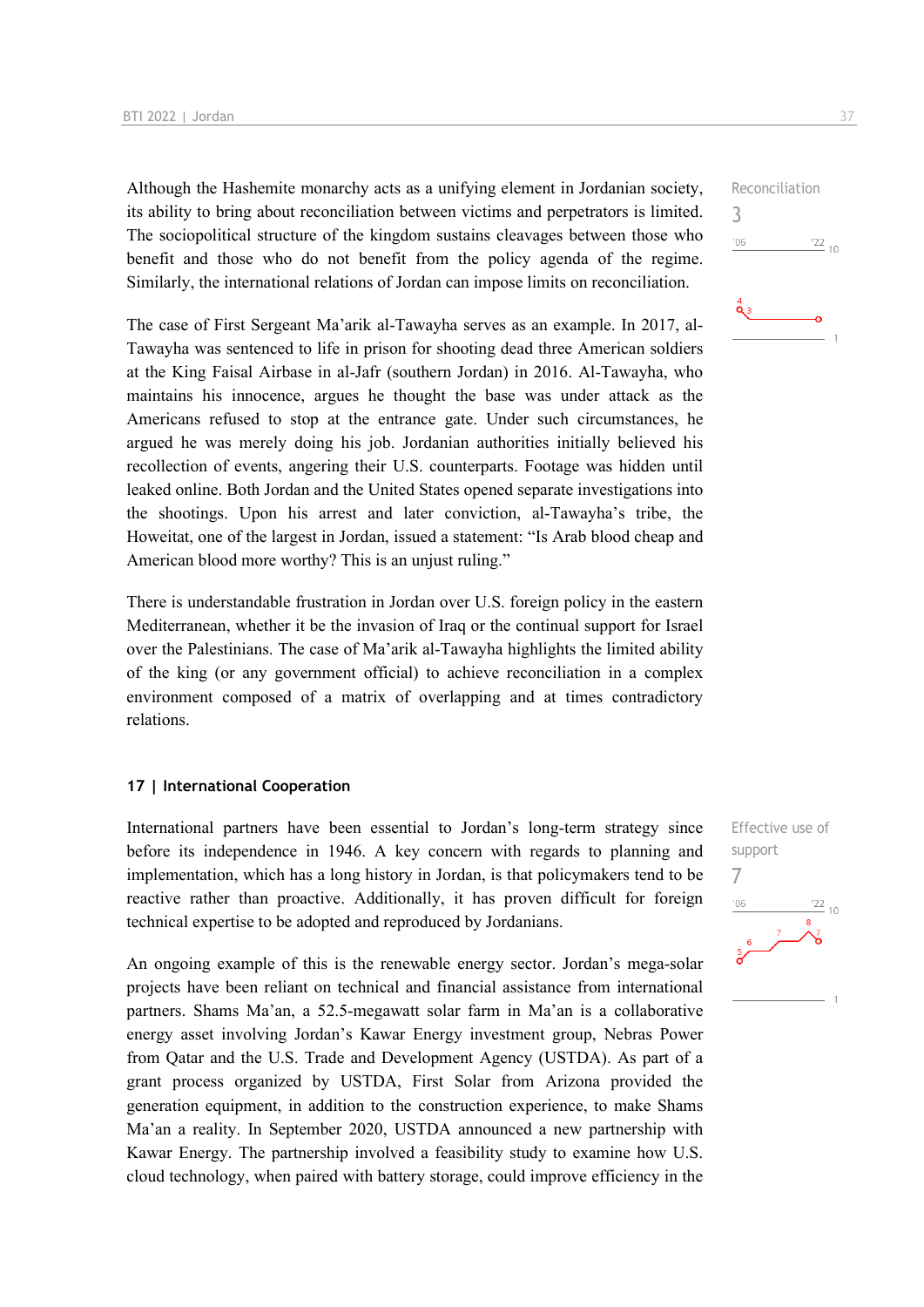Jordanian solar power sector. In what is a highly technical sector, there is a pattern emerging of utilizing existing international knowledge rather than developing local knowledge and research, which could make Jordan a leader and knowledge exporter.

COVID-19 has also presented challenges that reveal domestic utilization of resources from international partners. The Ministry of Health has had to take on unprecedented responsibilities from preparing educative societal awareness materials to providing guides and resources to hospitals and clinics in order to care for COVID-19 patients. The kingdom's existing agencies, the National Committee for Epidemics, and the National Center for Security and Crisis Management (NCSCM), have leaned on international guidance and assistance. On April 28, 2020, the World Bank approved, as part of its COVID-19 Strategic Preparedness and Response Program, a \$20 million project to assist Jordan in handling the epidemic.

Jordan is in principle a reliable international partner. For example, Jordan has been a key partner in the post-9/11 "War on Terror," providing security and military assistance, including intelligence gathering and sharing, and has allowed specialist counter-insurgency training within its borders. This has extended to the Syrian civil war and the battles waged by external forces against the Islamic State (IS) group. Similarly, Jordan's commitment to humanitarianism and international support for refugees is manifest in its continuing role as a host for Syrian refugees displaced by the war. The majority of whom live among Jordanians in the community rather than in camps and thus utilize state resources, such as electricity, water and gas.

Jordan is a member of the Open Government Partnership (OGP). Since 2011, Jordan has agreed to implement five commitments, as outlined in the latest (fourth) action plan. These are to enhance partnerships and dialogue between the public sector and civil society, develop and enhance the application of Government Open Data Policy, foster national dialogue to achieve political reform, unify and develop the national human rights violation complaints mechanism, and institutionalize enforcement measures for the Access to Information Law. Yet, in all of these areas, substantial change has yet to be made.

Inter-Arab trade remains weak when compared with intra-regional trade. However, this reality aside, Jordan is an active regional player. Jordan is a member of the League of Arab States and the Agadir Agreement (along with Morocco, Egypt and Tunisia), and has maintained its peace agreement with Israel despite internal pressure. While Jordan has been at peace with Israel since 1994, Jordan has been cautious about the recent warming of ties between Gulf states and their Western neighbor given the possibility that Gulf Arab support for Israel could result in pressure being applied to Jordan to settle Palestinians in its territory.



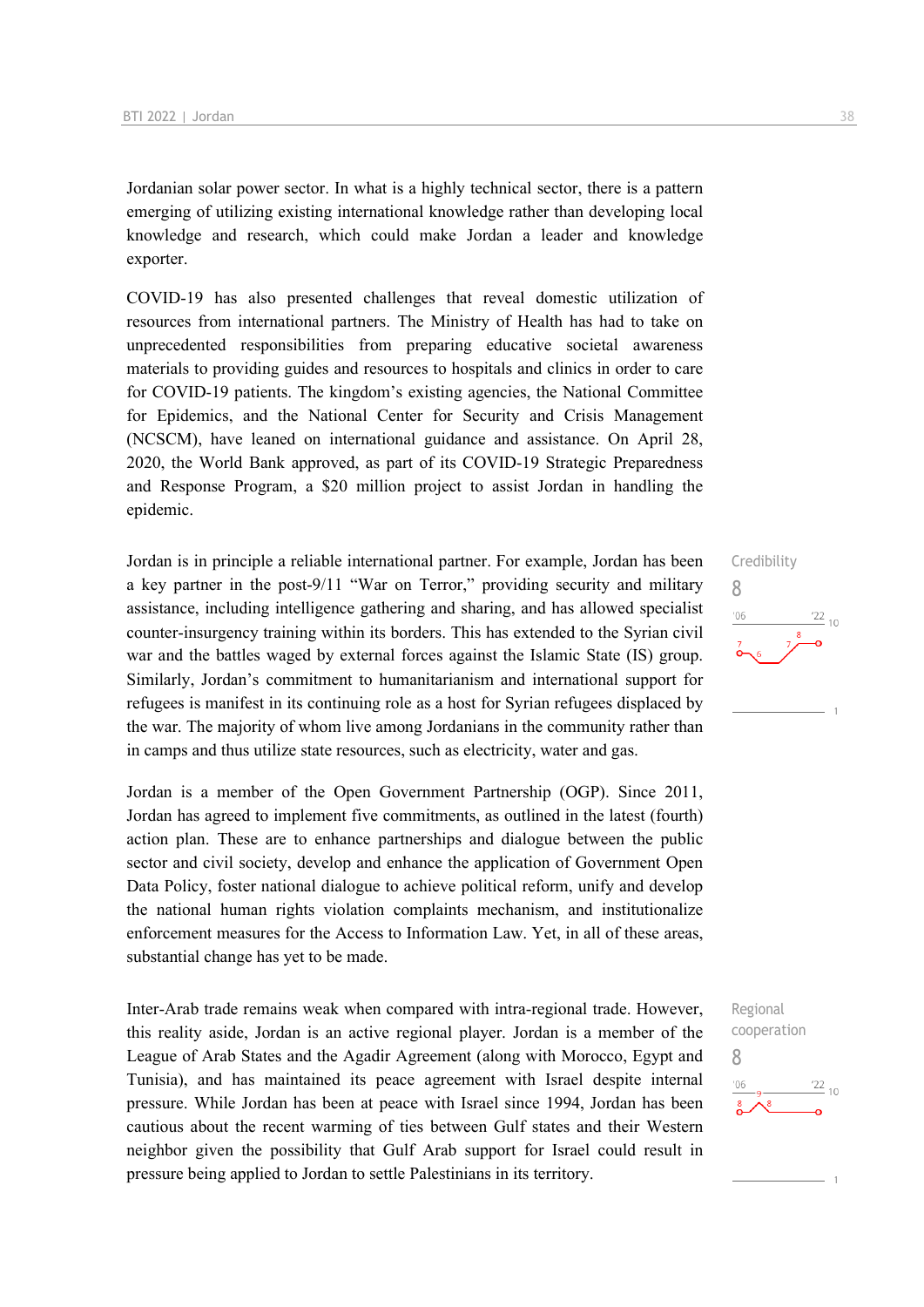Geopolitically, Jordan has pursued a more independent regional policy in response to the Saudi-led Gulf embargo against Qatar. After Saudi Arabia, the United Arab Emirates, Bahrain and Egypt – some of Jordan's most important regional allies and aid donors – severed relations with Qatar in 2017, Jordan followed suit only to then restore ties in 2019, naming a new ambassador for the first time in two years.

By the end of 2019, almost 200 Jordanian companies had established partnerships and alliances with Qatari counterparts, demonstrating a desire from both sides to strengthen their relationship. Despite the importance of its relationship with Saudi Arabia, Jordan refused to join its war in Yemen, and has instead pursued warmer relations with Turkey and Qatar, key rivals of Saudi Arabia. Interestingly, despite being one of the first to warn of the impact of growing Iranian influence in the eastern Mediterranean as early as 2004, Jordan has kept the Iranian embassy in Amman open. Signaling its willingness to keep communication channels open, despite the changing regional landscape.

Jordan has been involved militarily in Syria, especially at the end of 2014 following the murder of Lieutenant Muath al-Kasasbeh by IS forces. More recently, the kingdom has been involved in intelligence gathering and has hosted foreign military installments.